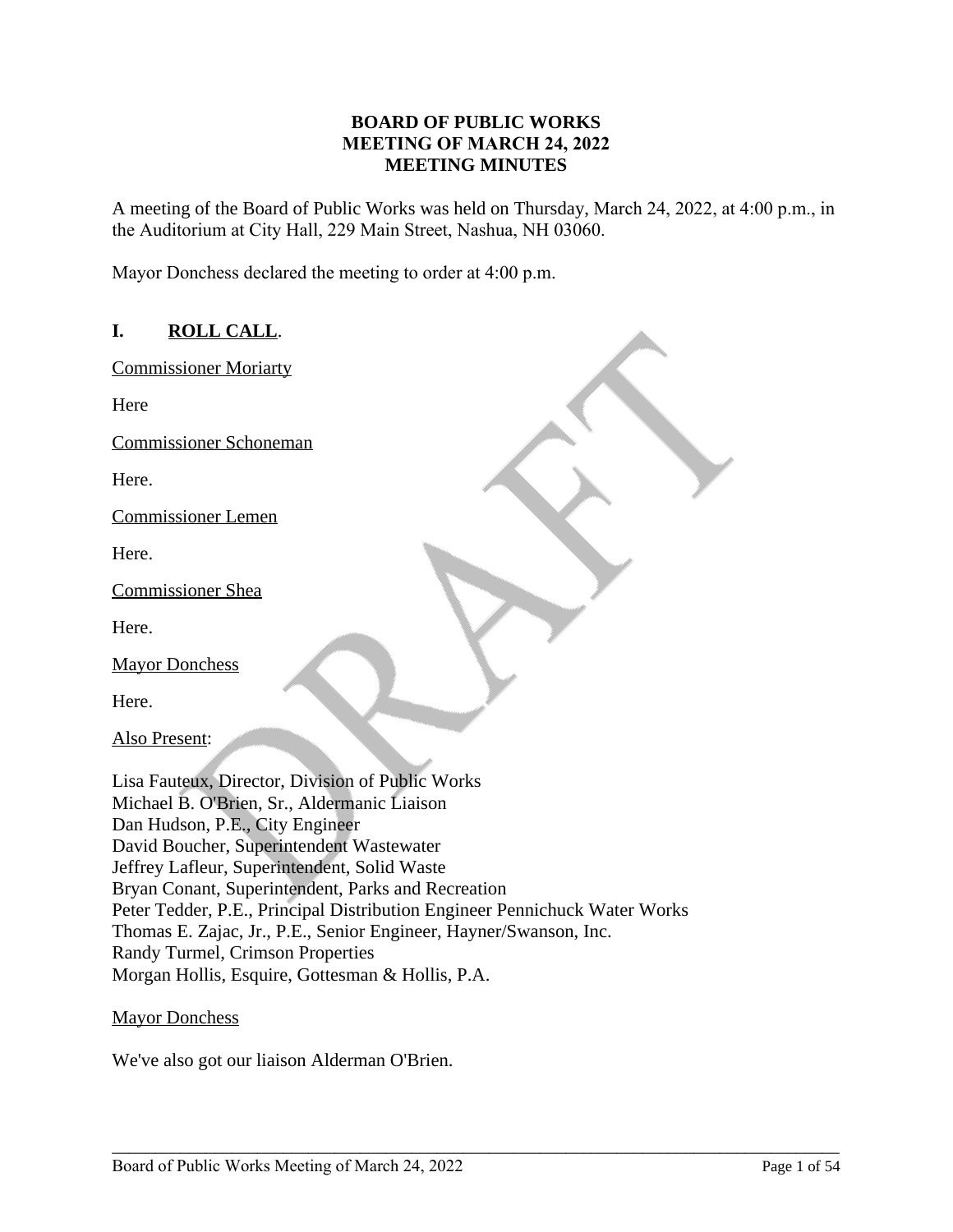### Alderman O'Brien:

Thank you.

# **II. MOTION TO APPROVE THE AGENDA AS PRESENTED**.

Mayor Donchess:

The first motion is to approve the agenda. Commissioner Shea.

**Motion by Commissioner Shea:** To approve the agenda as amended.

Mayor Donchess:

Any discussion?

### *Discussion:*

Lisa Fauteux, Director, Division of Public Works:

I'll just point out the only amendment to this agenda is Item M. under Engineering. We had a pole license petition that came in last minute that we've added to the agenda. That's the only change.

\_\_\_\_\_\_\_\_\_\_\_\_\_\_\_\_\_\_\_\_\_\_\_\_\_\_\_\_\_\_\_\_\_\_\_\_\_\_\_\_\_\_\_\_\_\_\_\_\_\_\_\_\_\_\_\_\_\_\_\_\_\_\_\_\_\_\_\_\_\_\_\_\_\_\_\_\_\_\_\_\_\_\_\_\_

Mayor Donchess:

And we're working off of the so-called goldenrod--

Ms. Fauteux:

--the goldenrod copy, correct.

Mayor Donchess:

Okay. Any other discussion?

# **MOTION CARRIED: Unanimously.**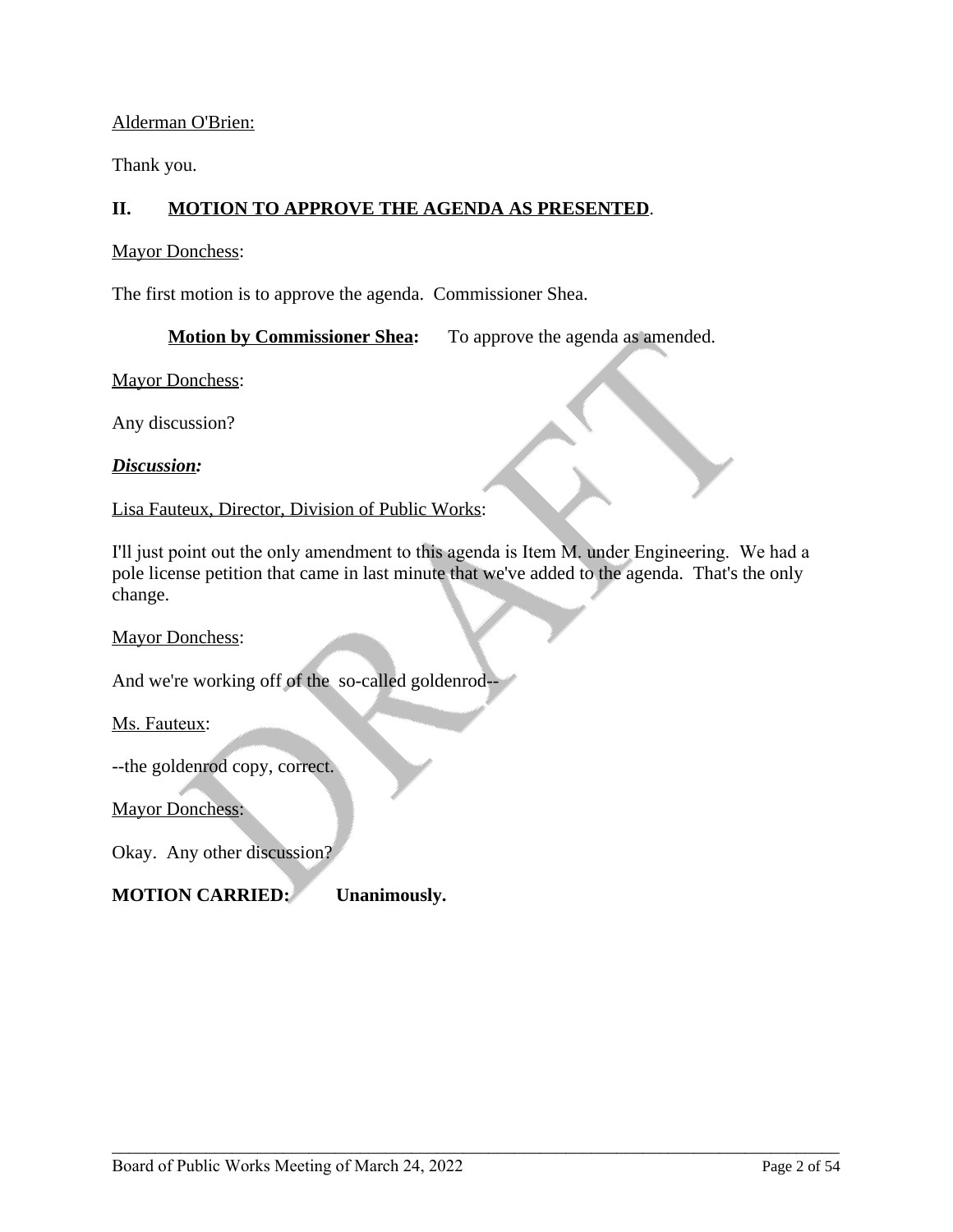# **III. MOTION TO APPROVE THE MINUTES OF THE BOARD OF PUBLIC WORKS MEETING OF FEBRUARY 24, 2022**.

### Mayor Donchess

The next item has to do with the minutes of the meeting. Commissioner Lemen.

**Motion by Commissioner Lemen:** To approve the minutes of the Board of Public Works Meeting of February 24, 2022.

*Discussion:*

Mayor Donchess:

Any discussion?

# **MOTION CARRIED: Unanimously.**

## **IV. PUBLIC COMMENT.**

Mayor Donchess:

Public comment, is there any member of the public who wishes to address the Board of Public Works? Please come forward. Sherry Dutzy, head of the Conservation Commission.

Sherry Dutzy, Resident/Chairman, City of Nashua Conservation Commission

Hi, everybody, can you hear me all right with the mask?

Mayor Donchess:

Yeah.

Ms. Dutzy

I just wanted to come up--

Mayor Donchess:

But technically--

Ms. Dutzy:

I'm sorry, introduce myself. Sherry Dutzy, 18 Swart Terrace, Chair of the Nashua Conservation Commission, and I am here to extend an invitation to the DPW to work more closely with the Conservation Commission, especially around any issues that might have to do with wildlife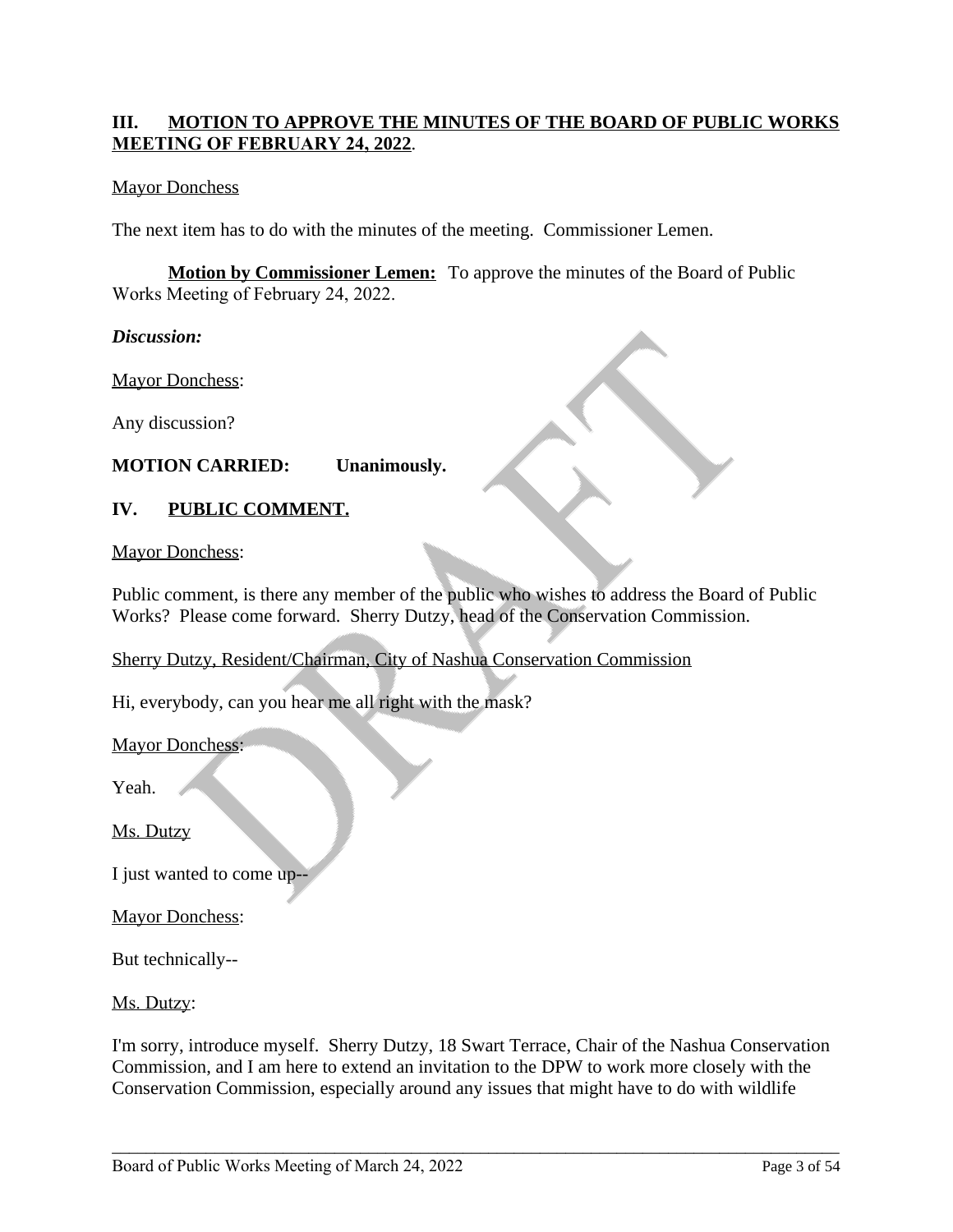habitat, such as beavers and flooding that might occur with beavers who are blocking culverts. I think more likely when that happens it comes to the DPW, rather than coming to the Conservation Commission, and we would like to work more closely with you in terms of how we can create a situation that is a win/win for both the public, the DPW, and for the beavers. In particular, there was a great webinar that just occurred a gentleman over in Grafton, Vermont who has spent his lifetime in terms of developing beaver deceivers. They're very customized to the situation, but it works out that it's a benefit for increasing wetlands. It works out so that the beavers don't get killed, and it turns out that beaver deceivers are much more cost effective in terms of remedying beavers from coming back and creating dams and lodges where we don't want them. That's just one issue, but I just wanted to come, and I wanted to say that, and if there are things that come up at the DPW, please feel free to contact us. We'd like to get together and work together more closely. Okay.

Mayor Donchess:

All right. Thank you very much.

Ms. Dutzy:

Thank you.

Mayor Donchess:

Any other members of the public wish to address the Board? Yes.

Vincent Davis, NHCG, LLC

Hello, good afternoon. Everybody hear me okay?

Mayor Donchess:

Yes.

# Mr. Davis

Awesome. My name is Vincent Davis. I am the property operations for NHCG, LLC here in Nashua, New Hampshire. I'm here speaking in support of the Engineering Department's Motion C, which would approve a trailblazing sign package on Broad Street leading from Exit 6 off the F.E. Everett Turnpike to businesses along Gusabel Avenue along with the stipulations. Any questions?

### Mayor Donchess:

Well, often if you are on one of the issues, one of the items, we would call you up and ask any questions.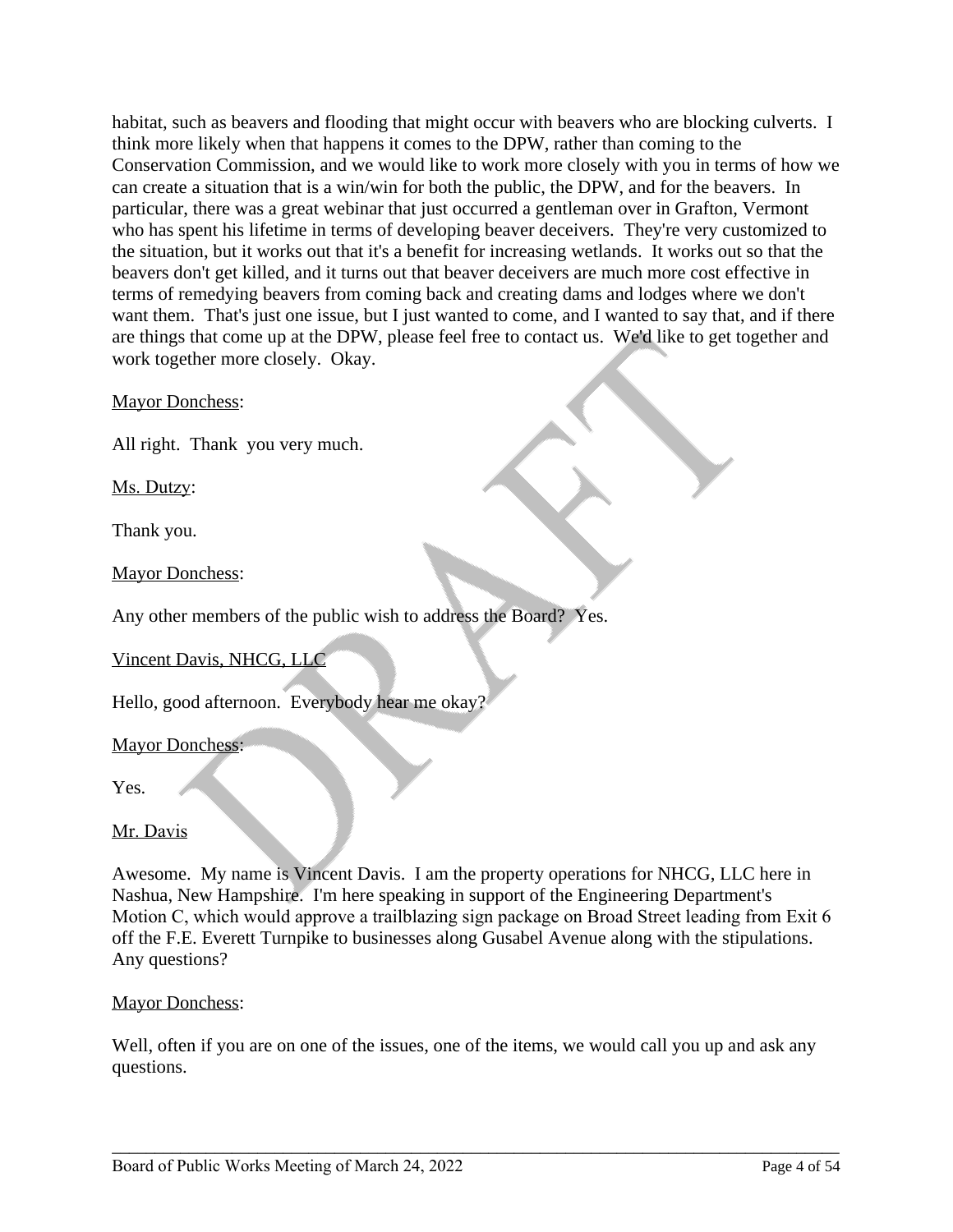Mr. Davis:

Okay.

#### Mayor Donchess:

If there's anything in that context because we'll have the Engineering Department address the issue and then, thank you for coming and so, if there's any issues or questions, we can ask you then.

Mr. Davis:

Excellent. Appreciate it. Thank you.

Mayor Donchess:

Thank you very much. Anybody else wish to speak to the Board?

## **V. BOARD OF ALDERMAN REFERRALS**.

# **A. R-22-013 – Authorizing the Mayor and City Treasurer to Issue Bonds not to Exceed Six Million Two Hundred Eight Thousand Three Hundred Twenty-Five Dollars (\$6,208,325.00) for the City's Sewer Infrastructure Program and Sewer Structures**.

#### Mayor Donchess:

All right. Next Board of Alderman referrals. We have R-22-013. Commissioner Schoneman.

**Motion By Commissioner Schoneman:** To approve a positive referral authorizing the Mayor and City Treasurer to Issue Bonds not to Exceed Six Million Two Hundred Eight Thousand Three Hundred Twenty-Five Dollars (\$6,208,325.00) for the City's Sewer Infrastructure Program and Sewer Structures.

Mayor Donchess:

I believe Mr. Hudson is going to address this.

#### Dan Hudson, P.E., City Engineer

Thank you, Mr. Mayor. Dan Hudson, City Engineer. This is the annual sewer bond that we request. This funds pretty much all of our sewer work. It's the collection system work. We do a dig program where we dig and replace a certain amount of pipe each year, that is in severe disrepair--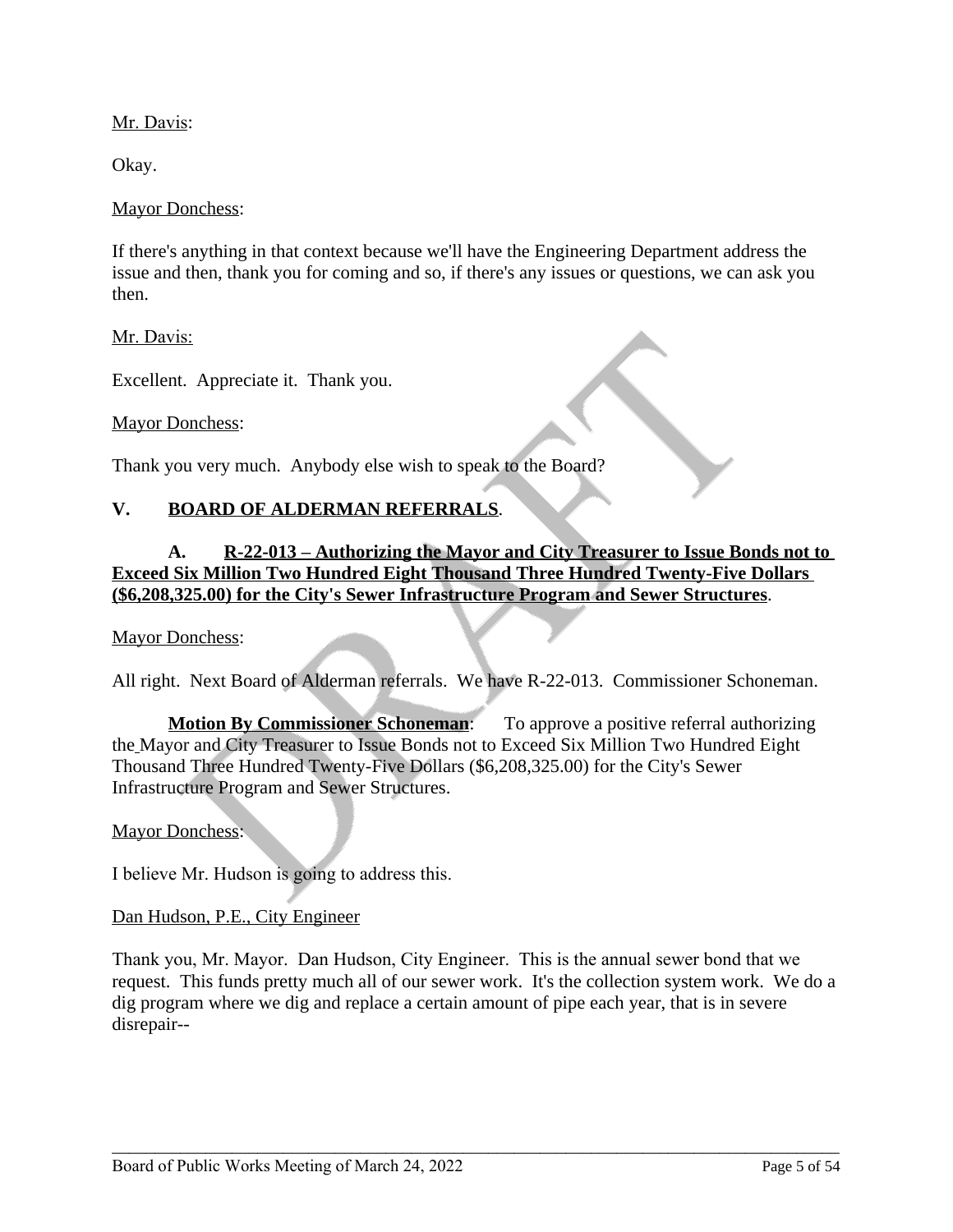### Commissioner Schoneman:

--excuse me, Mr. Hudson. Can you move your microphone up, it's a little hard to hear.

Mr. Hudson:

I mumble too--yeah, there you go.

Commissioner Schoneman:

Thank you.

Mr. Hudson:

Thank you. Do I need to repeat any of that?

Commissioner Schoneman:

That's fine.

Mr. Hudson:

Okay. This also helps fund the CCTV work and the pipelining work. We look at a lot of pipe and if it is in good enough condition we line it and that saves having to do that dig operation, which is very expensive; and then funds other things as well. We have sewer siphons that we had investigated. We need to line those. It's a variety of different things in the sewer system that this funds each year. Basically, it's indexed for inflation, it goes up 3% every year to try to keep up with inflation. I'm Happy to address any questions.

*Discussion:*

Mayor Donchess:

Any discussion, questions?

Commissioner Shea:

If I may--

Mayor Donchess:

Yeah, of course.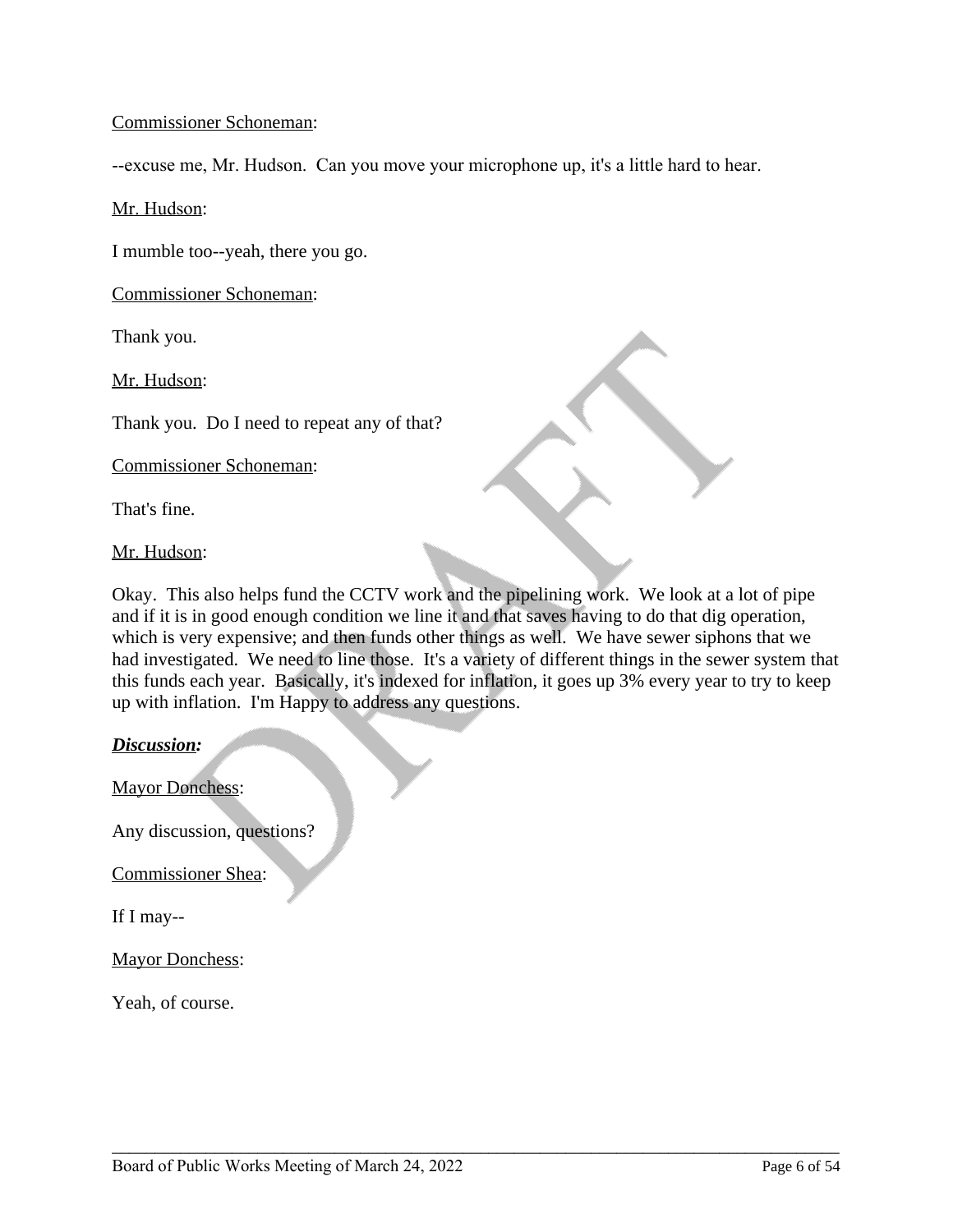### Commissioner Shea:

Can we be doing more? Are we doing a satisfactory amount of tending to the sewers? I know that we have a lot of aged infrastructure. What's your perspective on that?

## Mr. Hudson:

We are doing a good amount right now. Probably at this level that's probably about what we can manage, I guess if you want to say. I mean \$6 million a year is a good size program, but we do still have a lot of pipe to look through. We prioritize it. We started with the oldest pipe. Some pipes fair worse over time than other types, so we've been looking at those types of pipes and age of pipes. We're still working our way through the system. We are maybe a third of the way through. Some of these pipes haven't been looked at in probably 100 years. As part of the program we clean them, so that helps with the flow capacity as well, and then we find those problems and try to solve them before they become bigger problems. But, no I think we're doing a good job, the City has taken on a lot of projects. There's always projects at the wastewater treatment plan of course, and then we're rehabilitating some pump stations and things. Those are kind of separately funded. This is primarily the collection system, and I think we're on track and doing a good job with it. I'm happy with the level of effort we're putting forward right now.

#### Commissioner Shea:

Good. Thank you.

Mr. Hudson:

You're welcome.

Mayor Donchess:

Commissioner Schoneman.

### Commissioner Schoneman:

This bond is for just fiscal year 2022/2023. Do you recall what the budget was last year?

\_\_\_\_\_\_\_\_\_\_\_\_\_\_\_\_\_\_\_\_\_\_\_\_\_\_\_\_\_\_\_\_\_\_\_\_\_\_\_\_\_\_\_\_\_\_\_\_\_\_\_\_\_\_\_\_\_\_\_\_\_\_\_\_\_\_\_\_\_\_\_\_\_\_\_\_\_\_\_\_\_\_\_\_\_

### Mr. Hudson:

I don't have the exact number, but it would have been 3% less (chuckling)--

### Commissioner Schoneman:

Well, yeah--

Mr. Hudson: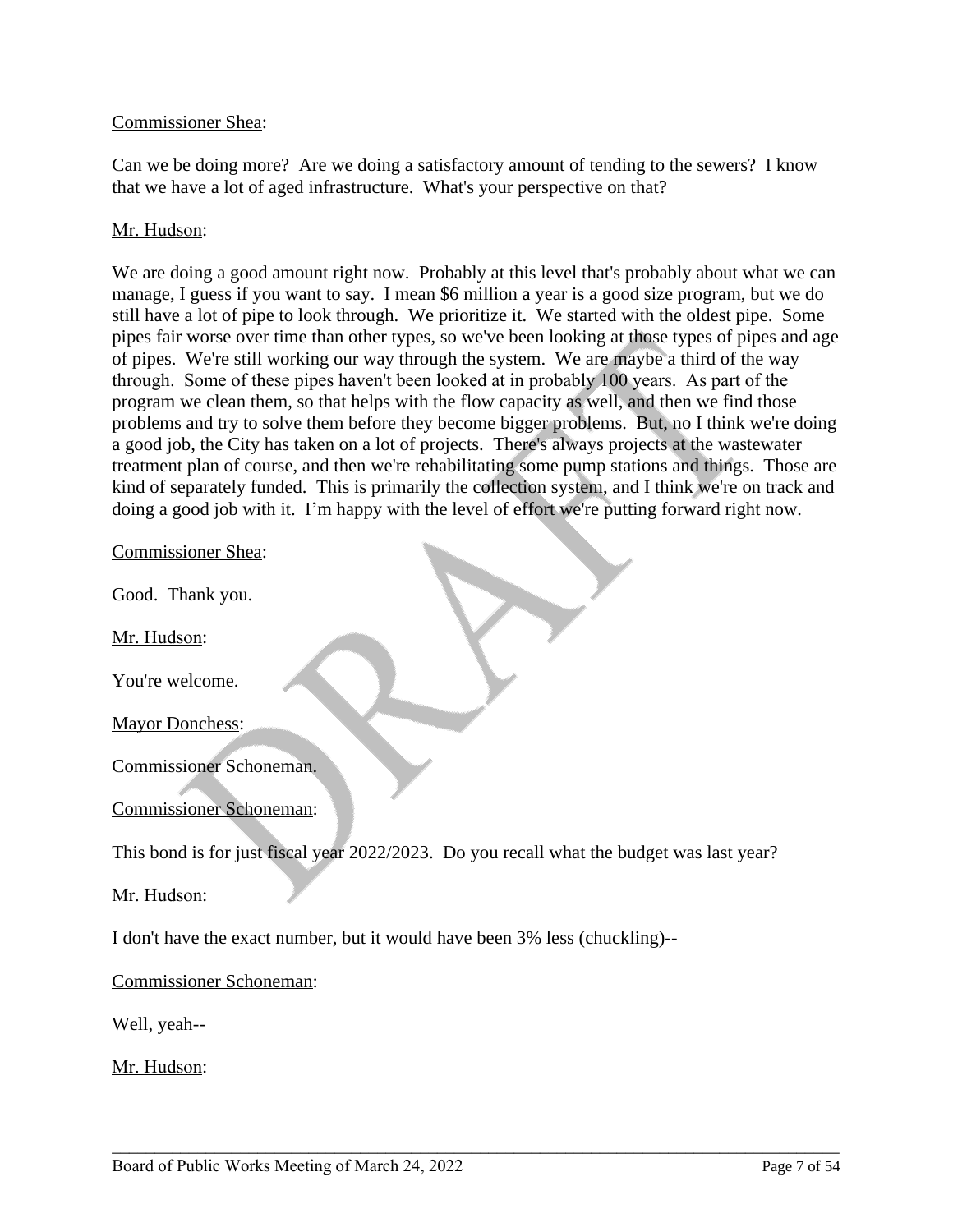So, yeah, I mean 3% is a good chunk of change each year, that keeps increasing. Again, we're trying to keep up with inflation. It's in the similar neighborhood.

Commissioner Schoneman:

And how did we do in that budget?

Mr. Hudson:

Doing well. We have a sewer contract ready to go. We need this bond. You'll see it is conditional upon this bond being approved because we have used up the funding that we had. So, yeah, we need this to keep going.

Commissioner Schoneman:

So last year's was probably around let's say \$5 million--

Mr. Hudson;

Correct.

Commissioner Schoneman:

And we're asking for another \$2 million on top of that to finish later, we're asking for \$2 million so it's going to be more like \$7 million to finish this fiscal year? Is that right?

Mr. Hudson:

Later when?

Mr. Hudson:

Later in this agenda. The contract.

Mr. Hudson

The dig contract is funded by this. The contract with SUR West?

Commissioner Schoneman:

Yes.

Mr. Hudson:

On the engineering? Yeah, that's contingent upon approval of this we'll be funded by this.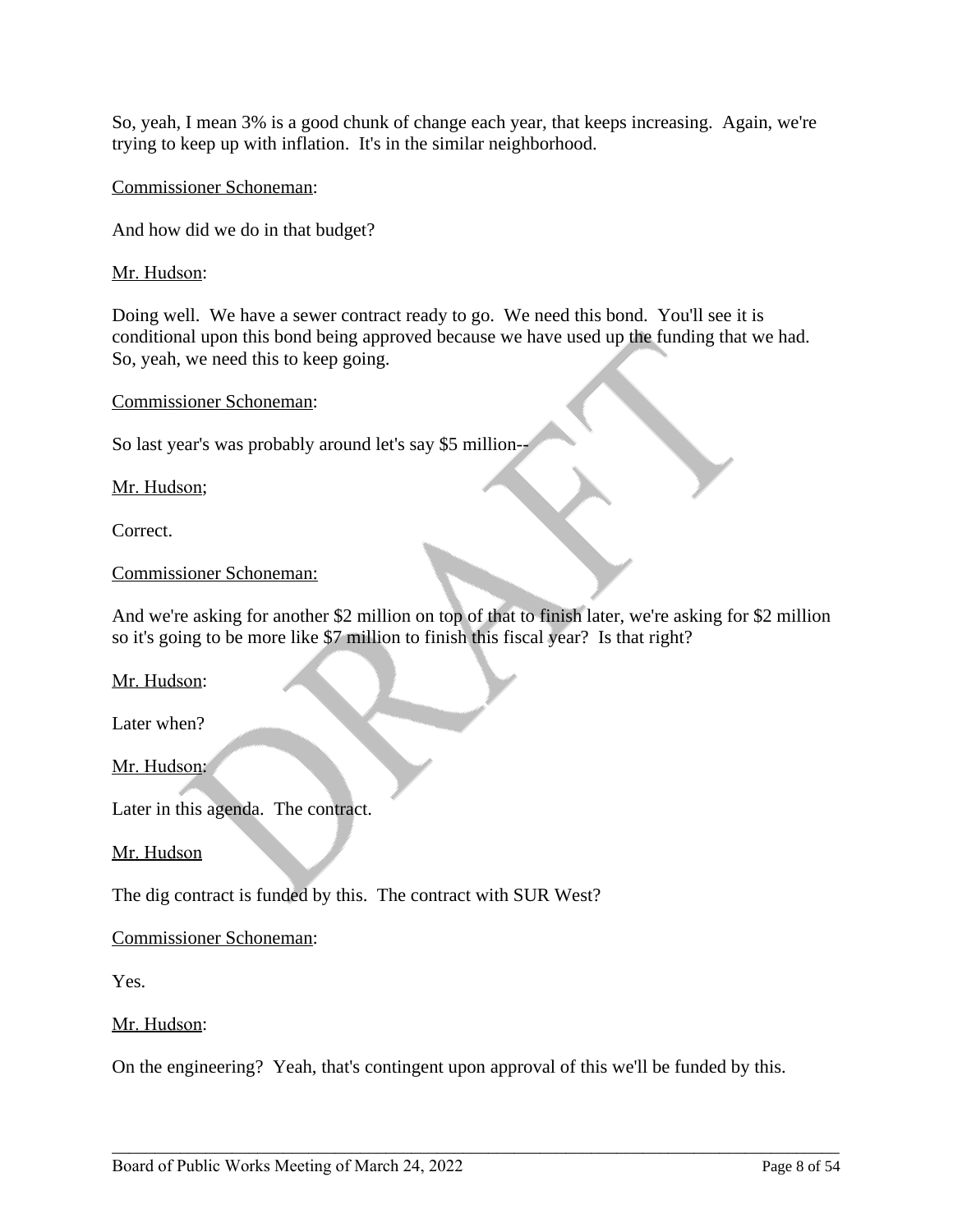# Commissioner Schoneman:

Okay, so that will be funded—

Mr. Hudson:

So, it's not additional, it's part of this--

Commissioner Schoneman:

--pending approval of this.

Mr. Hudson:

Correct, yes.

Commissioner Schoneman:

Okay.

#### Mayor Donchess:

And, this also needs to be approved by the Board of Alderman so that's why it--so what we're really doing is only the --the Board of Alderman needs to approve any debts, so we are considering whether to make a recommendation to them, we go forward.

#### Commissioner Lemen:

What were you saying before? I couldn't really hear about CCTV.

### Mr. Hudson:

Yeah, CCTV is closed-circuit television is what it stands for, but basically, we run a camera through the pipe. Before we do that we jet the pipe to clean it, get the debris out. That camera we visually inspect the pipe, we see, we don't want to see anything wrong. So we see a crack, so we see, sometimes we run into a spot, the pipe may have collapsed or partially collapsed. That's the type of thing that maybe it's still flowing, but it is like a time bomb waiting to happen, right? Because eventually that's going to fully collapse and then we're going to have a sinkhole in the street that we have to deal with. It's important to get a look at these pipes. Especially, the ones that are suspect because of age and material, and then we can target repairs. We're finding about, we're lining about a third of the pipes we look in actually, but it sounds like a high percentage, but you have to understand we are looking at the oldest pipes, worse condition pipes, so we would expect to do a fair percentage, but that's also a good thing because that means we're taking care of those pipes before we have to dig up a street to fix them because they've fallen in worse condition.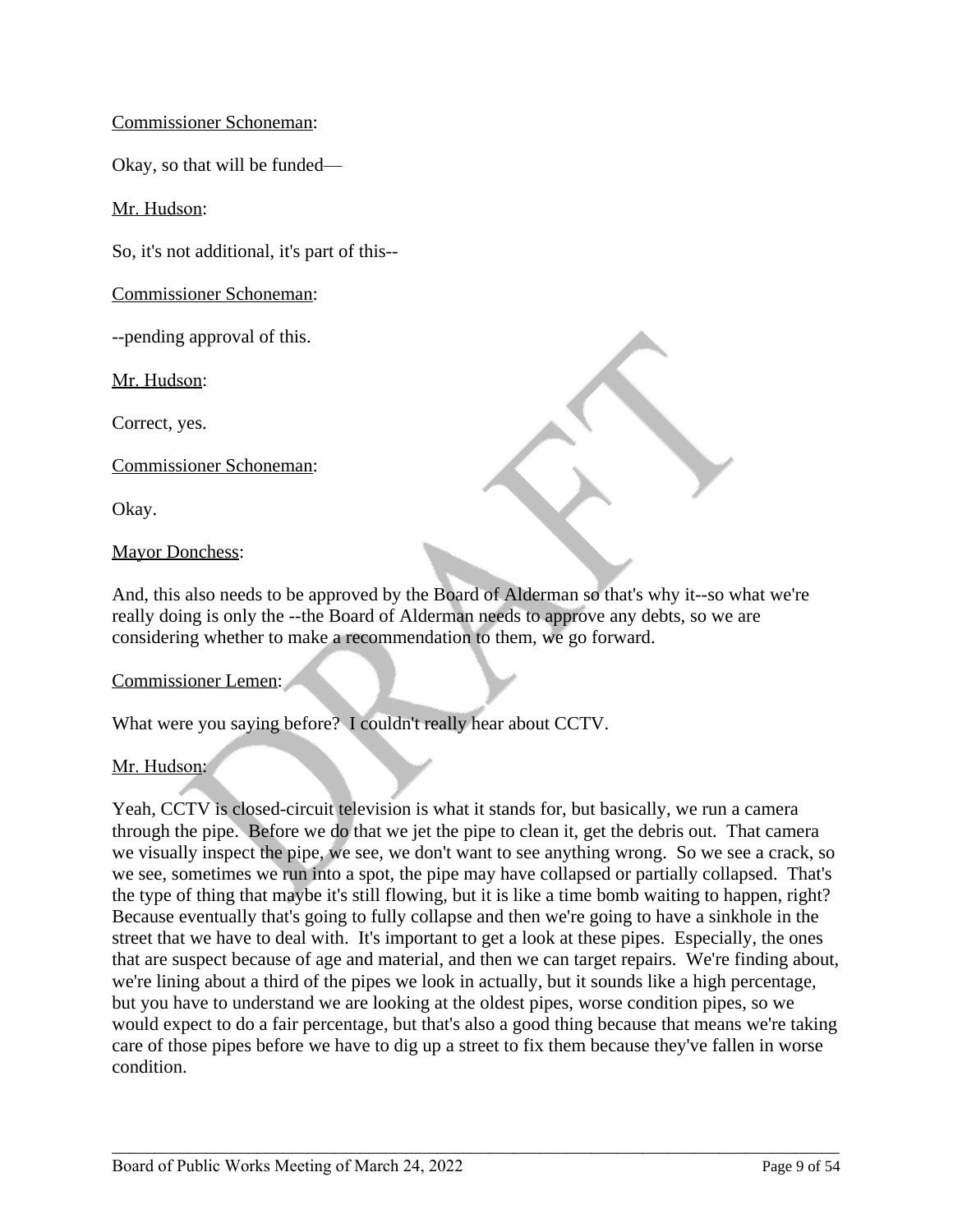Commissioner Lemen:

Thank you.

Mr. Hudson:

You're welcome.

Mayor Donchess:

Alderman O'Brien.

Alderman O'Brien:

Thank you, Mr. Mayor. I know this is going to come up very shortly to the Board of Aldermen for their review. Basically, yes it is a large dollar amount, but this is actually going to save millions to the taxpayer because if we had, or let this go, let the infrastructure fail, the cost of replacement would supersede what we're asking for in this dollar amount, so this is actually a cost-cutting preventative maintenance, absolutely you need to do it to keep the infrastructure as a whole.

#### Mr. Hudson:

Yes, I agree with that. That's a good characterization. Basically, you are building a pipe within a pipe, so once you've done this it is as good as if you had replaced that pipe, but it is much easier to do because you are not digging the street, you are just putting this liner in and it can be twenty times as expensive to dig it up and do it that way. So, yes, in the long run this will be very cost beneficial to the City.

| <b>Alderman O'Brien:</b>   |              |
|----------------------------|--------------|
| Thank you.                 |              |
| Mr. Hudson:                |              |
| You're welcome.            |              |
| <b>Mayor Donchess:</b>     |              |
| Anyone else?               |              |
| <b>MOTION CARRIED:</b>     | Unanimously. |
| <b>SOLID WASTE.</b><br>VI. |              |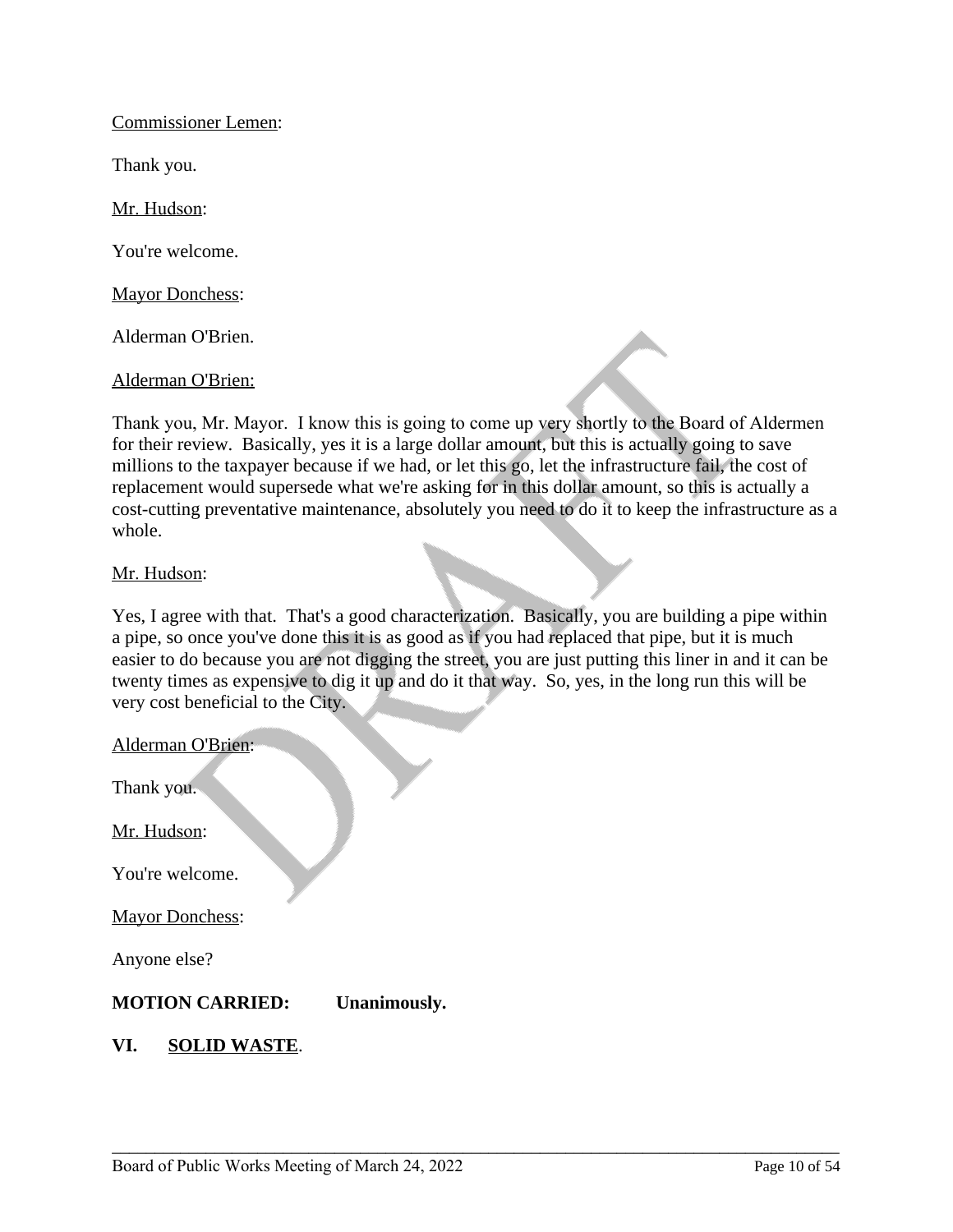# **A. Motion to Approve the Purchase of Recycling and Trash Carts and Cart Lids for Curbside Collection for Fiscal Year 2022 in an amount not-to-exceed \$145,000.00, from Toter, Inc. of Statesville, North Carolina. Funding will be through Department: 168 Solid Waste; Fund: Solid Waste; Account Classification: 71 Equipment**.

# Mayor Donchess:

We'll move on to the Solid Waste Department. We have Item A, Commissioner Moriarty.

**Motion by Commissioner Moriarty:** To Approve the Purchase of Recycling and Trash Carts and Cart Lids for Curbside Collection for Fiscal Year 2022 in an amount not-toexceed \$145,000.00, from Toter, Inc. of Statesville, North Carolina. Funding will be through Department: 168 Solid Waste; Fund: Solid Waste; Account Classification: 71 Equipment.

#### Mayor Donchess:

Mr. Lafleur.

### Jeffrey Lafleur, Superintendent, Solid Waste Department

Jeff Lafleur, Superintendent, Solid Waste. This is my annual appropriation for cart replacement/repairs that type of stuff. Our toters are now 19 years old. They are only expected to last us 15 years, so we're doing really well with them. I always try to keep a stock of 1,500 of each in stock at the landfill for repair or anything, in case of major breakdown in the toters that are out in the public. We have about 22,000 of them out there, so we want to make sure that we have enough to replace whatever may break down over the year.

### *Discussion*:

Mayor Donchess:

Commissioner Schoneman.

### Commissioner Schoneman:

The memo says that the committee that decided to purchase from this vendor review the purchase in 2002. If you're like me, it's hard to process that that was a full 20 years ago. Any bids or revisions? Anything that might make you consider looking at other possible vendors?

### Mr. Lafleur:

We could possibly look at other vendors, but we're trying to stay with commonality so some of the parts from the other vendors wouldn't fit these toters. That's when we went out to bid we used them as our preferred company to build these. Our trucks are all set up to use these specific toters, so we'd have to take dimensions and make sure that everything would match with each other. They've been very consistent with their pricing since 2002. They haven't really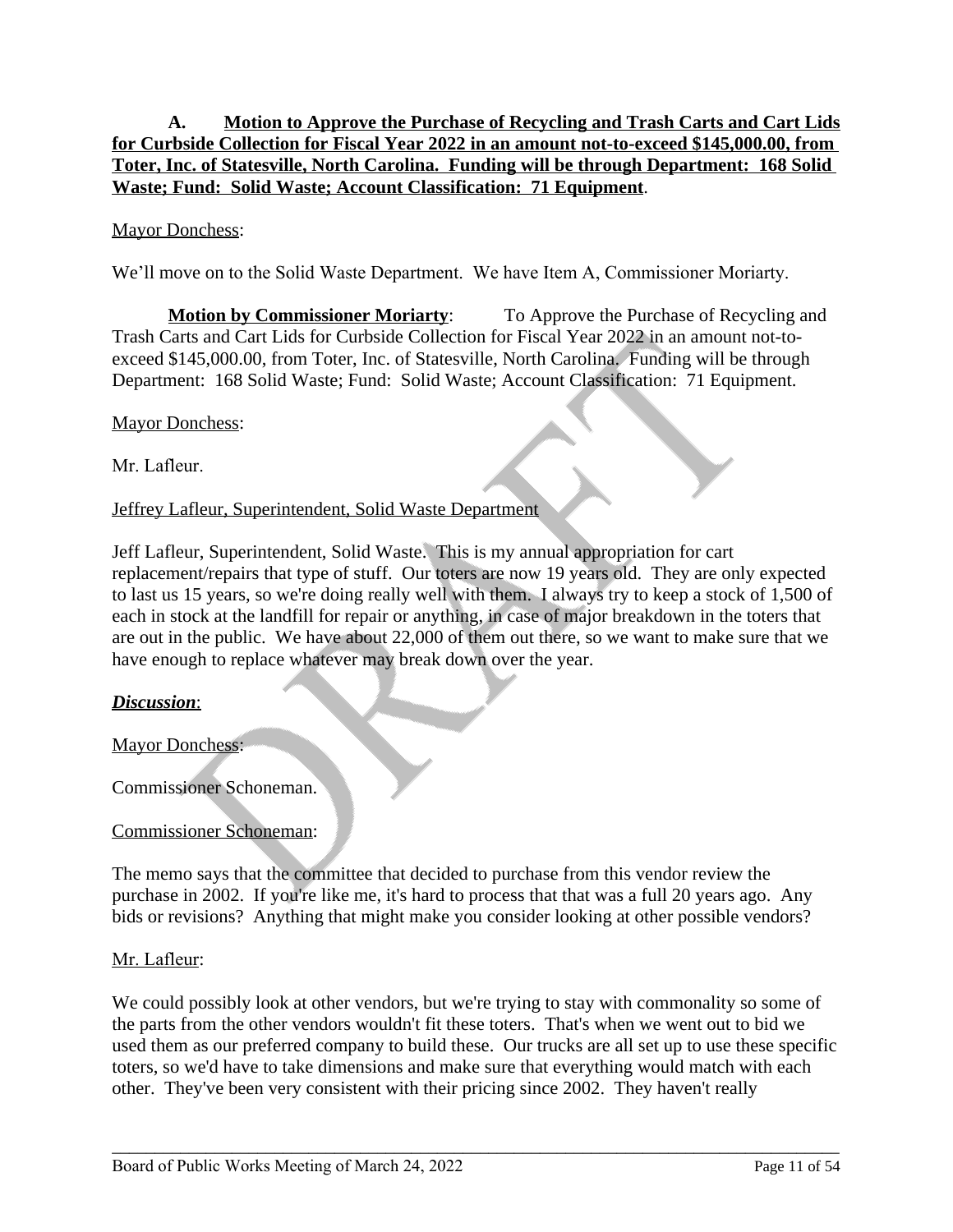skyrocketed in pricing, so they've been very fair with the City of Nashua. In order to change out every toter or switch to a different brand it could cost \$3 million or \$4 million to replace all the toters, and that is one of the reasons why the City never went forward to giving out recycling carts because of the cost. It could cost us \$3 million to hand out recycling carts, so now if residents want them they can just buy them at cost actually, a little bit lower than cost.

# Commissioner Schoneman:

That makes sense, thank you.

Mr. Lafleur:

Thank you.

Mayor Donchess:

Commissioner Moriarty.

#### Commissioner Moriarty:

Yes, on that note superintendent, the money that comes in from purchasing the cart where does that money go?

#### Mr. Lafleur:

That goes directly into the general fund. The general fund appropriates money to the Solid Waste Department, there is not like a specific fund for it, toters. It just goes right into the general fund.

#### Commissioner Moriarty:

--that money doesn't come back to your department--

### Mr. Lafleur:

No, I budget, I budget this through my budget ever year. So, I put \$145,000.00 in my budget anticipating that we'll make most of it back.

#### Commissioner Moriarty:

And how much would you, yearly how much do you pull in for the carts?

### Mr. Lafleur:

It's, it's tough to say. I sell about 100 toters, 200 toters a month, but that is starting to slow down because more and more residents are buying them. So, it is hard for me to give you a definite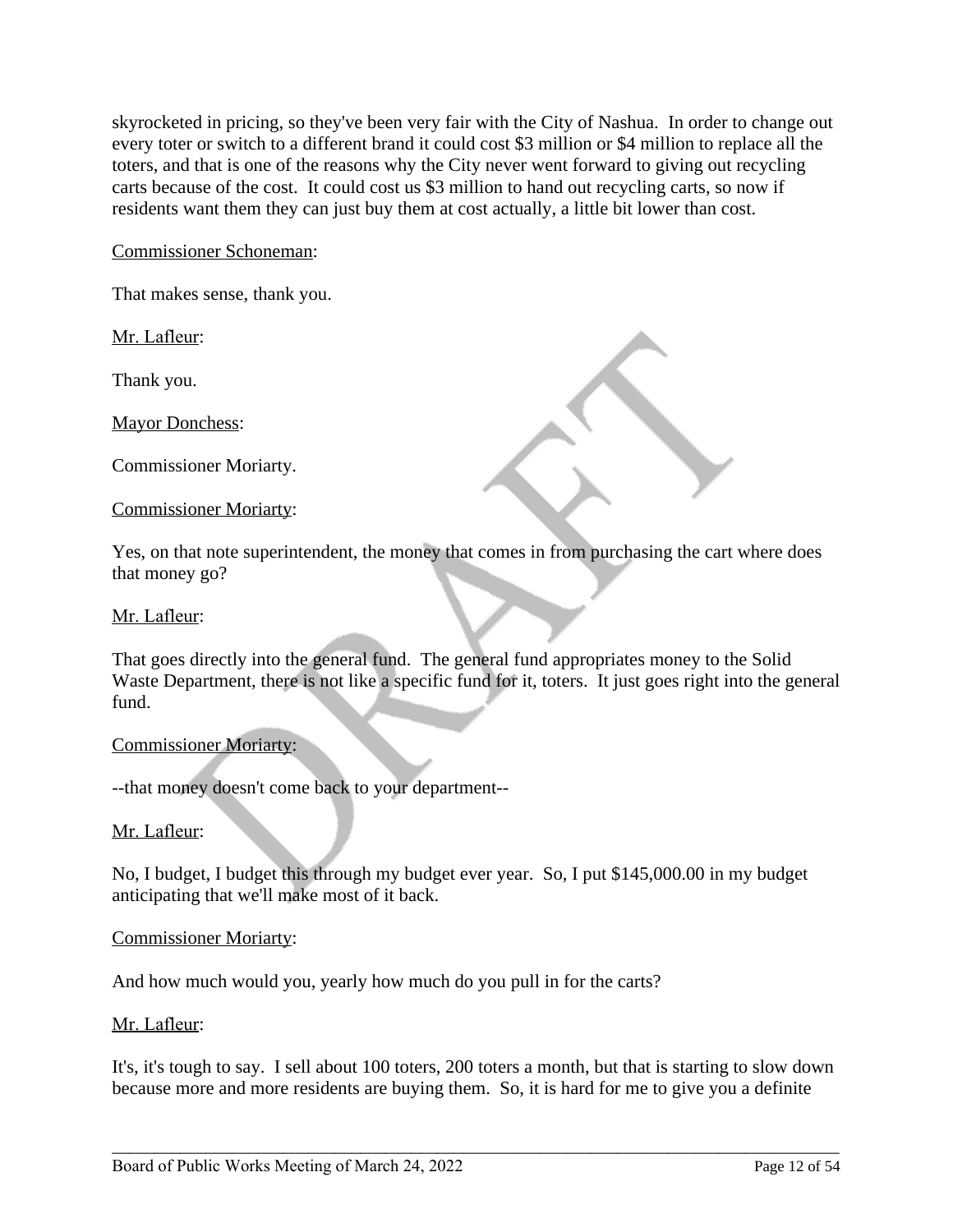number that we sell each year. It is more for the repairs. We don't charge residents for repairs or replacements of the trash barrels, and like I said, those are starting to get very old and when they breakdown I have to replace them so that comes out of my budget.

# Commissioner Moriarty:

So is it almost a wash then? Is that, the money that comes in--kind of comes back--

## Mr. Lafleur:

Yeah, I don't always spend the full \$145,000.00. Like I said I try to keep a replacement tractor trailer full at the landfill of 1,000 to 1,500 every year, so I never fully use the \$145,000.00, but it's there in case I have this catastrophic event where I have to buy 2 or 3 tractor trailer loads at once to replace, you know, 1,000/2,000 carts.

Commissioner Moriarty:

Great, thank you.

Mayor Donchess:

Anyone else?

### **MOTION CARRIED: Unanimously.**

# **VII. STREET DEPARTMENT**.

# **A. Informational: Spring Cleanup Press Release**

### Mayor Donchess:

We now have the Street Department. An information item. This , I think it's pretty self-evident, it's a press release. Does anybody have questions or comments on that? Commissioner Shea.

### Commissioner Shea

So this is for like street cleaning. Do the street cleaners ever go out and do like a second pass? I feel like in the first pass a lot of times the machine gets overfilled or what have you, and there's a lot of like a trail left behind. Is that something that the Department keeps an eye on? Is that something that happens?

### Lisa Fauteux, Director, Division of Public Works

Yes. That's a good question. They will be starting in the spring and they have their routes. So they do similar routes every week, so they would be doing multiple passes in different areas. Yes.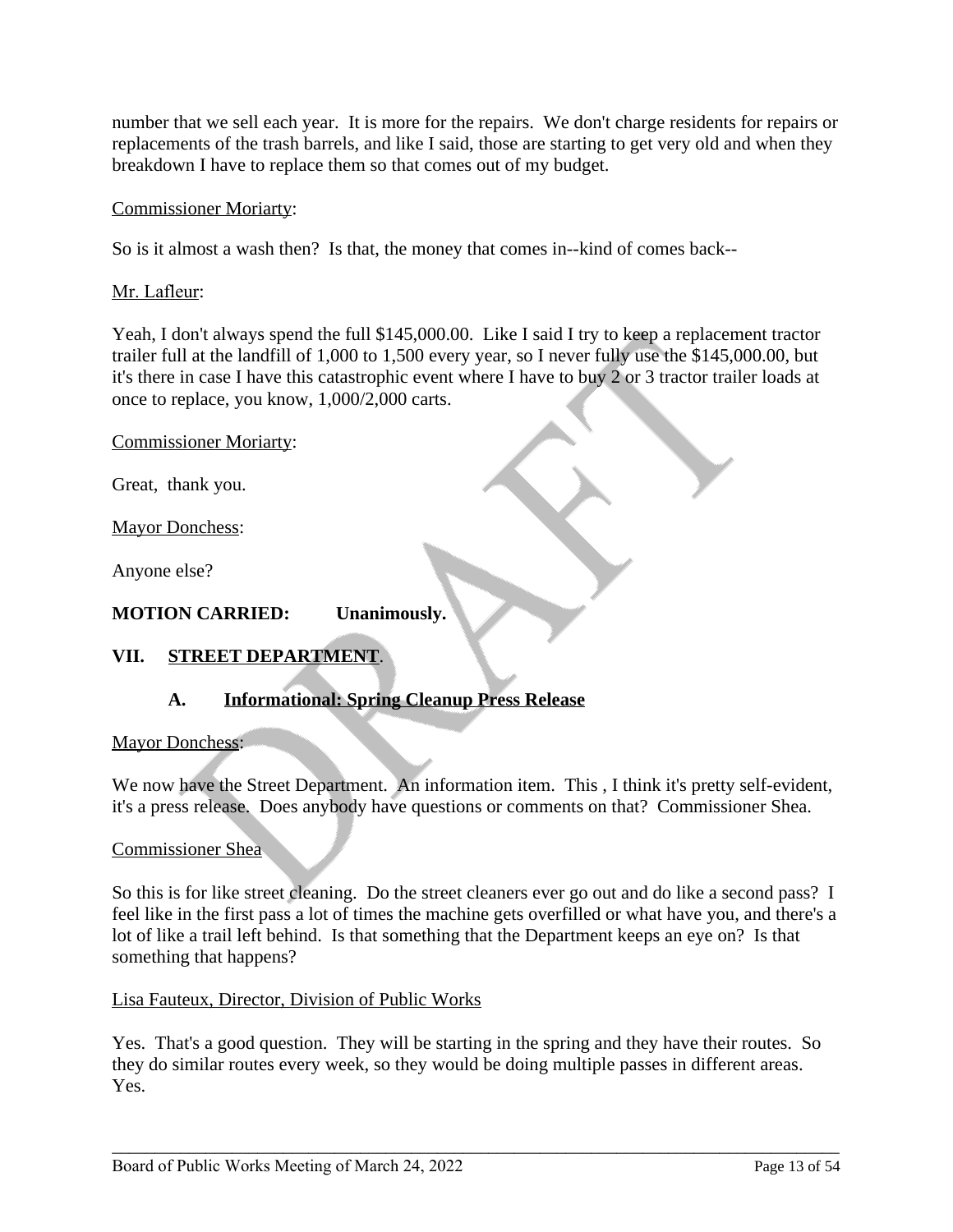### Commissioner Shea:

Thank you.

Ms. Fauteux:

Sure.

# **VIII. PARKS AND RECREATION DEPARTMENT**.

# **A. Motion to Approve the Abolishment of one Groundsman 1 Position and Create One Groundskeeper Maintenance Position at the Parks and Recreation Department**.

#### Mayor Donchess:

Thank you. Okay, we'll go on to Park/Rec. We have Item A. Commissioner Shea.

**Motion by Commissioner Shea**: To Approve the Abolishment of one Groundsman 1 Position and Create One Groundskeeper Maintenance Position at the Parks and Recreation Department.

#### Mr. Conant

Brian Conant, Superintendent of Parks and Recs. How is everybody, Mayor, Commissioners? I the Groundskeeper/Maintenance position you were exposed to more in the City, and the opportunity gives you a bigger chance to gain institutional knowledge with the various different aspects of our Parks Department. That's really what I'm after. If you look at some of our staff they are close to retirement, so I think this would allow a new individual to come in and gain that knowledge, which I think is going to be very important moving forward. That's what I'm trying to accomplish here.

**MOTION CARRIED: Unanimously.**

# **IX. WASTEWATER DEPARTMENT**

# **A. Motion to Approve the User Warrants as Presented**.

### Mayor Donchess:

Wastewater Department. Item A is as you can see User Warrants. Commissioner Lemen.

**Motion by Commissioner Lemen:** To Approve the User Warrants as Presented.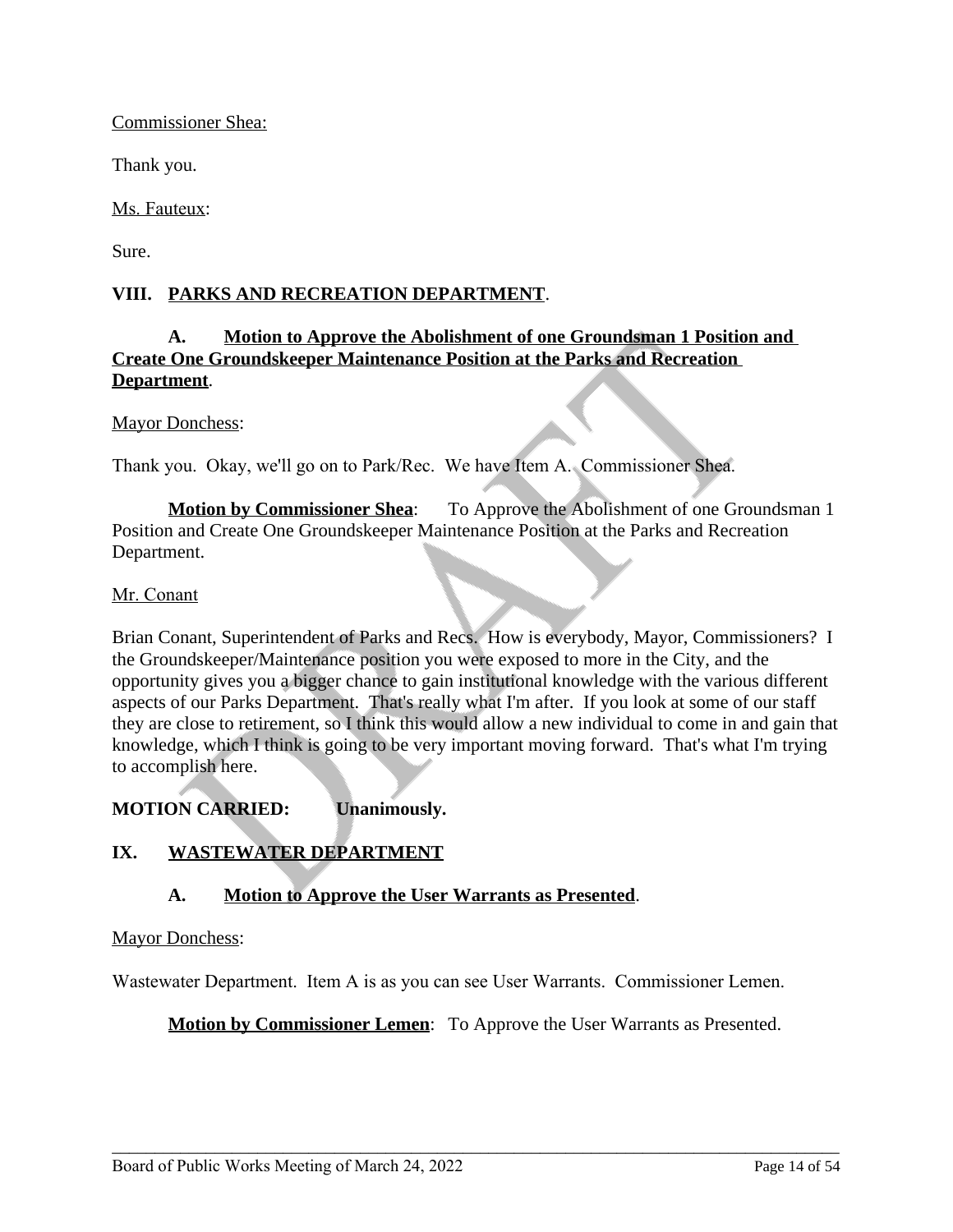### Mayor Donchess:

Any discussion or questions there?

## **MOTION CARRIED: Unanimously.**

**B. Motion to Approve the Contract with Wright-Pierce to Provide Design Plans and Specifications for a Second Digester Heat Exchanger, and Stair Tower Exhaust Fan in an Amount not-to-exceed \$40,900.00. Funding for this Contract will be Through Department: 169 Wastewater; Fund: Wastewater; Activity: Heat Exchanger Primary Digester**.

Mayor Donchess:

Item B. Commissioner Schoneman.

**Motion by Commissioner Schoneman:** To Approve the Contract with Wright-Pierce to Provide Design Plans and Specifications for a Second Digester Heat Exchanger, and Stair Tower Exhaust Fan in an Amount not-to-exceed \$40,900.00. Funding for this Contract will be Through Department: 169 Wastewater; Fund: Wastewater; Activity: Heat Exchanger Primary Digester.

Mayor Donchess:

Mr. Boucher.

### David L. Boucher, Superintendent, Wastewater Department

Thank you, Mayor. Dave Boucher, Wastewater Superintendent. The wastewater facility purchased the second heat exchanger for our 1.3 million gallon primary digester for redundancy purposes. This motion to is to hire Wright-Pierce to do the engineering work, the design phase, which includes the plumbing, some of the containment structure controls. Also, in here we have an exhaust fan in the stairwell that leads to that heat exchanger. It's a very tall stairwell over 70 feet, and on the top of the roof it has an exhaust fan. We can't reach it. Maintenance crews can't reach it, we can't maintain it. It is just in a bad location. So, Wright-Pierce is going to design moving it to the side of the building, we do have a catwalk at that elevation, which would make it more accessible for maintenance purposes. So, if I can answer any questions.

\_\_\_\_\_\_\_\_\_\_\_\_\_\_\_\_\_\_\_\_\_\_\_\_\_\_\_\_\_\_\_\_\_\_\_\_\_\_\_\_\_\_\_\_\_\_\_\_\_\_\_\_\_\_\_\_\_\_\_\_\_\_\_\_\_\_\_\_\_\_\_\_\_\_\_\_\_\_\_\_\_\_\_\_\_

#### *Discussion:*

Mayor Donchess:

Commissioner Schoneman.

Commissioner Schoneman: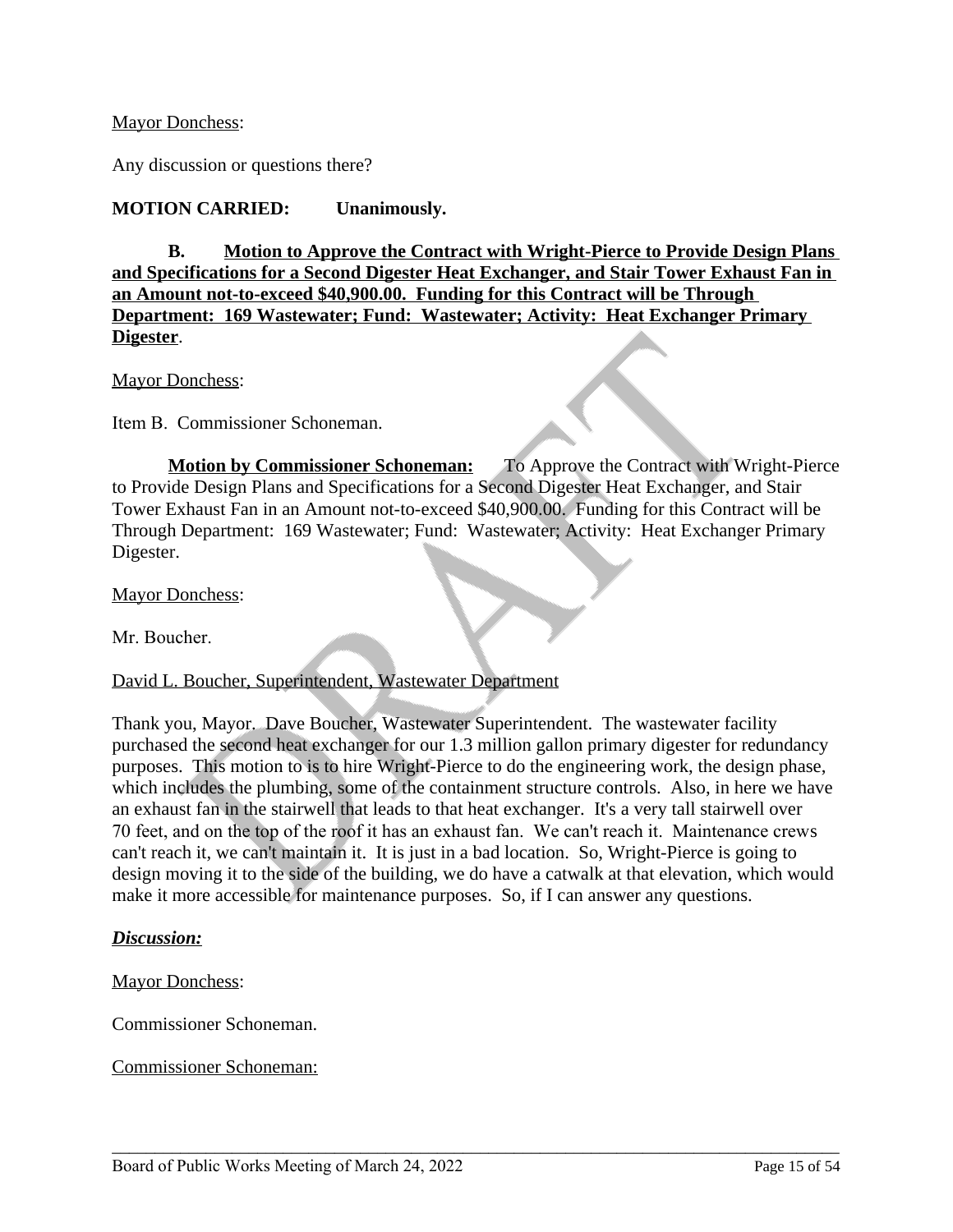Thank you for providing a summary of the staff hours and costs that is associated with this motion. I had a question about one of the items--

Mr. Boucher:

Yup.

Commissioner Schoneman:

Can we talk about that? Everything is pretty well laid out and totaled at the bottom of each grid, but there's an entry for indirect labor that's part of the cost. I can see where the direct labor and the non-labor, and subcontractor, and those things, where those things are totaled, but the indirect labor isn't part of the grid. Can you explain what indirect labor is, because it is a significant cost.

Mr. Boucher:

Is this on the fee schedule?

Commissioner Schoneman:

Yes, that looks like--.

Mr. Boucher

Sorry, I have the small printed one.

Commissioner Schoneman:

I know.

### Commissioner Schoneman:

So, they're totally at the bottom of each grid. Direct labor, indirect labor, non-labor, subcontractor, etc. Indirect labor is not in the grid, and I was just curious what that was. If you knew.

\_\_\_\_\_\_\_\_\_\_\_\_\_\_\_\_\_\_\_\_\_\_\_\_\_\_\_\_\_\_\_\_\_\_\_\_\_\_\_\_\_\_\_\_\_\_\_\_\_\_\_\_\_\_\_\_\_\_\_\_\_\_\_\_\_\_\_\_\_\_\_\_\_\_\_\_\_\_\_\_\_\_\_\_\_

Mr. Boucher:

I apologize. I'm not seeing it--

Lisa Fauteux, Director, Division of Public Works

Down at--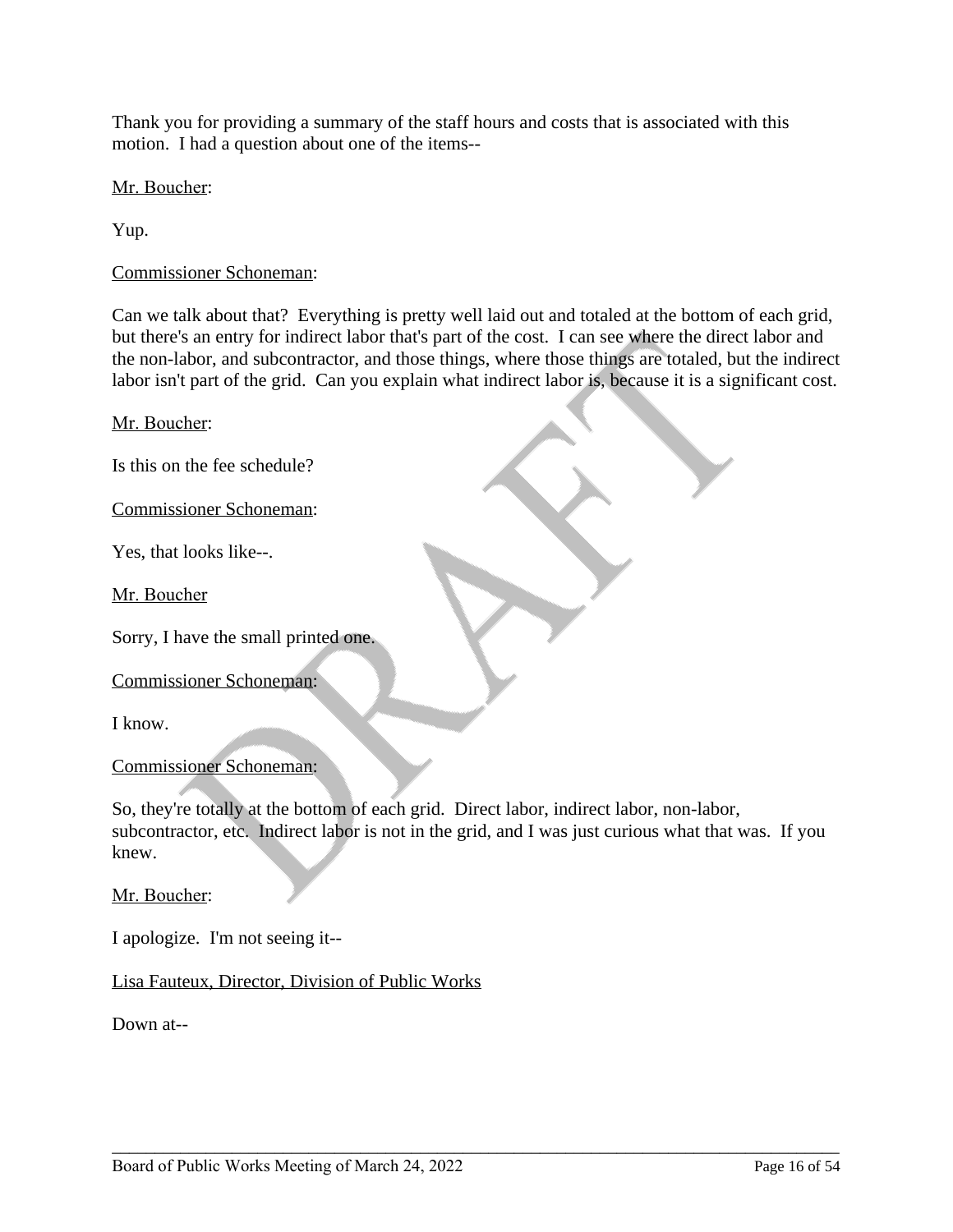### Mr. Boucher:

--just because it's tiny type. But, indirect labor would, I'm assuming would be for things that are not directly involved. I don't know there's administrative costs in here, office, office fees. I am not sure. I can't read my page, so I can't see.

Commissioner Schoneman:

I can loan you my Progressives--

[Laugher]

Mr. Boucher:

Yeah, [laughter] sorry. I didn't print it out landscape, I printed it--

#### Commissioner Schoneman:

Okay, I was just curious since it's a significant portion of the cost, I was curious what that might entail.

#### Mr. Boucher:

I can find out specifically and get back to you. Commissioner Schoneman:

It's in both the digester and the stairway cost. So be it.

Mayor Donchess:

All right, so we've left it that Mr. Boucher is going to come back with an explanation?

Commissioner Schoneman:

Yes, absolutely.

Mayor Donchess:

Okay.

Mr. Boucher:

Yeah, it says provide a small allowance for assistance with bidding and construction. I'm not sure if it's that. Oh thanks.

\_\_\_\_\_\_\_\_\_\_\_\_\_\_\_\_\_\_\_\_\_\_\_\_\_\_\_\_\_\_\_\_\_\_\_\_\_\_\_\_\_\_\_\_\_\_\_\_\_\_\_\_\_\_\_\_\_\_\_\_\_\_\_\_\_\_\_\_\_\_\_\_\_\_\_\_\_\_\_\_\_\_\_\_\_

Mayor Donchess: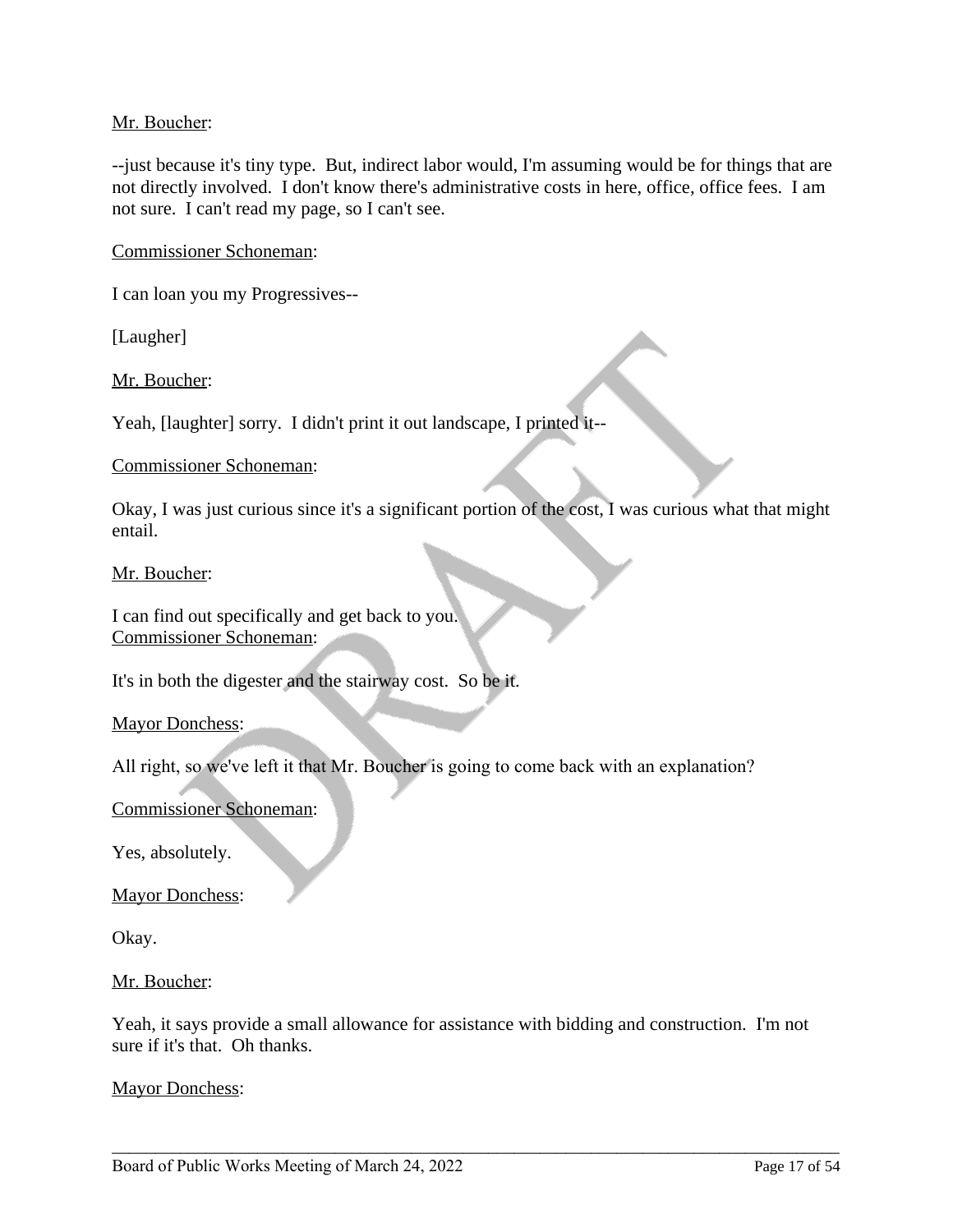So I think there's a \$7,000.00 number indirect labor down near the bottom. Is that specifically what the question is related to?

Commissioner Schoneman:

Yeah, so all of the labor cost are in the fee schedule—

Ms. Fauteux:

It's, it's really a function of how they have broken this down, which is a little bit different than I'm used to seeing too, but I think what they're doing is the direct labor costs are all the labor to work on the project, and then, what they're calling indirect are subs and equipment they may need, and other indirect costs like the project manager, the project engineer, those things. I'd have to add them up, but I think that's what, what they're doing here. I think that's the way they've broken it down, but we can get back to you for sure.

\_\_\_\_\_\_\_\_\_\_\_\_\_\_\_\_\_\_\_\_\_\_\_\_\_\_\_\_\_\_\_\_\_\_\_\_\_\_\_\_\_\_\_\_\_\_\_\_\_\_\_\_\_\_\_\_\_\_\_\_\_\_\_\_\_\_\_\_\_\_\_\_\_\_\_\_\_\_\_\_\_\_\_\_\_

Mr. Boucher:

The overhead costs.

Commissioner Schoneman:

Sorry to put you on the spot. I was just curious--

Ms. Fauteux:

Yeah, yup.

Commissioner Schoneman:

Because it's such a significant portion, I was just curious.

#### Ms. Fauteux:

Yeah, I think that's… it is a little bit of a strange way to--

#### Commissioner Schoneman:

--every project has more going on than just the staff salary--

Ms. Fauteux:

Yeah--

Dan Hudson, P.E., City Engineer: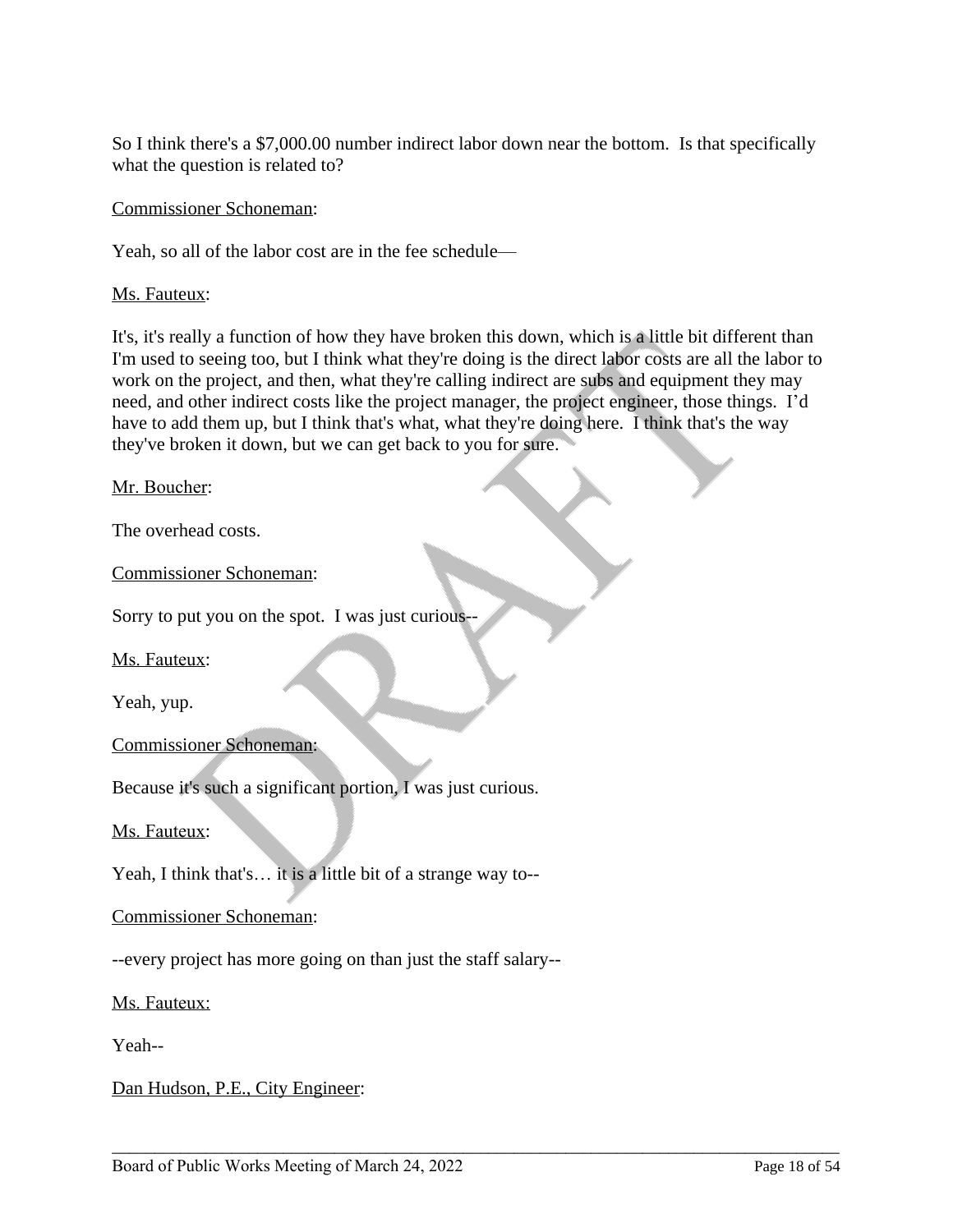Director, can I—

Mr. Boucher:

Yeah, I can see—

Ms. Fauteux:

--you can.

Mr. Hudson:

This is a typical format that I'm familiar with from like DOT type of projects. Direct labor is what the employee actually gets paid. The indirect is all the other company overhead and everything, profit and everything that is on top of that. Maybe not profit, but all the company overhead. This is pretty typical. What you see is direct labor is typically like around a third of what the total cost is. So instead of billing somebody out say at, you know, \$20.00 an hour, they're billing them out at \$60.00 an hour -- the direct labor is \$20.00, but the company costs and everything else that they incur as a business is that additional amount.

Commissioner Schoneman:

So that's  $-$ 

Mr. Hudson:

--some contracts they bake it all into the rate so it's just like one rate and everything is in there. In this case they've broken it out. It's what the individual gets paid and then the company overhead stuff is separated. That's my understanding of it.

\_\_\_\_\_\_\_\_\_\_\_\_\_\_\_\_\_\_\_\_\_\_\_\_\_\_\_\_\_\_\_\_\_\_\_\_\_\_\_\_\_\_\_\_\_\_\_\_\_\_\_\_\_\_\_\_\_\_\_\_\_\_\_\_\_\_\_\_\_\_\_\_\_\_\_\_\_\_\_\_\_\_\_\_\_

Commissioner Schoneman:

Okay. Yup, okay.

Mayor Donchess:

Thank you.

Commissioner Schoneman:

Sorry about that.

Mayor Donchess:

All right. Any other comments or questions?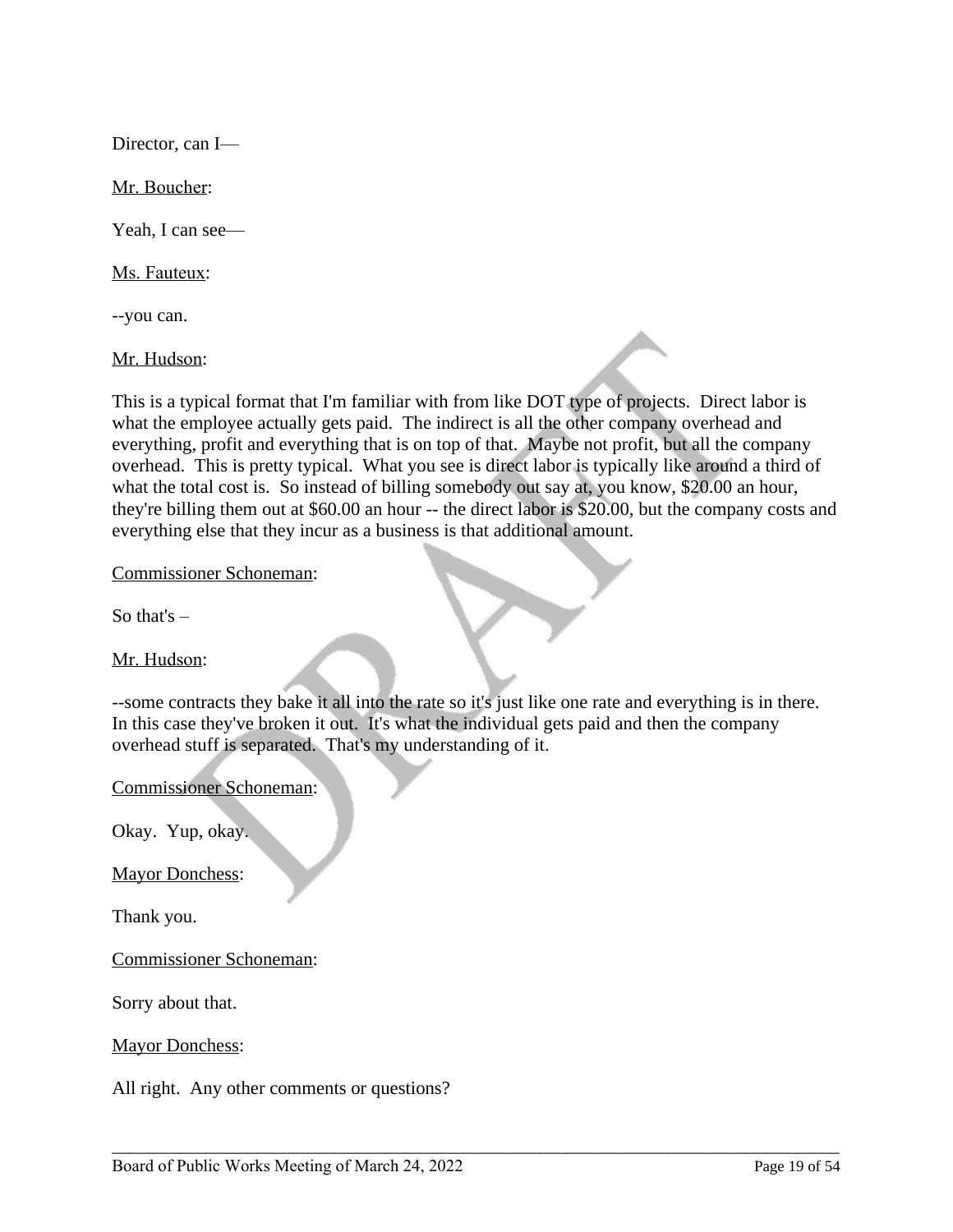# **MOTION CARRIED: Unanimously.**

# **X. ENGINEERING DEPARTMENT**

### **A. Motion to Approve the Sewer Service Permits and Fees as Submitted.**

#### Mayor Donchess:

Now, we have engineering. First, Item A is the sewer service permits. Commissioner Moriarty.

**Motion by Commissioner Moriarty:** To Approve the Sewer Service Permits and Fees as Submitted.

*Discussion:*

Mayor Donchess:

Any comments or questions?

### **MOTION CARRIED: Unanimously.**

**B. Motion to Approve a Drainlayer's License for Bassco Excavating, LLC of Nashua, NH in Accordance with Nashua City Code § 255-19, Issuance of Drainlayer's License and Authorize the Division of Public Works to Temporarily Suspend the License If Work Is Found to be Unsatisfactory During an Initial 6-Month Probationary Period**.

Mayor Donchess:

Item B. Commissioner Shea.

**Motion by Commissioner Shea:** To Approve a Drainlayer's License for Bassco Excavating, LLC of Nashua, NH in Accordance with Nashua City Code § 255-19, Issuance of Drainlayer's License and Authorize the Division of Public Works to Temporarily Suspend the License If Work Is Found to be Unsatisfactory During an Initial 6-Month Probationary Period.

Mayor Donchess:

All right.

Dan Hudson, P.E., City Engineer:

Dan Hudson, City Engineer. As noted, this is an application we received for Bassco Excavating. We checked their references, three references. Two of them which were municipal officials, and they said that they had performed successfully. We find the package satisfactory. We did note that they're a fairly new company. The principals of the company have been in business for 30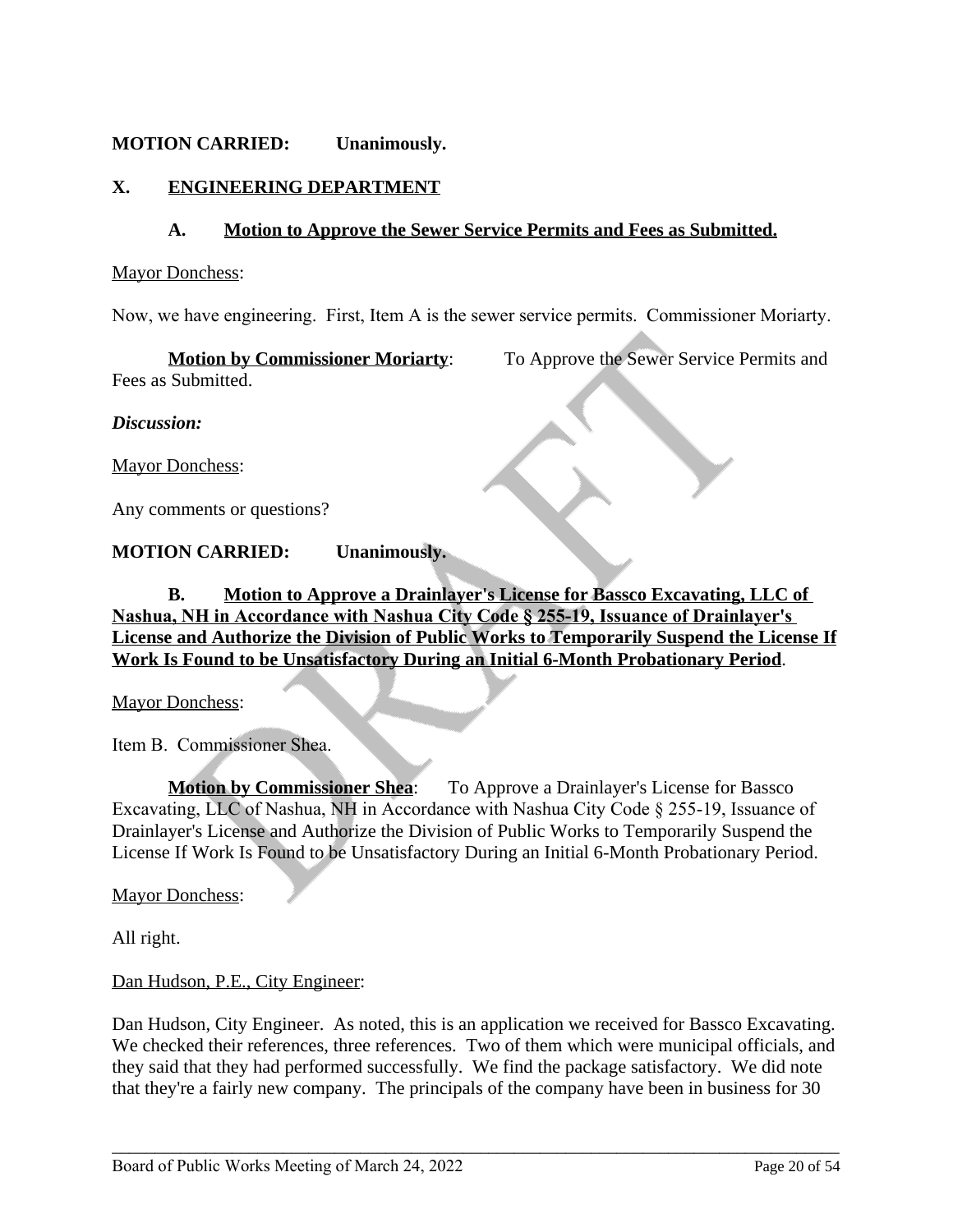years, they have a lot of experience, but for that reason, we requested this ability to temporarily suspend them if necessary during a probational period.

### *Discussion:*

Mayor Donchess:

Anyone?

## **MOTION CARRIED: Unanimously.**

# **C. Motion to Approve a Trailblazing Sign Package on Broad Street Leading From Exit 6 off the F.E. Everett Turnpike to Businesses Along Gusabel Avenue with Stipulations.**

Mayor Donchess:

Item C. Commissioner Lemen.

**Motion by Commissioner Lemen**: To Approve a Trailblazing Sign Package on Broad Street Leading From Exit 6 of the F.E. Everett Turnpike to Businesses Along Gusabel Avenue with Stipulations.

### Dan Hudson, P.E., City Engineer:

Thank you, Mr. Mayor. I'll briefly introduce this. I understand we have representatives here that can address specific question. New Hampshire DOT runs a sign logo program where there are signs on the interstate so you know to exit there to go for whatever it is that is on the sign. But you really need to get routed from there to the actual business. That's what this request is for, is to place a post and some signs in the right-of-way. Basically, blazing the trail from the off ramp to the businesses. If this is approved, we added some stipulations that we would request the Board add as a condition of approval. And that's install the signs on the interstate first, turnpike first. That the design of the signs be approved by the Director of Public Works. That they are fully responsible for designing them, erecting them, replacing them, taking them down, all that sort of thing. I think that was it. I had four, but I kind of combined a couple. With that, if there are questions I'd turn it over to the applicants.

### *Discussion:*

### Mayor Donchess:

Okay. Questions, comments? Yes, Commissioner Moriarty.

#### Commissioner Moriarty:

I was just wondering it says the sign package. I mean how many signs are we talking about?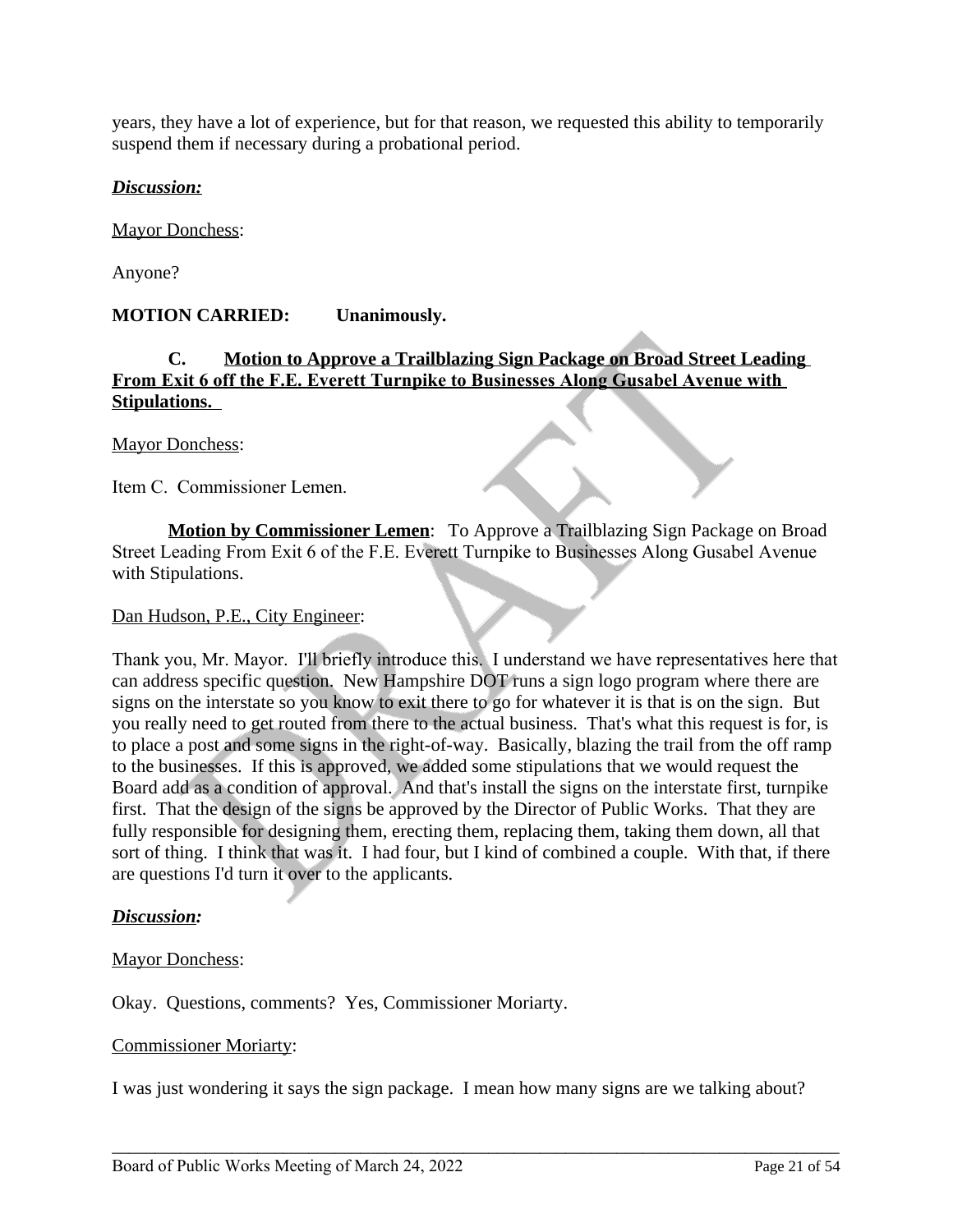## Mr. Hudson:

My understanding is that there is three signs. There is the Lucky Moose and Casino, Denny's and Wendy's. So there are three signs on a post with an arrow underneath saying take a left here to go to those businesses.

#### Commissioner Moriarty:

So it is one post--

#### Mr. Hudson:

That's my understanding. One post, those three signs, and attached to the memo is a sketch, which kind of shows a rendering of that. Typical sign size, but yeah, basically three stacked signs.

#### Commissioner Moriarty:

Yeah, I have that, but--right so there's nothing on the Everett because that's not our jurisdiction, correct? So, this is our jurisdiction because it is off of Broad.

#### Mr. Hudson:

Correct. On the Everett there will be one of the bigger "blue" signs or whatever it is, and they'll have the logos for the businesses that will say go this way, but that's not what you are approving. You are approving the one sign assembly that will be in the right-of-way near Gusabel Ave.

#### Mayor Donchess:

From prior cases, I think this situation is one that can't be done unless, the DOT approves a sign on the turnpike. When that happens then this is, they want this so that when people get off as directed from the turnpike they know where to go. It's without the turnpike sign this wouldn't be -- before us.

\_\_\_\_\_\_\_\_\_\_\_\_\_\_\_\_\_\_\_\_\_\_\_\_\_\_\_\_\_\_\_\_\_\_\_\_\_\_\_\_\_\_\_\_\_\_\_\_\_\_\_\_\_\_\_\_\_\_\_\_\_\_\_\_\_\_\_\_\_\_\_\_\_\_\_\_\_\_\_\_\_\_\_\_\_

#### Mr. Hudson:

--thank you.

Mayor Donchess:

--fair to say, I think.

#### Ms. Fauteux

Yes.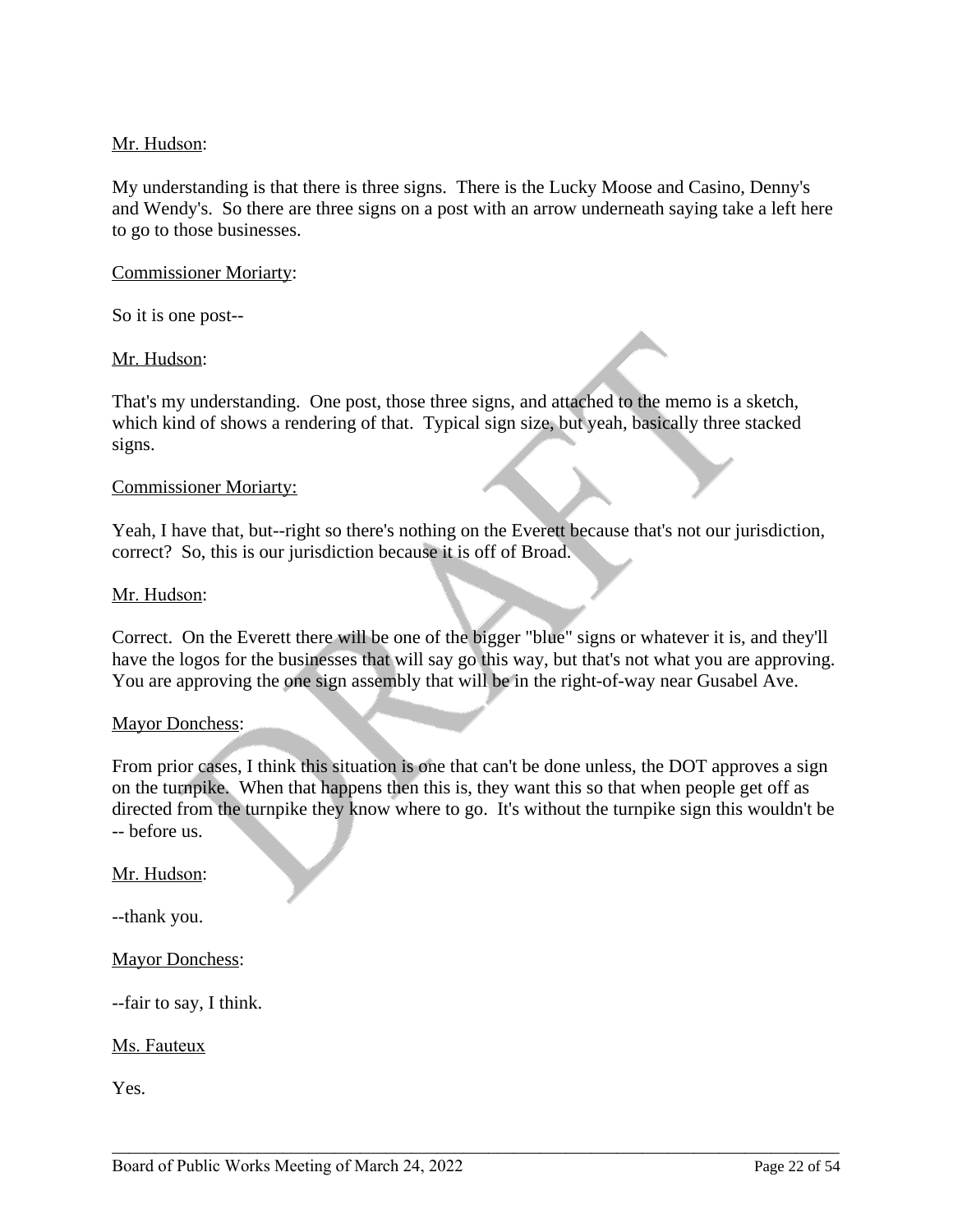# Mr. Hudson:

Yes.

## Mayor Donchess:

And, it's conditional upon the turnpike thing going ahead, right?

## Mr. Hudson:

Yeah, and when if for whatever reason they part ways with that program, then we would expect them to remove the sign. It's, it's they go hand-in-hand, so that's the intent.

### *Discussion:*

Mayor Donchess:

Discussion? Commissioner Shea.

### Commissioner Shea:

Has there been any additional communication about signage from the northbound? I'm just surprised to see only the southbound approach, is that correct? Am I understanding this?

### Mr. Hudson:

Maybe the applicant can speak better. I don't know where the signs are going to go on the turnpike. It is written up as southbound to here—

### Commissioner Shea:

--yup.

### Mr. Hudson:

Whether you're coming from the northbound or the southbound ramp, you would still make the same left turn onto the Gusabel Ave., so in effect, this approval it doesn't matter if it's northbound, southbound, in terms of approving the sign. I don't know, I don't know if there's going to be signs on the turnpike for both directions or not.

\_\_\_\_\_\_\_\_\_\_\_\_\_\_\_\_\_\_\_\_\_\_\_\_\_\_\_\_\_\_\_\_\_\_\_\_\_\_\_\_\_\_\_\_\_\_\_\_\_\_\_\_\_\_\_\_\_\_\_\_\_\_\_\_\_\_\_\_\_\_\_\_\_\_\_\_\_\_\_\_\_\_\_\_\_

### Commissioner Shea:

Okay.

Mayor Donchess: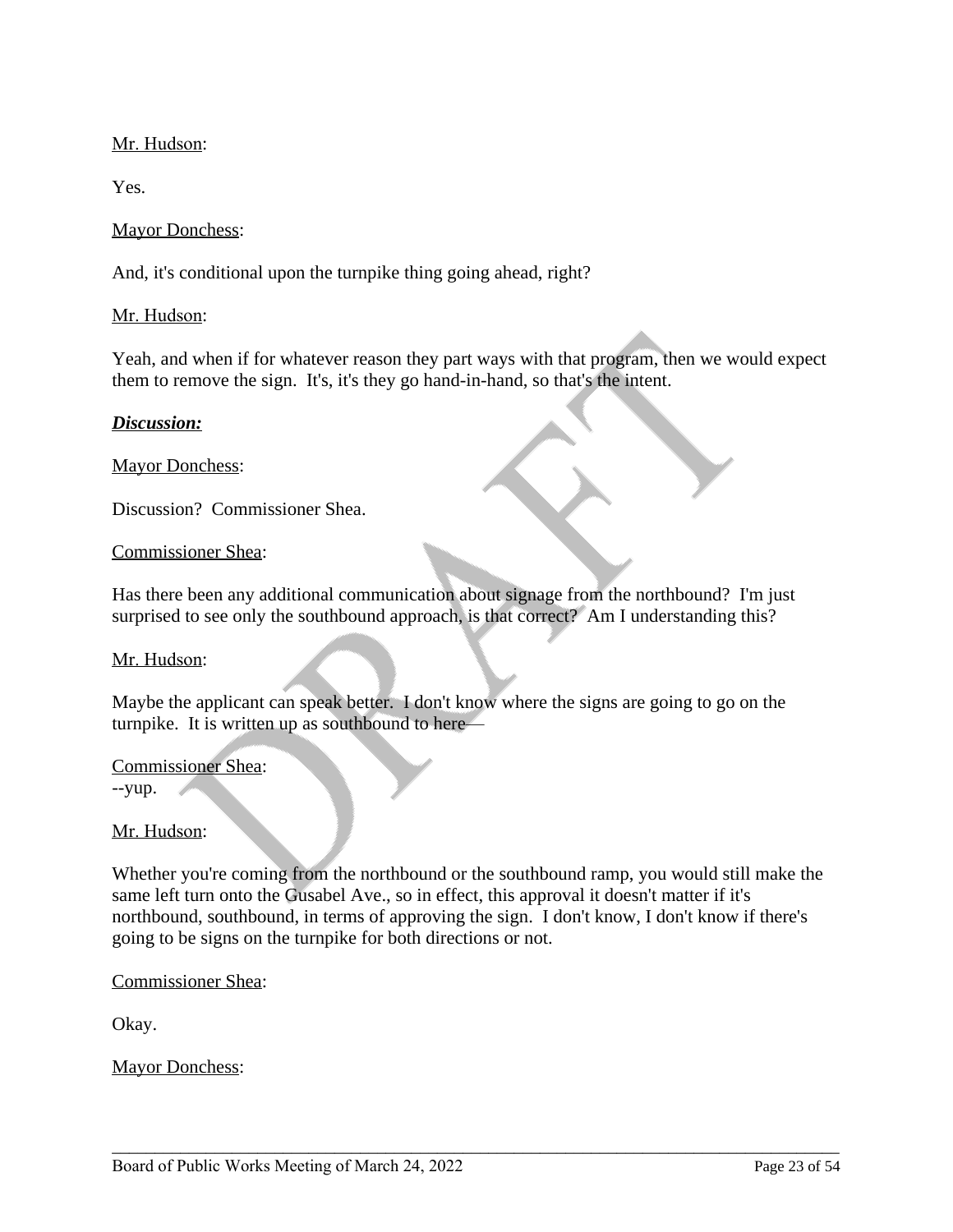So the applicant is here and may be able to answer that question?

Vincent Davis,

Yes. Our plan is to have--

Mayor Donchess:

--it would be helpful if again, you introduced yourself--

Vincent Davis, NHCG, LLC

My apologizes. Vincent Davis. Our plan is to have signs both north and southbound. The stipulation is due to the proximity of the sign that it be posted coming from the southbound side.

Mr. Hudson:

Appreciate it.

Mr. Davis:

Yup.

Mayor Donchess

Commissioner Schoneman.

Commissioner Schoneman:

Can you remind me what organization you represent?

#### Mr. Davis:

So, it's New Hampshire Charitable Gaming, which includes the River Casino and then the Lucky Moose Casino and Tavern on Gusabel.

\_\_\_\_\_\_\_\_\_\_\_\_\_\_\_\_\_\_\_\_\_\_\_\_\_\_\_\_\_\_\_\_\_\_\_\_\_\_\_\_\_\_\_\_\_\_\_\_\_\_\_\_\_\_\_\_\_\_\_\_\_\_\_\_\_\_\_\_\_\_\_\_\_\_\_\_\_\_\_\_\_\_\_\_\_

Commissioner Schoneman:

Has there been any pushback?

Mr. Davis:

No.

Mayor Donchess: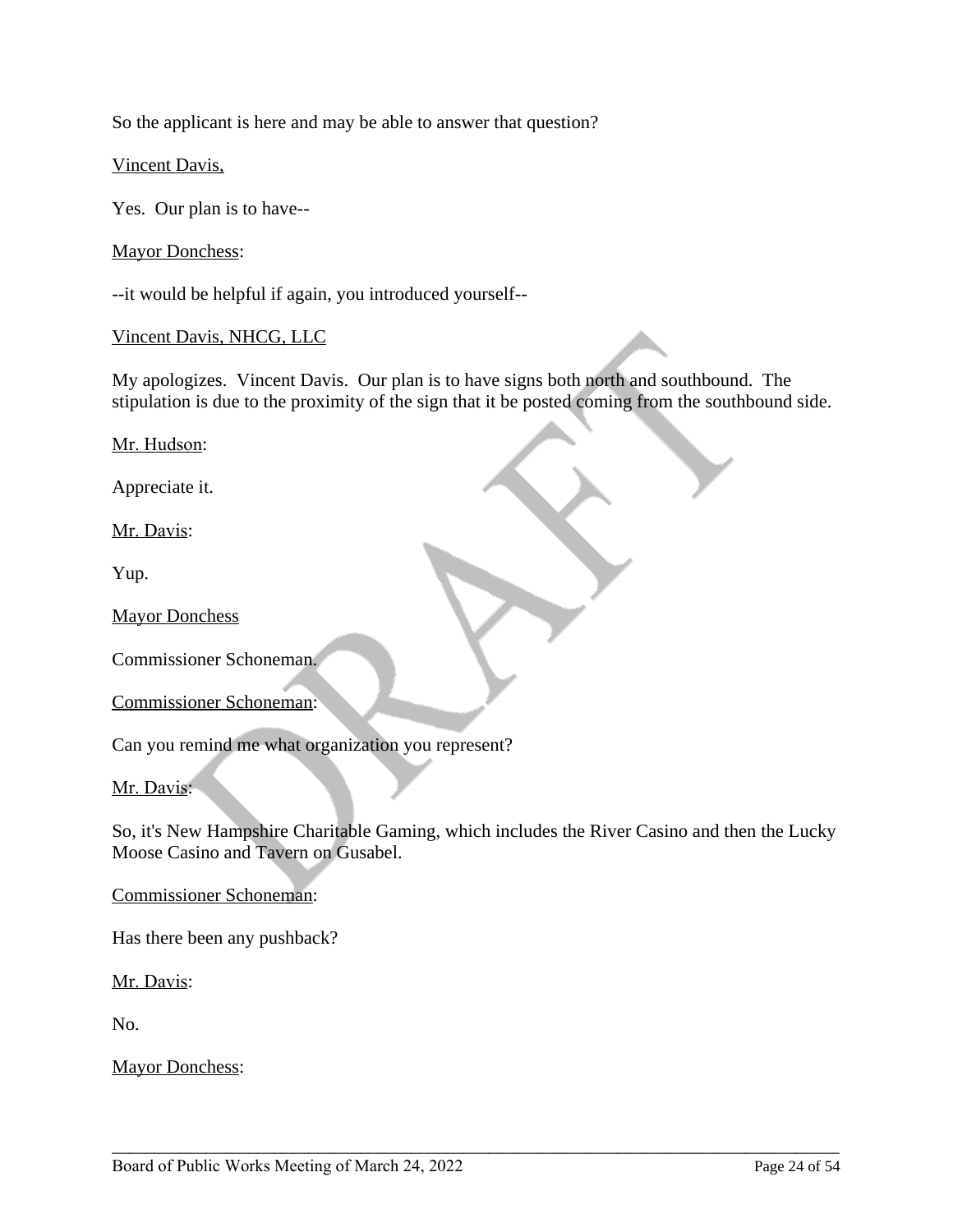### Commissioner Shea.

### Commissioner Shea:

Could you extend a thanks to James and Sarah Rafferty and the whole organization for all you do for New Hampshire non-profits--

Mr. Davis:

--absolutely!

Commissioner Shea:

Really been exceptional for countless in Nashua and beyond, so thank you for that.

Mr. Davis:

Sure thing.

Mayor Donchess:

Anyone else?

#### **MOTION CARRIED: Unanimously.**

Mayor Donchess:

Thank you very much, Mr. Davis.

# **D. Motion to Consider the Hardship Request from Pennichuck Water Works to excavate in Allds Street to Replace Aging Infrastructure in Advance of City Paving. (Tabled at the 2/24/22 BPW Meeting).**

Mayor Donchess:

All right. We now have Item D. Commissioner Schoneman.

**Motion by Commissioner Schoneman**: To Consider the Hardship Request from Pennichuck Water Works to excavate in Allds Street to Replace Aging Infrastructure in Advance of City Paving. (Tabled at the 2/24/22 BPW Meeting).

\_\_\_\_\_\_\_\_\_\_\_\_\_\_\_\_\_\_\_\_\_\_\_\_\_\_\_\_\_\_\_\_\_\_\_\_\_\_\_\_\_\_\_\_\_\_\_\_\_\_\_\_\_\_\_\_\_\_\_\_\_\_\_\_\_\_\_\_\_\_\_\_\_\_\_\_\_\_\_\_\_\_\_\_\_

Mayor Donchess:

Ah, now we tabled this.

Dan Hudson, P.E., City Engineer: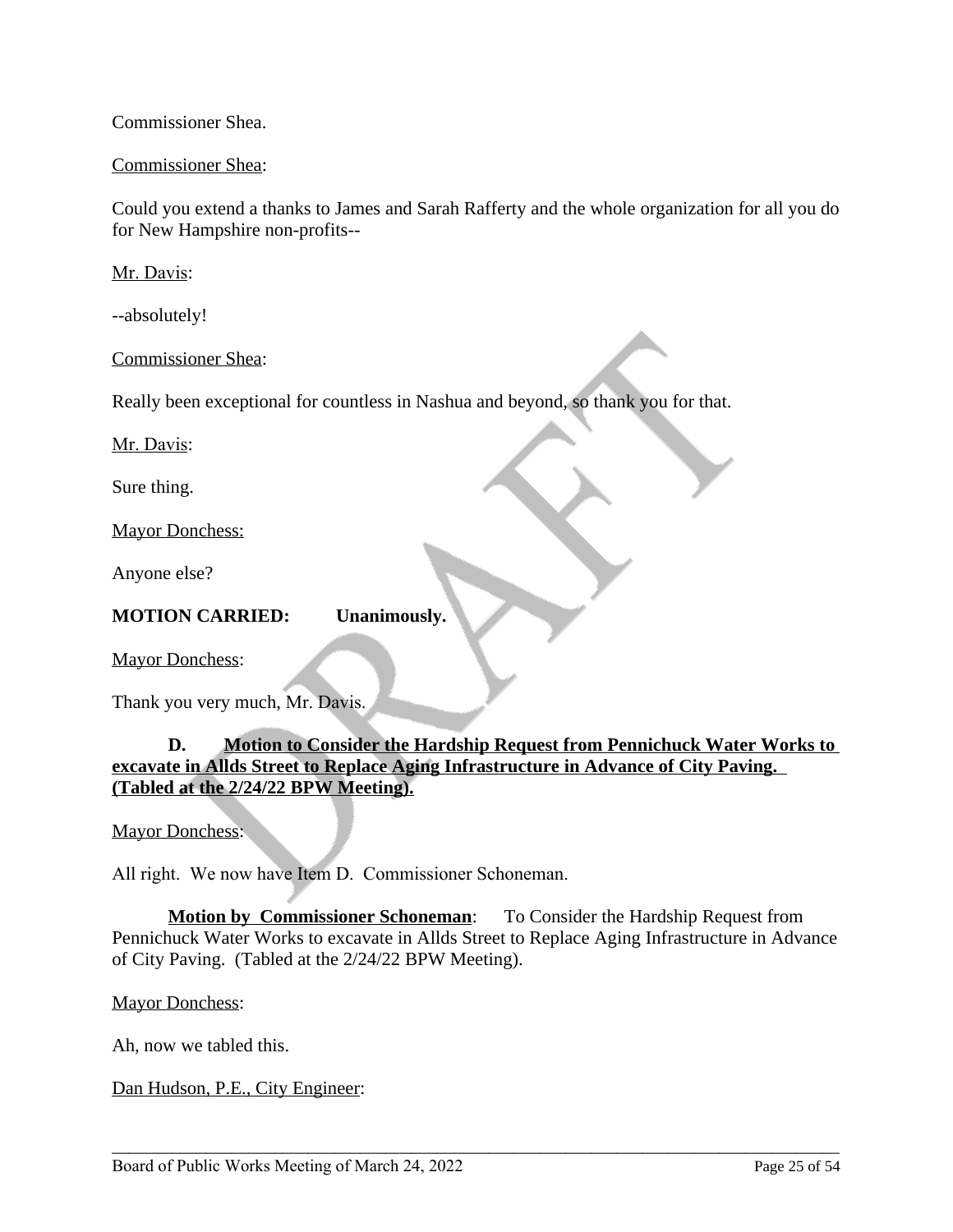We did table this last month, yes.

### Mayor Donchess:

Do you remember what it is? Does anybody want to be reminded what this is all about?

Commissioner Moriarty:

Uh, nope, I understand.

Mr. Hudson:

This, is, want me to give a brief--

Mayor Donchess:

--go ahead, yeah, go ahead.

#### Mr. Hudson:

--brief reminder. Pennichuck wants to replace, I don't know if they want to, but I think they do want to. They want to replace the water main on Rita Street, and we want them to ahead of our paving of Rita Street. But, it requires cutting into Allds Street in order to make the connection, and we had recently, well, back in October 2020, we had paved Allds Street. So, that's the ask was to, if we would allow them to cut into Allds Street to do the work at Rita Street. As was explained last time, Rita Street is in fairly poor condition. The effort to reconstruct is a reclaim, so it has fallen to a level of the category that we are going to end up grinding it up and replacing it. Whether that is done this year or next year, the following year it's going to be the same treatment. As was described usually you want to try to catch roads before they fall into a worse category and it costs more, but this one is already in the worst category sort of speak. I think we tabled it to give the Board an opportunity to review Rita if they wanted and decide how they felt about it and what they wanted to do about it. Peter Tedder from Pennichuck is here if anybody has any questions about the water main itself.

### Mayor Donchess:

Now, my recollection of the context is that Pennichuck has a lot of projects to do and they could do Rita Street or they could do another street. They'll eventually get to Rita Street one way or the other. I did, I don't' know, I looked over there. Rita Street is in bad shape, but it is already in reclamation so we are not going to lose money if we delay the project, Rita. Allds Street is fantastic! I mean it is a main connector street. You drive the length of the thing and it is perfect for a I don't know a mile and half? I don't know what that is. I don't --you know to me, it's a shame. I mean, many times, it involves a family that needs a connection or there is some project that will bring in a lot of taxes or something. In this case, there is no cost associated with delay and to me it would be a shame under these circumstances to cut into Allds Street, we could just,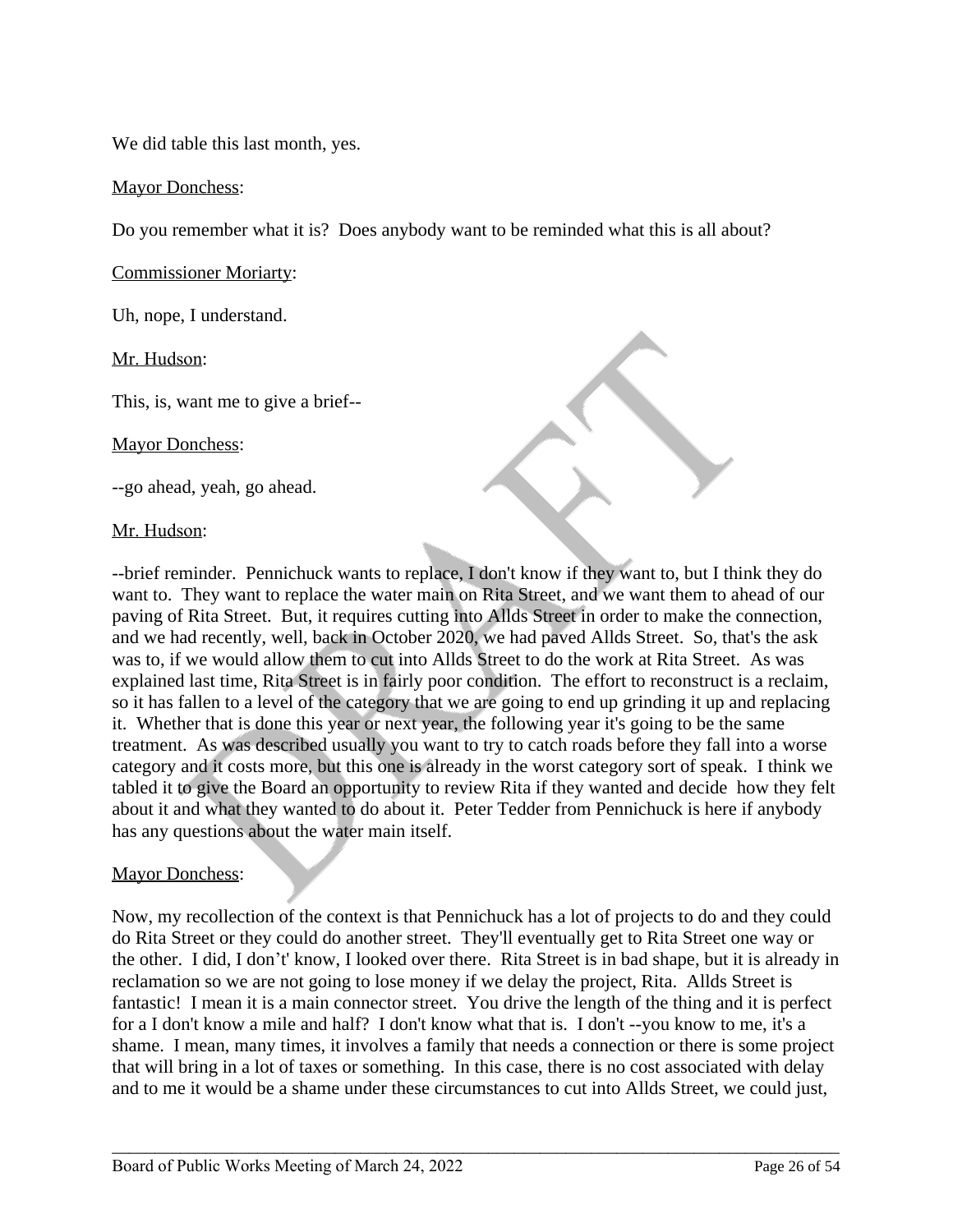Pennichuck will work somewhere else and come back to Rita in a couple of years or something. Commissioner Schoneman.

#### Commissioner Schoneman:

I agree with Mr. Mayor. The question here isn't is Rita Street in bad shape. Is there water? Not very nice. That's not the question. The issue here is that Allds Street is a brand new road and by digging into Allds Street, just a year after it was paved we reduce the life of that street by something like 30%, it's not a hardship. I don't feel like I can support this, I think that it can be done a different way. So I won't be supporting that.

#### **Mayor Donchess**

Commissioner Shea.

### Commissioner Shea:

I know you presented it to us last month, but I welcome any sort of case to be made in favor of this, if there is still interest to move forward. If so, then why and if not, and not approving this is an acceptable outcome for tonight's meeting, I'd like to know that that is the case.

#### Mr. Hudson:

I think I've addressed the road condition part of it so maybe I'll ask Pete Tedder to speak to the water line, which is probably the other issue to consider.

### Peter Tedder, P.E., Principal Distribution Engineer Pennichuck Water Works

Good evening, Pete Tedder, Distribution Engineering Manager of Pennichuck Water Works. Rita Street came up on radar for us because it was part of the paving program and we knew it needed to be replaced. If the paving is delayed it doesn't hurt our schedule, we're going to move just up the street to Nye Ave., where we have another similar water main that need replaced, and on Nye Ave. we don't have to go into Allds Street. At some point or another, the valve in Nye Ave. was bad, we replaced it and stubbed all the way out of Allds Street with that stub. So we can tackle Nye Ave. and still accomplish what we are trying to accomplish here.

#### Commissioner Shea:

Just to confirm from both a paving schedule standpoint and water replacement line replacement schedule, not moving forward with this is acceptable in both cases?

\_\_\_\_\_\_\_\_\_\_\_\_\_\_\_\_\_\_\_\_\_\_\_\_\_\_\_\_\_\_\_\_\_\_\_\_\_\_\_\_\_\_\_\_\_\_\_\_\_\_\_\_\_\_\_\_\_\_\_\_\_\_\_\_\_\_\_\_\_\_\_\_\_\_\_\_\_\_\_\_\_\_\_\_\_

### Mr. Tedder:

Yes.

### Commissioner Shea: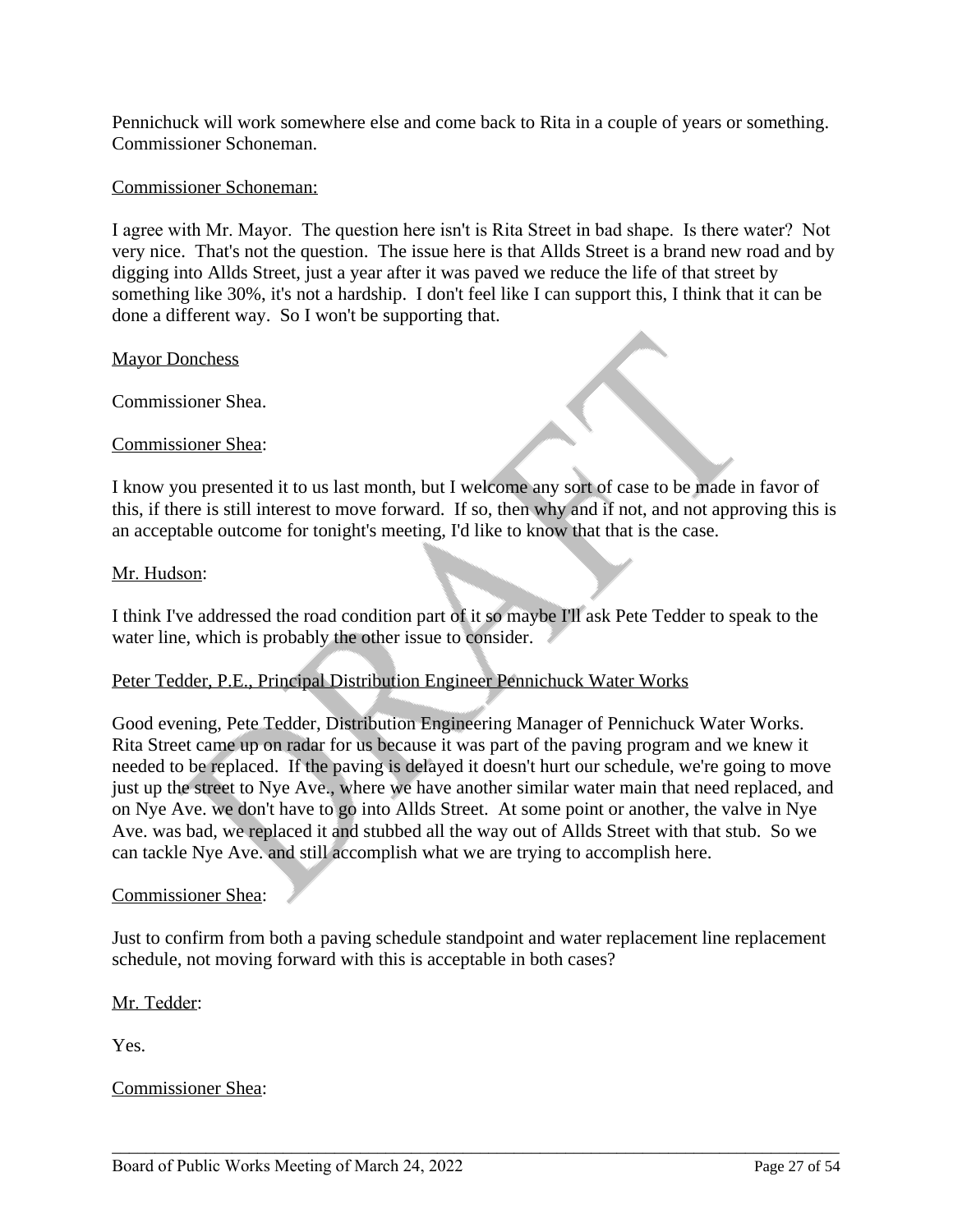Thank you.

Mayor Donchess

Alderman O'Brien.

Alderman O'Brien:

Thank you, Mr. Mayor. My question is more to the Pennichuck, if I may. Rita Street, is that just domestic distribution, or is there a fire distribution as to a fire hydrant, and is there tuberculation in that particular line or you anticipate tuberculation in a line restricting fire flows that besides, I'm sure the toilets will flush, but a 2,000 GPM pumper, I think we also need to weigh that balance.

## Mr. Tedder

Right. Rita Street is domestic supply only. I believe there is three houses served off that small water main. It actually doesn't even go through to the adjoining street to the east. It's just a dead end main. For domestic purposes we haven't gotten any complaints over there, so we suspect it will last the duration of time we need it to last.

\_\_\_\_\_\_\_\_\_\_\_\_\_\_\_\_\_\_\_\_\_\_\_\_\_\_\_\_\_\_\_\_\_\_\_\_\_\_\_\_\_\_\_\_\_\_\_\_\_\_\_\_\_\_\_\_\_\_\_\_\_\_\_\_\_\_\_\_\_\_\_\_\_\_\_\_\_\_\_\_\_\_\_\_\_

Mayor Donchess:

Anyone else? All right. So the motion was what, to approve this--

Commissioner Lemen:

--consider--

To consider, oh yes, to consider which means to approve--

Commissioner Lemen;

Okay, I'm new here.

Mayor Donchess:

What?

Commissioner Lemen:

I'm new here.

Mayor Donchess: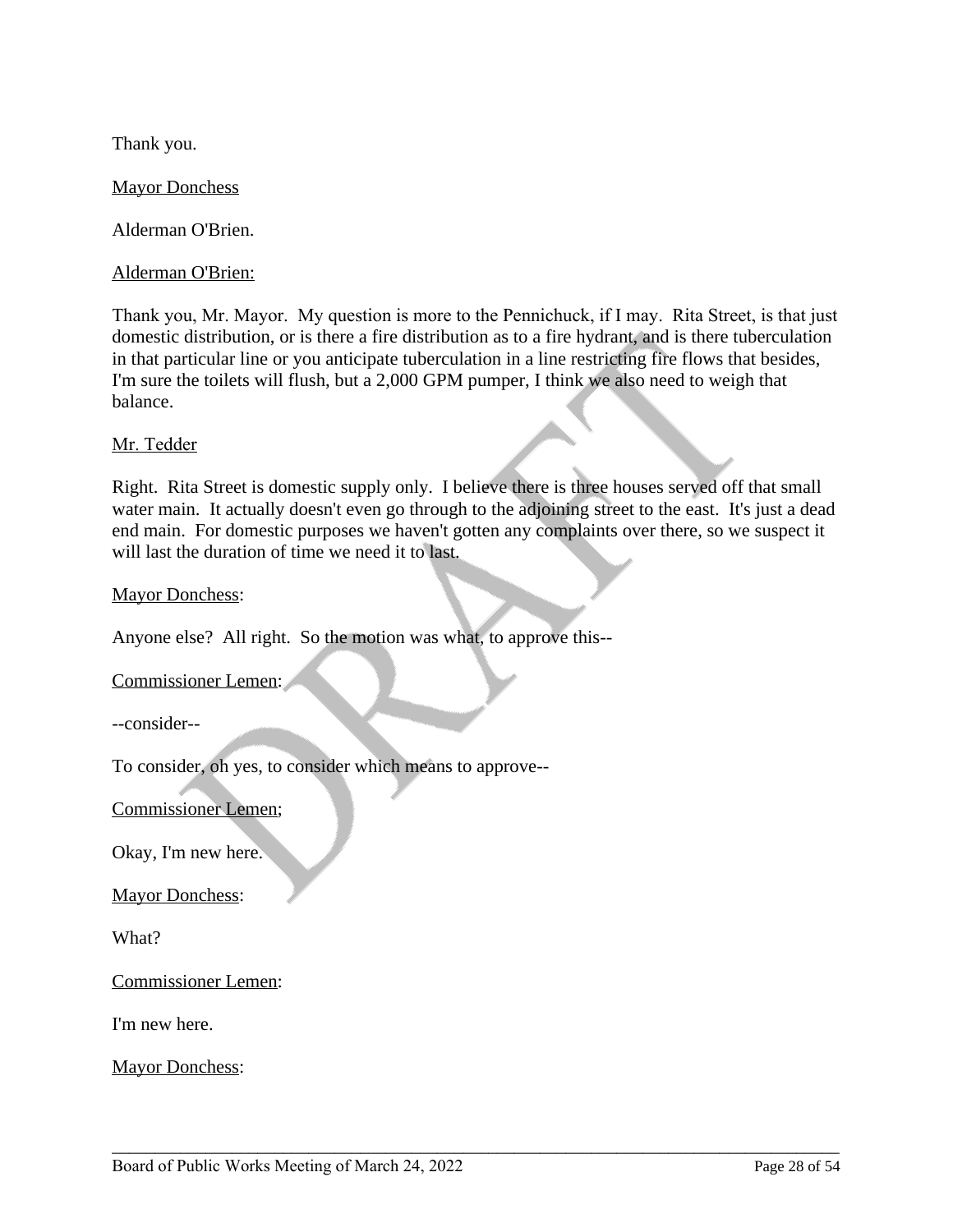Yes. So a yes vote means we go ahead. A no vote means we delay this project.

# **MOTION DECLINED: Unanimously.**

# **E. Motion to Consider a Hardship Request from Crimson Properties, LLC to Excavate on Concord Street to Install Gas and Water Connections.**

### Mayor Donchess

Okay, the motion is declined and we will defer the project. All right, Item F

Director Fauteux:

E that we're in.

Mayor Donchess:

Oh, sorry, Item E., sorry. Commissioner Moriarty.

**Motion by Commissioner Moriarty:** To Consider a Hardship Request from Crimson Properties, LLC to Excavate on Concord Street to Install Gas and Water Connections.

Dan Hudson, P.E., City Engineer:

I'll, I'll have the engineer for the project speak to it because he has all the details for you.

### Thomas E. Zajac, Jr., P.E., Senior Engineer, Hayner/Swanson, Inc.

Good afternoon, Mr. Mayor and members of the Board. For the record, my name is Tom Zajac. I'm a civil engineer with Hayner/Swanson, 3 Congress Street here in Nashua. Here tonight representing Crimson Properties. Property located at 115 Concord Street. With me here tonight is Mr. Randy Turmel from Crimson Properties as well as Attorney Morgan Hollis of Gottesman & Hollis. I'd just like to provide a quick background. A little bit of the technical information and then turn things over to Attorney Hollis to speak to the hardship request this afternoon.

So, we're here tonight, this afternoon regarding 115 Concord Street. It's a redevelopment of existing church property into a 12-unit housing for older persons, or 62 plus age-restricted development to be known as Covington Place. It includes a 10-unit townhouse-style building, along with a duplex building and a clubhouse. The project was approved by the Planning Board last May, May 2021, and construction commenced this fall 2021, I'm sorry last fall. As part of the design, our team paid careful attention to try to avoid, or minimize any impacts to Concord Street, being that it was paved in November 2018, and the 5 year moratorium expires in November 2023, or next year. These efforts included maintaining the existing driveway location that serviced the church for the development. Reusing existing utility services that were onsite or outside of the roadway, where possible, as well as providing a new utility service connection outside of the roadway, such as sewer, drainage, power, and telecommunications, we were able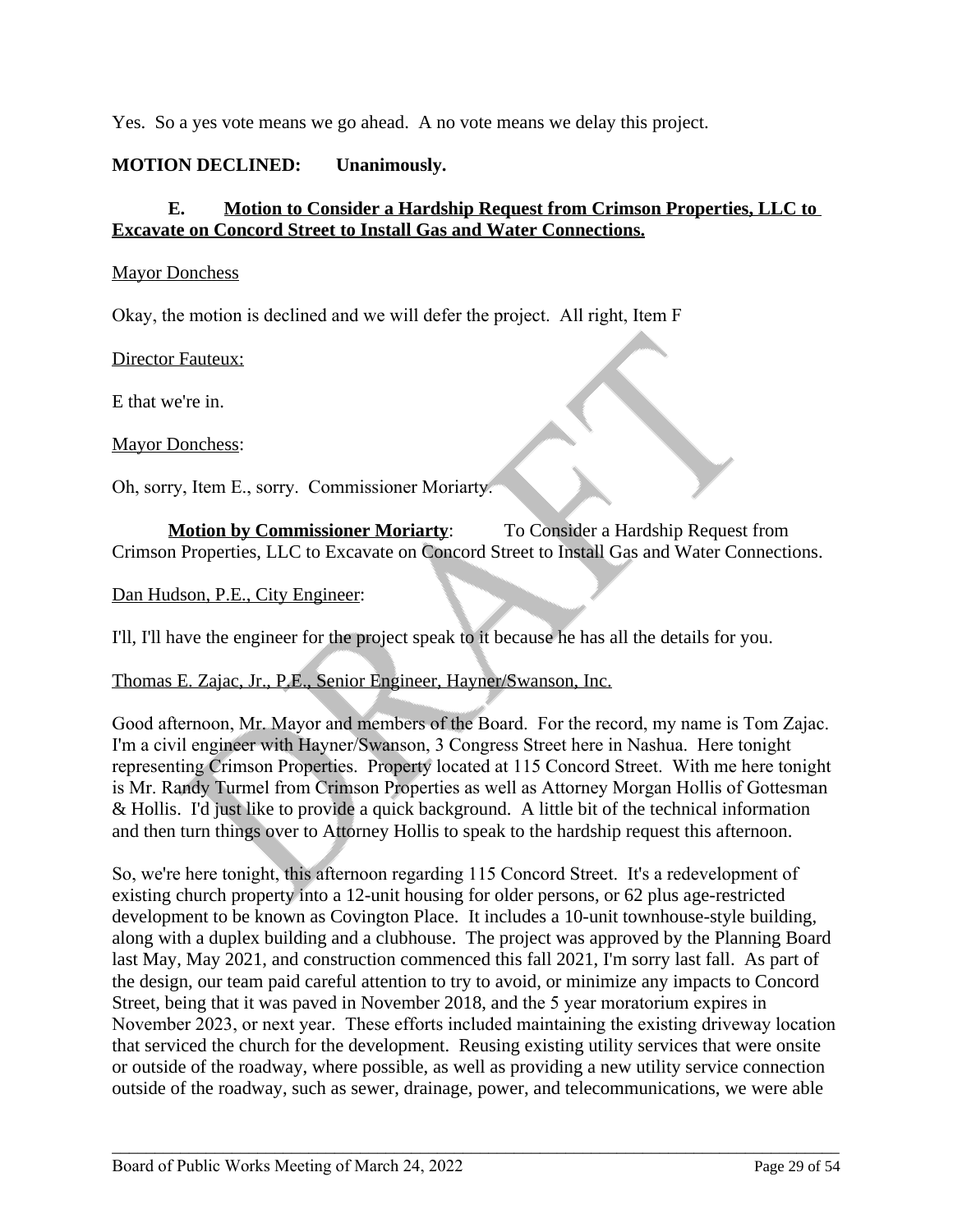to do that on our side of the street without impacting the roadway. With regard to water, there was only an existing 1 inch service for the church, they did not have fire protection onsite. So, we're working with Pennichuck Water Works to use this line as a temporary service for the duplex building, which is now under construction until the new service can be brought into the site. That existing service will then be used on a permanent basis for irrigation, so we don't have to go back out in the street to disconnect that. During the design we did meet with representatives from Pennichuck to explore options to connect into the existing 24 inch main, which is located on the opposite side of Concord Street and one of the things we looked at was trying to do a directional bore under Concord Street to the opposite side and tie into a lateral as a way to not impact the roadway. For a couple different reasons, this approach turned out not to be feasible including, that in order to do a directional bore underneath the existing gas main we would need to do pavement cores in the road, which would put us before this Board anyway for a street impact. And, those cores would be needed to determine the existing depth of the main.

More recently, our client learned that the existing 1 inch service may or may not be able to provide the necessary water pressure needed to service the duplex building on a temporary basis.

With regard to the gas, there is an 8 inch gas main on the opposite side of Concord Street. We did attempt to work with Liberty to reuse the existing gas service that serviced the church, but upon further coordination, it was determined that a new main connection would be needed to be brought into the site. So, really we need water and gas services. Therefore, our final site plan did reflect a street cut in order to provide these new services for the development.

Regarding the timing, so we're here before you in March seeking approval for this work, but would propose if we were granted approval would not implement these impacts until October of this year. So the reason for that is if we were lucky enough to get approval here tonight to extend those services into the development, it would allow for the 10-unit project to move forward and for a little bit of clarity with regards to the overall project timing. Construction as you all know construction pricing is unpredictable. There are also other elements of the project that would be able to come into a little focus. The developer had proposed a bus stop to be constructed completely separate from the Planning Board approval, it is was something that they brought to the table, and so, if we were given more clarity in terms of the timing of the utilities that would also allow us to kind of bring that into sharper focus. We are working with planning and transit staff on the final design and location of that bus stop.

So, as proposed, we would seek to make this street impact in October. We would make the utility connection, the temporary patch would go in in the fall, and then we would come back first thing in the spring and do the final restoration, including the curb to curb overlay, which we think is good timing in terms of instead of rushing to get it done, as you know that temporary patch needs some time to settle, so we would get that over the winter months.

I'd also just like to point out from a technical perspective, I'm sure you're all familiar with your ordinance as it relates to the standard trench patch, and what is needed during a moratorium impact in terms of the overcut and the mill and overlay across from curb to curb. So, comparing our request here tonight, which would be to allow this work to proceed in October, with the full restoration curb to curb comparing that to waiting until the moratorium expires a year later, from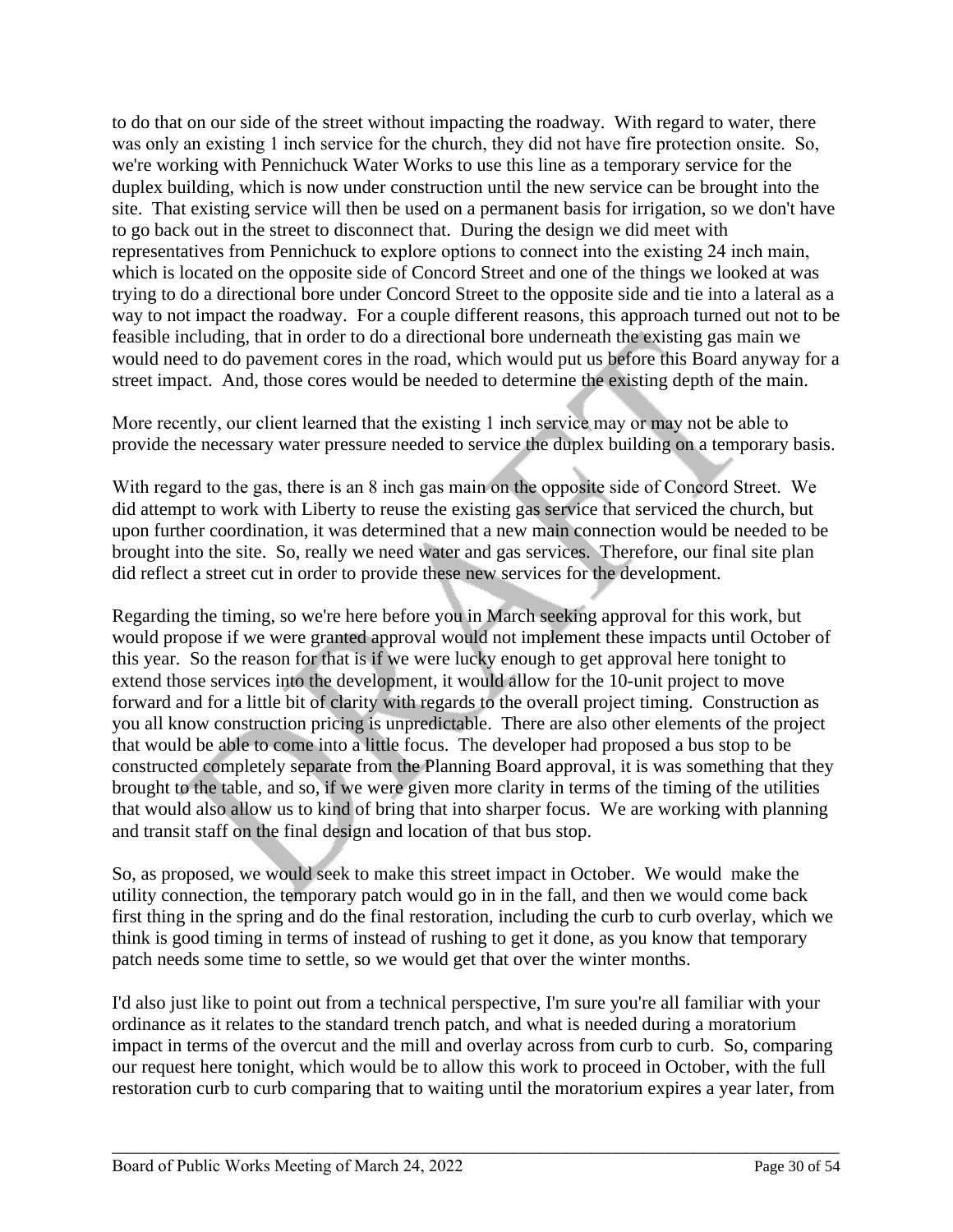a technically perspective it is my opinion that that would allowing for the full, the curb to curb restoration, the wide and over cut would really give the City a better product in the end when comparing those two. I know there is a year time difference there, but just though I would mention that as well. Thank you for your time. I'd just like to turn it over to Attorney Hollis to discuss the specifics with the hardship request. Thank you.

### Mayor Donchess

Anybody have questions? Yes, Commissioner Shea.

### Commissioner Shea:

So, I kind of understand the nature of this and why it's needed, and appreciate that new housing will be coming to Nashua, I mean that is one of the top things that we should all be focusing on in these bodies. The bus stop item just peaked my interest. So, I'm curious is this a covered bus stop, what's being proposed? I'll just couch that with I drive up Amherst Street and live in French Hill and seeing bus stops that are not sheltered for a lot of people that need to get to work or are coming to the park to enjoy themselves, when the rain comes in it's just very unfortunate to see, so I'm just interested in a little more detail on that piece.

## Mr. Zajac:

Sure, I'm happy to provide what I know, which is not a lot at this point. The idea we did meet with planning and transit staff first to figure out if we had enough room in the existing shoulder out there on Concord Street, which is, we do. We don't feel like we need to move the curb or impact the road to provide a pull off. So, the idea would be to, there's a concrete sidewalk out there and grass strip now. So, we would just be reconstructing the sidewalk to be along the curb to provide a landing and area where folks could get onto the bus, and then a concrete pad with this really three-sided bus shelter. The specifics of the shelter, I don't know. I don't think they've been fully thought through yet. What we communicated is Mr. Turmel would be paying for this. It would be on his dime, and so the idea would be to try to meld the aesthetics the architecture in this small three-sided structure that would have a roof on it to the, there's some stone walls associated with the development as well as some of the architectural features. It wouldn't be of the standard bus shelter that you may see that would come from more federal spending.

\_\_\_\_\_\_\_\_\_\_\_\_\_\_\_\_\_\_\_\_\_\_\_\_\_\_\_\_\_\_\_\_\_\_\_\_\_\_\_\_\_\_\_\_\_\_\_\_\_\_\_\_\_\_\_\_\_\_\_\_\_\_\_\_\_\_\_\_\_\_\_\_\_\_\_\_\_\_\_\_\_\_\_\_\_

### Commissioner Shea:

Okay, and if I may--

# Mayor Donchess:

--go ahead.

Commissioner Shea: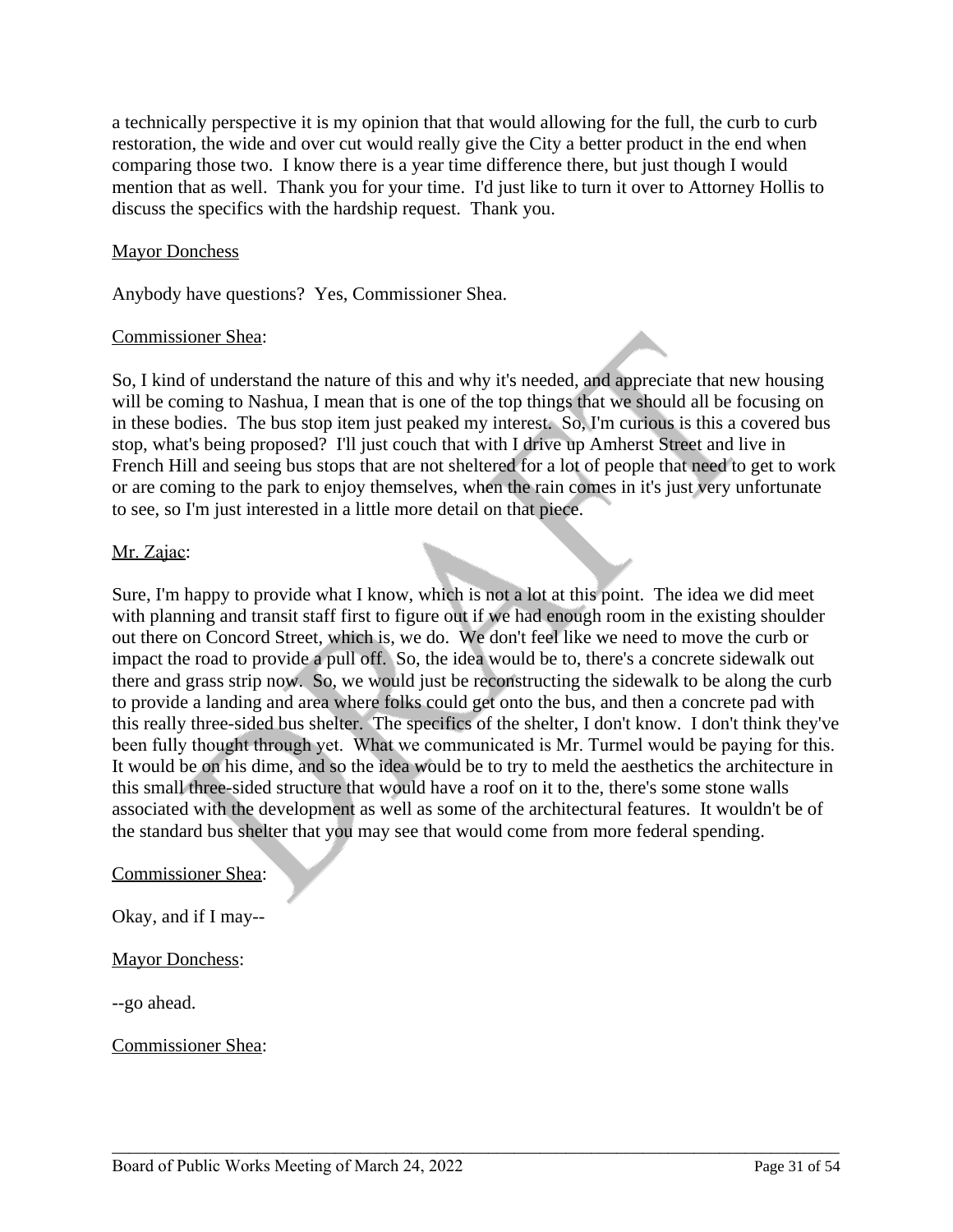And, just to clarify so that the nature of that piece of the conversation is relative to the fact that the sidewalk itself will also be disturbed as you're accessing the underground space, and so in tandem with replacing and repairing what is disturbed you're looking at adding that feature

# Mr. Zajac:

So, I mentioned the bus stop as it is a potential element to the overall project. We would not impacting the street. We're not moving the curb line. It is completely separate from the request before you here tonight. The water and gas are located opposite of the driveway to minimize impact so we would get more clarity in terms of the overall timing of the project, the bus stop itself, but it is not directly tied to this request. There would be no impact to the street.

### Commissioner Shea:

Okay, thank you, appreciate it. Mayor Donchess:

Yes. Commissioner Schoneman.

### Commissioner Schoneman:

Do I understand right that if you are able to cut into Concord Street in the fall that you'll be able to connect all the utilities that you want and need to get into the development at that time? All at once?

### Mr. Zajac:

Correct. Water and gas. Everything else will be in already.

### Commissioner Schoneman:

Okay. It sounds like you've done your due diligence here. That you tried to work around cutting in the street, but can't really get around it. Is that correct?

\_\_\_\_\_\_\_\_\_\_\_\_\_\_\_\_\_\_\_\_\_\_\_\_\_\_\_\_\_\_\_\_\_\_\_\_\_\_\_\_\_\_\_\_\_\_\_\_\_\_\_\_\_\_\_\_\_\_\_\_\_\_\_\_\_\_\_\_\_\_\_\_\_\_\_\_\_\_\_\_\_\_\_\_\_

Mr. Zajac:

Agreed, yes.

Commissioner Schoneman:

Yeah.

Mayor Donchess:

Any other questions? I think Mr. Hollis wanted to address the hardship?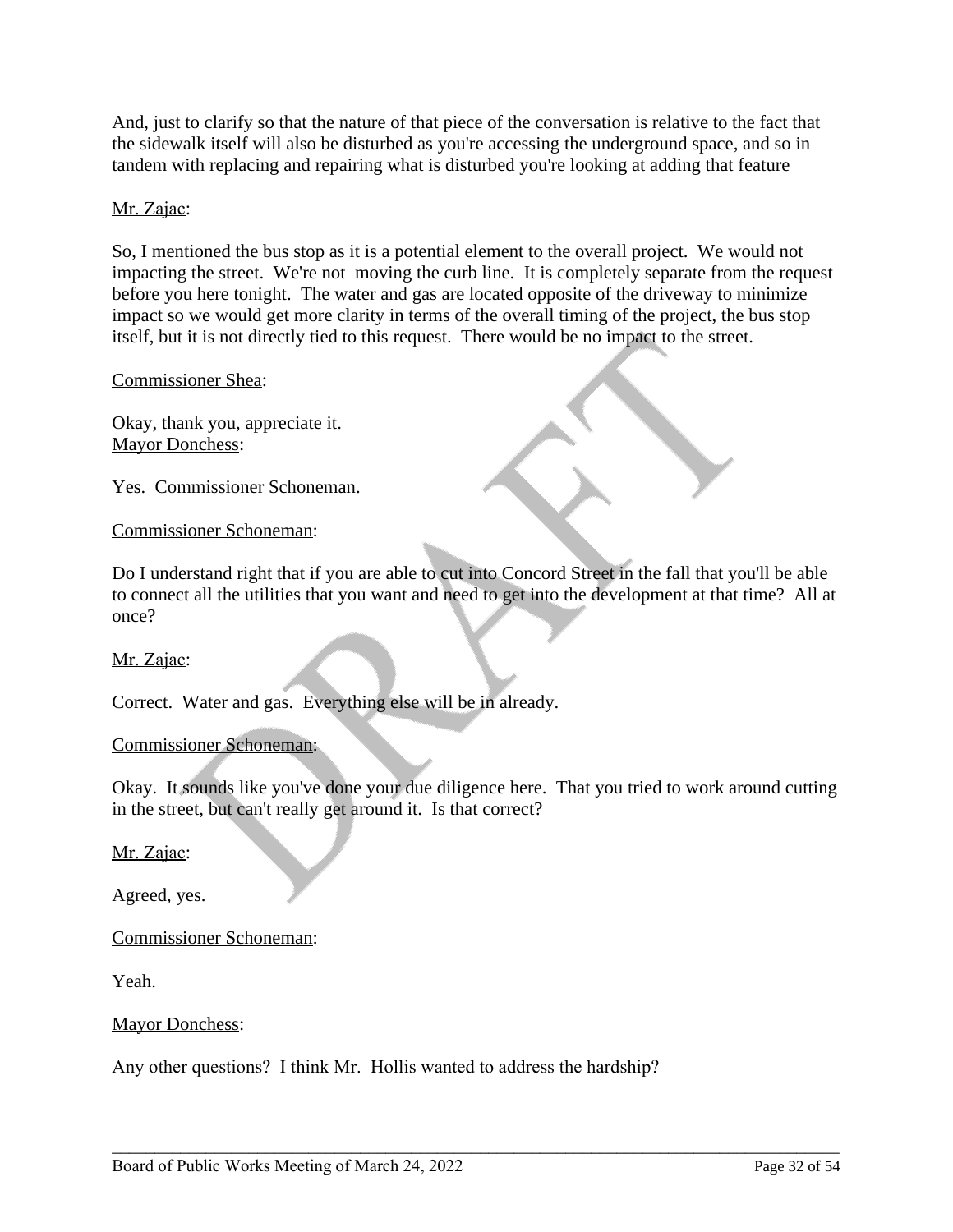## Mr. Hollis:

Thank you, excuse me, thank you, Mr. Mayor, Chairman, members of the board. For the record, my name is Morgan Hollis. I'm an attorney at Gottesman and Hollis, 39 east Pearl Street in Nashua. Representing Crimson Properties, LLC, who Mr. Turmel is here this evening and I think it sounds like the Board has sort of grasped the issue. I thought it was important that you hear from the technical side first because the first question I have to the client is, you know, why wasn't this thought out a little bit better, but you've heard the history here, which was in the first instance there was a belief that we might be able to; a) connect with the neighbor, with the existing water and the existing gas so that was the initial process going through the Zoning Board leading up to the site plan process. Then the second analysis, well we found out we could do that with the water, but we could not do that with the gas, so the alternative to the gas connection is propane tanks, which might work for a couple years, and that was sort of the though process. Build the first two units, which are right up against Concord Street, maybe some propane. Probably defer a little bit on the 10-units in the back. Now, remember these are 62 and up age restricted housing. Then, we investigated into can we connect up with the neighbor, which is the law firm at 111, and that they have service, and we thought that was going to work and that didn't work out. Then, we said well, we'll just move forward with the Pennichuck connection and try to figure out another way to get under the street and you've heard the story we tried to look into directional and one of the problems with directional is that's Concord Street, and there are an awful lot of utilities, former trolley tracks, so there is a lot of tangled mess in there if you will, underneath the street, and that is really not the proper way to go. It then brought us to well what is the proper way to do this, and it is really to make a cut and to go across Concord to tie in properly on the other side on both Pennichuck with a new line and Liberty Utilities. If it's not granted we have to wait. It's likely going to be from here it's a year and a half, if we get into the end of the 5 year moratorium it's really talking about November, which means depending on the weather you might not get a cut in them, and you're probably going to be in April. So you're talking about a 2 year delay. Could we put the building that is under construction now, he two units in? You could with the propane and with the  $1\frac{1}{2}$  inch Pennichuck, but we did find out from Pennichuck is we'll let you tie in there, but we can't guarantee there is going to be adequate pressure. This is a 62 and up age-restricted, not the right way to do it. So we think that there's a hardship. We don't think we imposed it on ourselves. It is just kind of the way things worked out. We were scheduling s we saw it and then here we are we've done all the due diligence, and there really isn't any other way to do this other than to cut fully across Concord. As Tom said, we actually think it is okay a positive thing for the City, but that is your ultimate decision. As you know the construction under the moratorium is we are allowed to go forward is a different type than a straight trench cut. We think if we can do it in the fall that will allow the settlement over the winter time, which often times does occur, and then they'll come back and have a better patch in the spring. So, that's our timing. We'd like to do it in the fall and that's our permission. We think we actually do have a legitimate hardship and otherwise, you're going to end up with probably not the best ideal situation. We're going to have a project that maybe started a little prematurely before we finalized everything, but we knew we could get two in there and we still can, and it's not really what the City wants. We need that housing and I think it will be a good cut because we have two utilities supervising this thing. Happy to answer any questions.

\_\_\_\_\_\_\_\_\_\_\_\_\_\_\_\_\_\_\_\_\_\_\_\_\_\_\_\_\_\_\_\_\_\_\_\_\_\_\_\_\_\_\_\_\_\_\_\_\_\_\_\_\_\_\_\_\_\_\_\_\_\_\_\_\_\_\_\_\_\_\_\_\_\_\_\_\_\_\_\_\_\_\_\_\_

### Mayor Donchess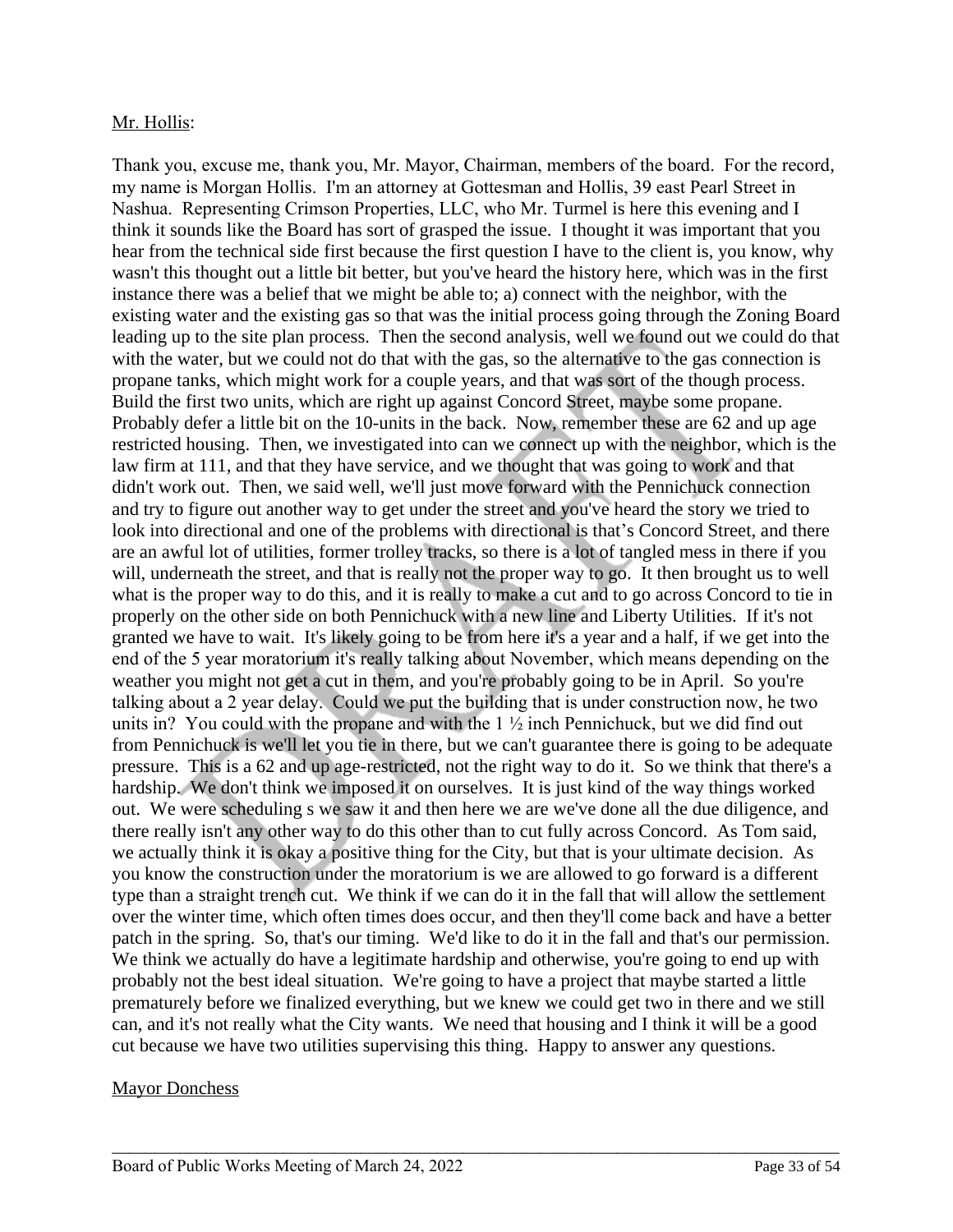Questions or comments? Commissioner Schoneman.

### Commissioner Schoneman:

I agree with everything you said. It was my own thought that you've tried, I think you've tried hard to do this without cutting into Concord, and I'm obviously not in favor cutting into roads that are young, especially Concord Street, which takes a lot of traffic. It is going to be messy, but by the time it goes through it will be 4 years out of the moratorium. We badly need senior housing, and if you can get it all done and patched before winter and not have to cut into the street again, I think it's probably good to go ahead and do it now. So, I would be in support of it.

Mr. Hollis:

Thank you.

Mayor Donchess:

Any other discussion? Commissioner Moriarty.

### Commissioner Moriarty:

Attorney Hollis, I was just wondering when you're before the Planning Board does the moratorium come up when you were planning this or? Because I know the engineer is probably at these meetings right? Okay, here we go. Thank you.

### Mr. Hudson:

Yeah, it absolutely comes up. Engineering reviews all those development plans and we bring it up in our comments, bring it up to the Board, usually we make them add a note to the plans. The Planning Board approval and this approval are not necessarily tied so that's one thing we, you know, it would great if everybody came here first, but that doesn't always happen. Sometimes it goes through the Planning Board process. We warn them what they're going to have to do or what approval they are going to need and so then they have to come here. It is discussed, but we can't make people do this first, unfortunately, which would be nice in some cases.

### Commissioner Moriarty:

In my opinion that's where the break up is. There is not enough communication between planning and this group here. There should be. I mean now they've got their approval to go ahead so construction starts and now bomb, now we've got to hook up gas, oh, come before us. I mean I think the process could be improved.

\_\_\_\_\_\_\_\_\_\_\_\_\_\_\_\_\_\_\_\_\_\_\_\_\_\_\_\_\_\_\_\_\_\_\_\_\_\_\_\_\_\_\_\_\_\_\_\_\_\_\_\_\_\_\_\_\_\_\_\_\_\_\_\_\_\_\_\_\_\_\_\_\_\_\_\_\_\_\_\_\_\_\_\_\_

### Mr. Hudson: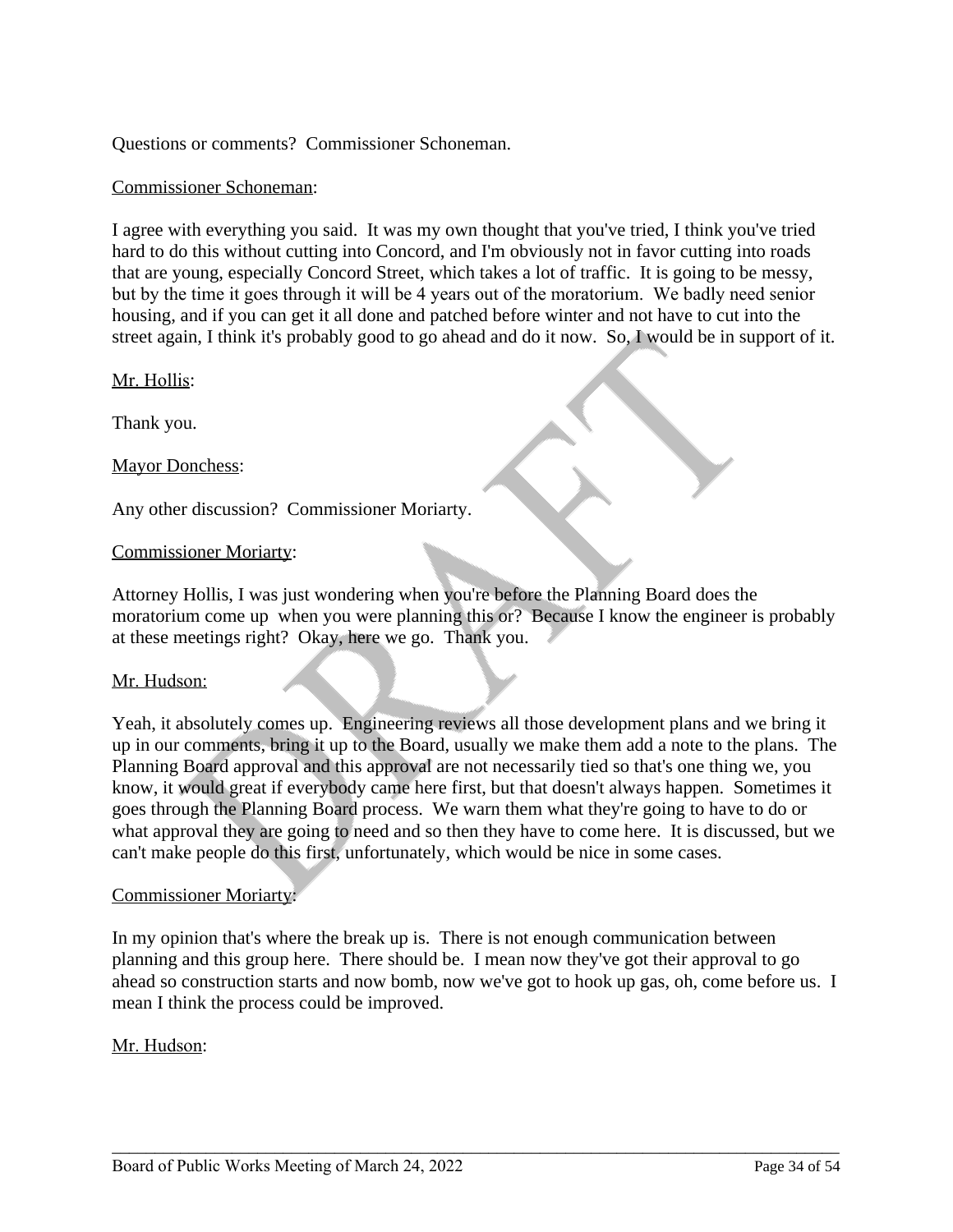I would agree. I don't' like putting the Board in that position where there is an approved plan and now you are the last up in the process. I fully understand that and we will do what we can with Planning to try to improve that process.

### Commissioner Moriarty:

Every month we are going through these hardships. It's like there has got to be a better way, Mayor.

## Mayor Donchess:

Well we might be able to propose something, That yes, points taken sort of speak.

## **Attorney Hollis:**

I had one other point that my client just fairly recently learned, and that is when you make a connection in the building that you are constructing for Liberty Utilities, there is a 9 month window when you have to connect up to the actual main line. So, that wasn't known at the time. The Planning Board in this instance the plan went forward knowing full well that was a moratorium on Concord Street. It wasn't anticipated we would be here. As I said, there was going to be a temporary scenario where we do all the construction, maybe have propane tanks, you could do propane for the whole thing if you wanted to on a temporary basis, but you have all the piping in and then when the moratorium was done you'd go out. We thought we could connect up to the existing water main, that isn't going to work. Those situation were not predictable at the time. And then to find out that once you put in all of the infrastructure in your building you have a 9 month window, and if you don't connect up the money is on you. Right? If you connect up then Liberty Utilities paid for the connection, but if you don't it's on you. So, here we could construct these buildings, put all the infrastructure in, wait for the moratorium to lift, and it is going to cost a significant sum, which obviously adds to the cost of the building and either rental or sale price, but that's just an additional factor. It does help explain in this instance we were all aware of the moratorium, it was just we felt that there was another way around it. Three ways around it and they struck out. This is really the proper way to do it.

# Commissioner Moriarty:

I think that's a great point you just made, even though you didn't think it was important. To me that's important that there is an extra cost involved there if you don't connect at the time, that you have to come back and connect. I wasn't aware of that that the cost is then on the developer.

# Mr. Hollis:

Yeah--

# Commissioner Moriarty:

--that's a hardship case that I--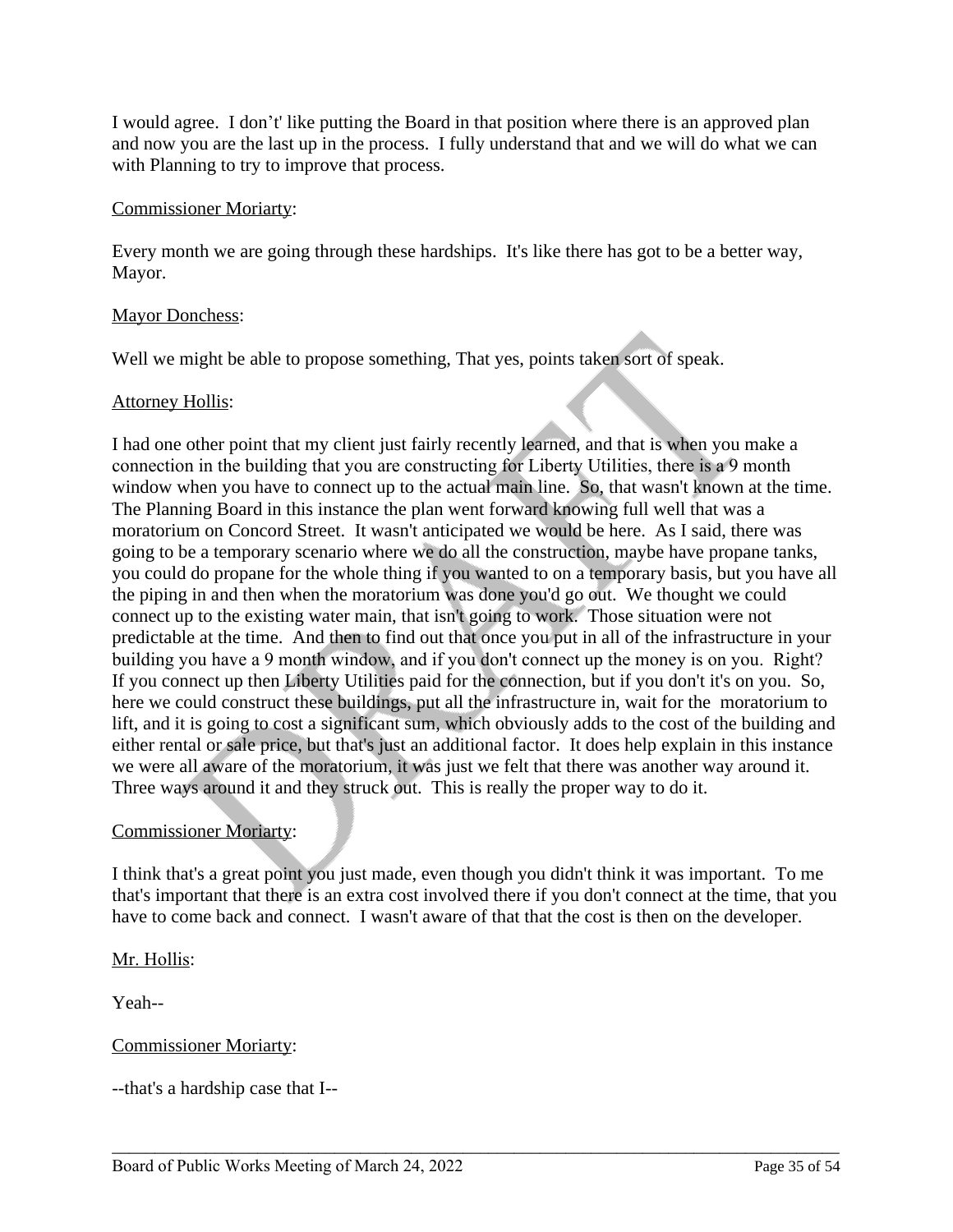## Attorney Hollis:

--I have the email here, if you'd like it. My client sent it t me and I said, that was an unknown factor. A little known fact, it wasn't known to me actually. I think, I understand why Liberty does it. They don't like to have these things hanging out there where they've done it, paid for it and it's not happening, they're not getting the gas revenues from it. Thank you.

### **Mayor Donchess**

All right. Anything else?

# **MOTION CARRIED: Unanimously. F. Motion to Consider the Hardship Requests from Liberty Utilities to Excavate in Chapman Street and Cote Avenue to Install Gas Mains.**

#### Mayor Donchess:

The next is Item F. Commissioner Shea.

**Motion by Commissioner Shea**: To Consider the Hardship Requests from Liberty Utilities to Excavate in Chapman Street and Cote Avenue to Install Gas Mains.

#### Dan Hudson, P.E., City Engineer

Along the hardship train here, we have another one. As described this is for Liberty to make some gas main improvements. This is part of a larger project where they could abandon 2,800 feet of leak-prone gas main on Lake Street and Euclid Avenue, but it requires cutting into Chapman and Cote Ave. They were both paved in 2018, so again about 4 years old pavement, and I believe we have Liberty here to address questions, or maybe on line.

\_\_\_\_\_\_\_\_\_\_\_\_\_\_\_\_\_\_\_\_\_\_\_\_\_\_\_\_\_\_\_\_\_\_\_\_\_\_\_\_\_\_\_\_\_\_\_\_\_\_\_\_\_\_\_\_\_\_\_\_\_\_\_\_\_\_\_\_\_\_\_\_\_\_\_\_\_\_\_\_\_\_\_\_\_

#### Commissioner Lemen:

I have a question. Where is Chapman and Cote? What part of the City?

#### Commissioner Schoneman:

It's off, it's on the other side of the highway East Dunstable.

#### Commissioner Lemen:

Oh, okay.

#### Mayor Donchess:

All right. Is Liberty on here? Are you on by Zoom or ...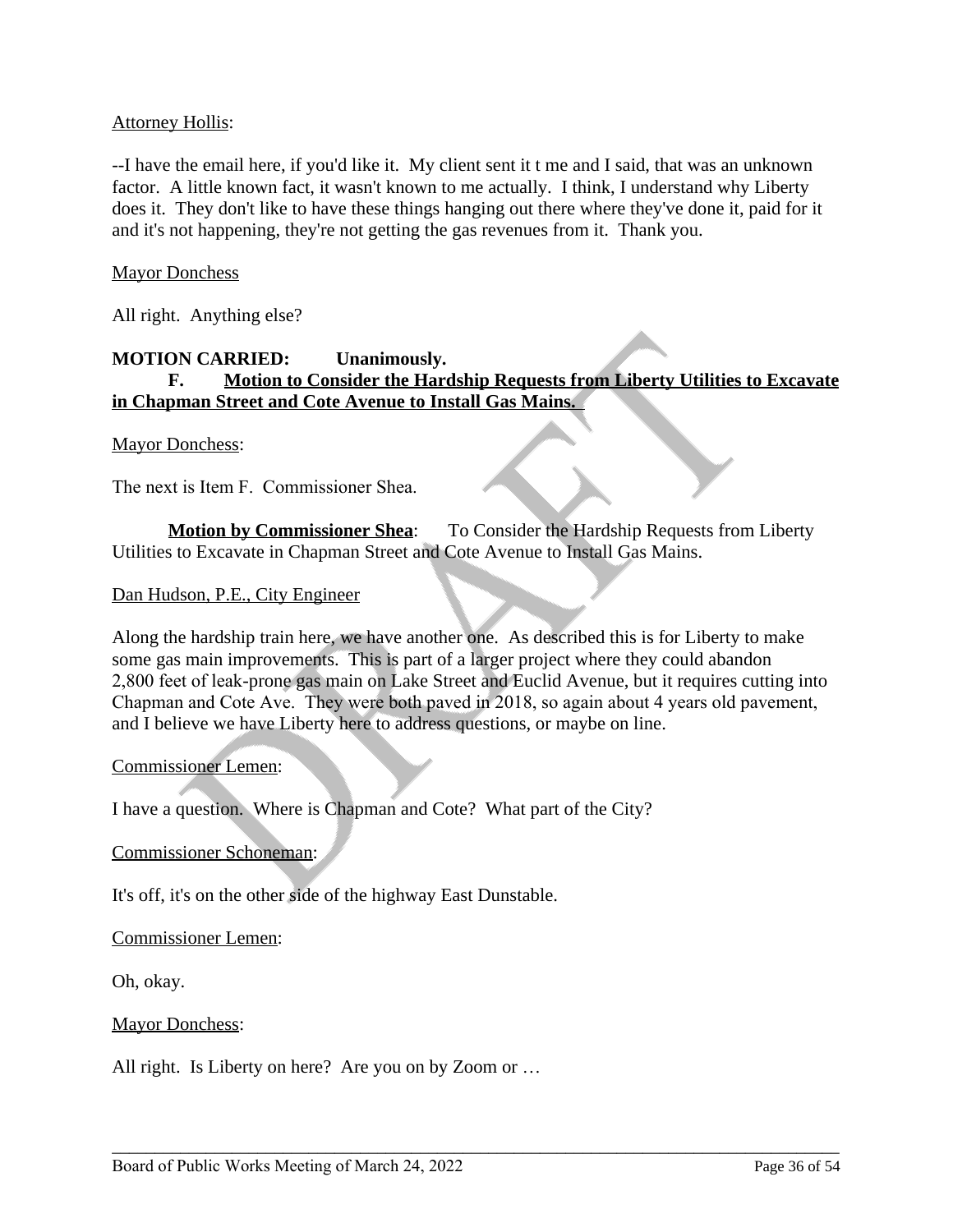## Brad Marx, Liberty Utilities

Um, hello, yes, I've called in my name is Brad Marx. I work for Liberty. I'm the manger of the gas engineering department. I can answer any questions--

#### Mayor Donchess:

All right, now, it's a little, you're pretty faint, your voice is pretty faint, we're having a little trouble hearing. I don't know if you can improve that in any way.

Mr. Marx:

Okay, does this sound any better?

Mayor Donchess:

A little better, yeah.

Mr. Marx:

Ok. If I need to introduce myself again, my name is Brad Marx, I work for Liberty Utilities, I'm the manager of the gas engineering department.

#### Mayor Donchess:

Okay, and we're looking at this exemption at Cote and Chapman, for this hardship requeset.

Mr. Marx:

Yes, yup.

#### Mayor Donchess:

Can you speak to the need for it?

Mr. Marx:

Ah, yeah, so the idea of this project, there is currently three services at the east end of Chapman Street that are on our low pressure system, and we have a project to basically, our goal is to abandon a significant of low pressure main by making all the services in this area high pressure. The one area on here we would like to extend some high pressure along Chapman Street to the end of Chapman Street on the east side so we can get all the services to high pressure, which will allow us to abandon a significant amount of low pressure main, much of which is considered leak prone. This has arisen because Lake Street showed up on a paving list which I believe the City will try to pave probably in 2023, is what I was told.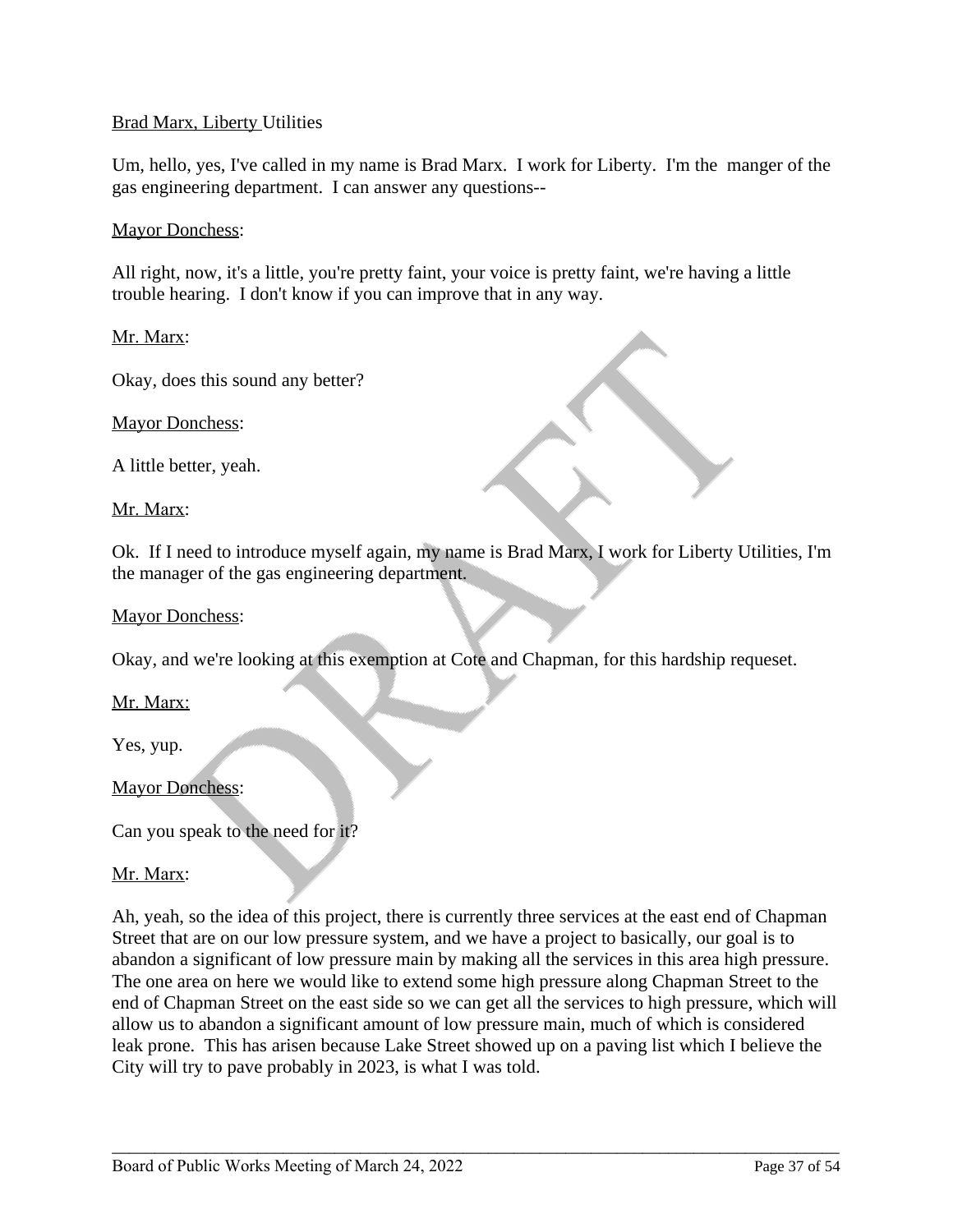### Mayor Donchess:

All right, Now if you can hear us there might be questions. Anybody have questions or comments? Commissioner Schoneman.

### *Discussion:*

Commissioner Schoneman:

I think once again, this is why we need to address these things on a case-by-case basis because this is not a very young street. Chapman Street is a dead end street I believe just after Cote Avenue. I don't think it is as high traffic as Concord or Amherst. So I think that installing the gas main while they can wouldn't be so detrimental to the traffic and the road in that area, so I would be okay with supporting this. Thank you.

#### Mayor Donchess:

Any other discussion?

## **MOTION CARRIED: Unanimously.**

# G. **Motion to Consider the Hardship Request From Liberty Utilities to Excavate in Amherst Street for the Installation of Gas Main.**

Mayor Donchess

Now we will move onto Item G. Commissioner Lemen.

**Motion by Commissioner Lemen**: To Consider the Hardship Request From Liberty Utilities to Excavate in Amherst Street for the Installation of Gas Main.

#### Mayor Donchess:

Can the Liberty representative address this request please.

### Brad Marx, Liberty Utilities

Yes, we have a project on Amherst Street between Bennett Street and this one heads east about 1500 feet with tie in connection on each end. The anticipation here is that Amherst is kind of similar to Lake, we were told by the City it would potentially get paved possibly next year. Because of the amount of work on the street we wanted to get a year ahead of it. The hang up here is that it looks like when Broad Street was paved in 2019, it looks like the intersection of Amherst Street and Bennett Street was also paved over. Unfortunately, we need to make a tie in connection in that intersection. So that is the need for this request here to excavate in that intersection that looks like it was paved when Broad Street was paved.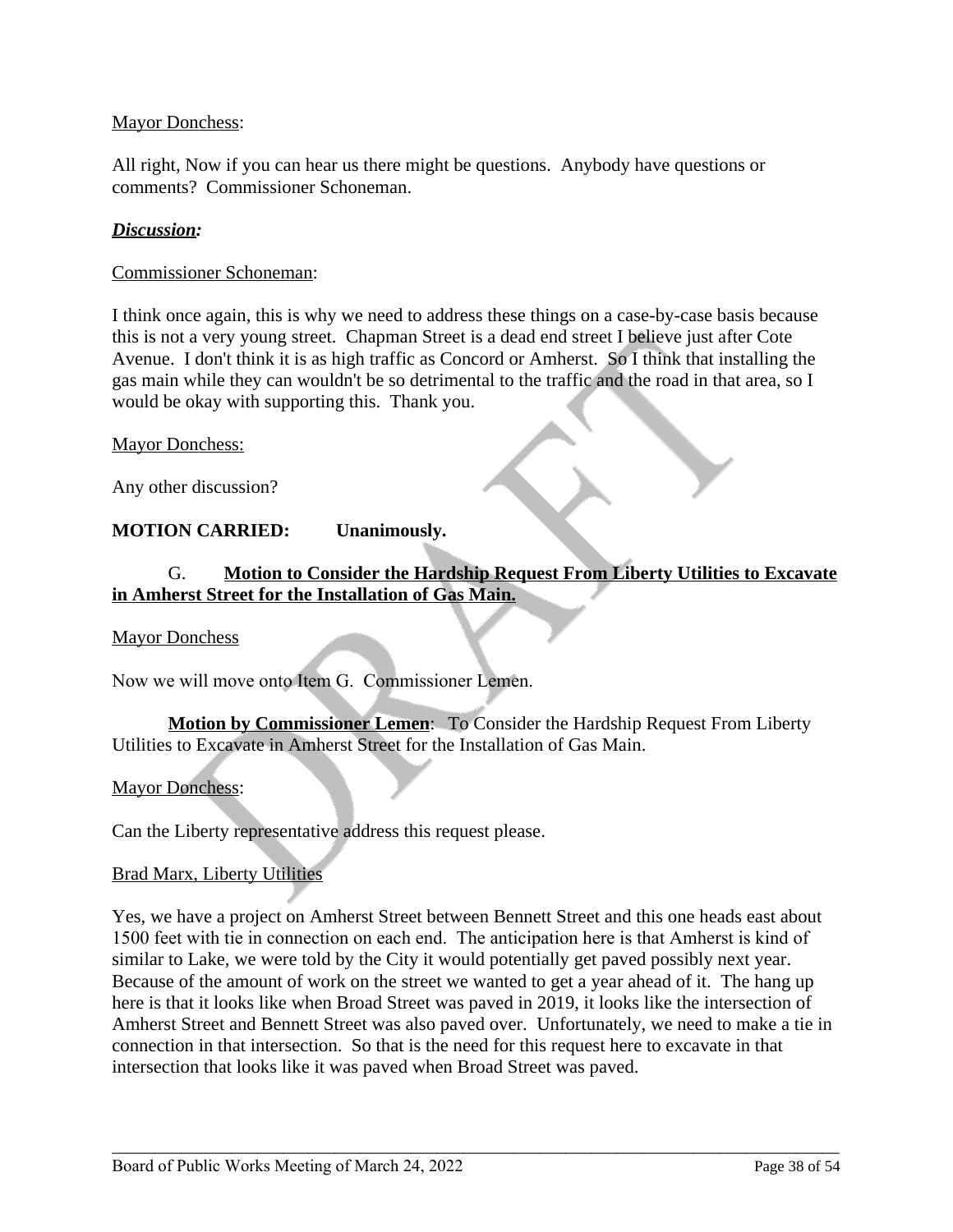# *Discussion:*

#### Mayor Donchess

Comments? Anyone? Commissioner Schoneman.

#### Commissioner Schoneman:

Broad Street was paved in 2019 and Amherst Street as well. It's a young street, very young, very high traffic. It would be a big mess and to put a hole in Amherst at that spot would be extremely messy. I think that it is part of a routine gas main replacement. I would not be in favor of this hardship request.

Mr. Marx:

I'm sorry, could I just respond to that?

Mayor Donchess:

Yeah, go ahead.

### Mr. Marx:

Amherst Street was paved, but not the section that we're mostly looking to work in. Amherst Street was paved from Broad Street heading north. The only section where we need to make a connection is at Bennett. Right where it looks like the paving was stopped, the limit of the paving from 2019 I believe it was 2019. I think it was from when Broad Street was paved. But, in either case the section of main that we're replacing, looking to replace is from Bennett Street to Mitchell Street. That section I do not believe is under moratorium right now. Aside from the intersection of Bennett.

\_\_\_\_\_\_\_\_\_\_\_\_\_\_\_\_\_\_\_\_\_\_\_\_\_\_\_\_\_\_\_\_\_\_\_\_\_\_\_\_\_\_\_\_\_\_\_\_\_\_\_\_\_\_\_\_\_\_\_\_\_\_\_\_\_\_\_\_\_\_\_\_\_\_\_\_\_\_\_\_\_\_\_\_\_

#### Commissioner Schoneman:

So how old is the road, the part of the road that they want to cut into, if that's the case?

Mayor Donchess:

Did you hear that question?

### Mr. Marx:

I did, I can try and look up—

Mayor Donchess:

--do you know Mr.--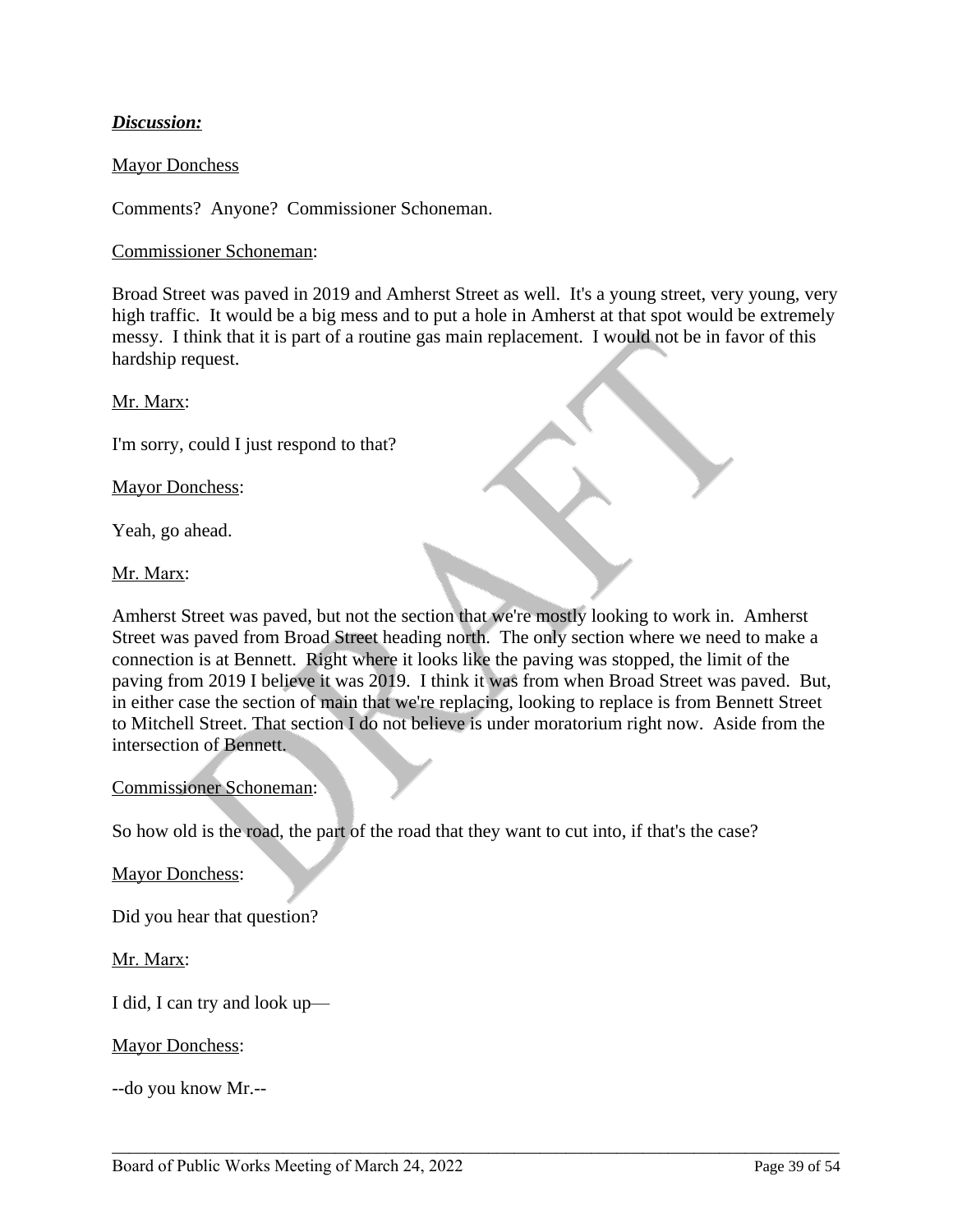Mr. Hudson:

--yeah, it's--

Mr. Marx:

--off the top of my head--

Mr. Hudson:

I believe it's as drafted in the staff memo. It's July 2019. As was described this is kind of a limit of a number of paving projects as you pave to an intersection, sometimes we carry it through. When we do pave Amherst Street we're likely to go back in and cover up this area, so if this is approved we could probably work out an arrangement with Liberty that rather than do that mill and overlay themselves, we would probably take a contribution and extend our paving project to go the additional 40 feet to cover that area up. It's something that we can possibly with t hem on, but it is at the limit of all this paving on a couple of different streets and is new pavement, but again it's at the very end of a paving run.

Mayor Donchess:

Any other questions or discussion?

# **MOTION CARRIED: 4-Yea – 1 Nay (Schoneman)**

# **H. Motion to Consider the Hardship Waiver Request From Liberty Utilities to Excavate in Moratorium Streets for Grade 2 Gas Leaks Repairs through Calendar Year 2022.**

Mayor Donchess:

We now have, next one is Item H. Commissioner Schoneman.

**Motion by Commissioner Schoneman**: To Consider the Hardship Waiver Request From Liberty Utilities to Excavate in Moratorium Streets for Grade 2 Gas Leaks Repairs through Calendar Year 2022.

# Dan Hudson, P.E., City Engineer:

I can quickly introduce this. The last couple years, Liberty Utilities has come in and asked for an approval basically, a blanket approval so to speak for a calendar period to be able to make leak repairs. There is different grades of leaks. Grade 1 being the most severe requires emergent action. We had some of those on Broad Street. They needed to go out and do that work right away. Grade 2 is less significant, but still under PUC regulations they're required to repair it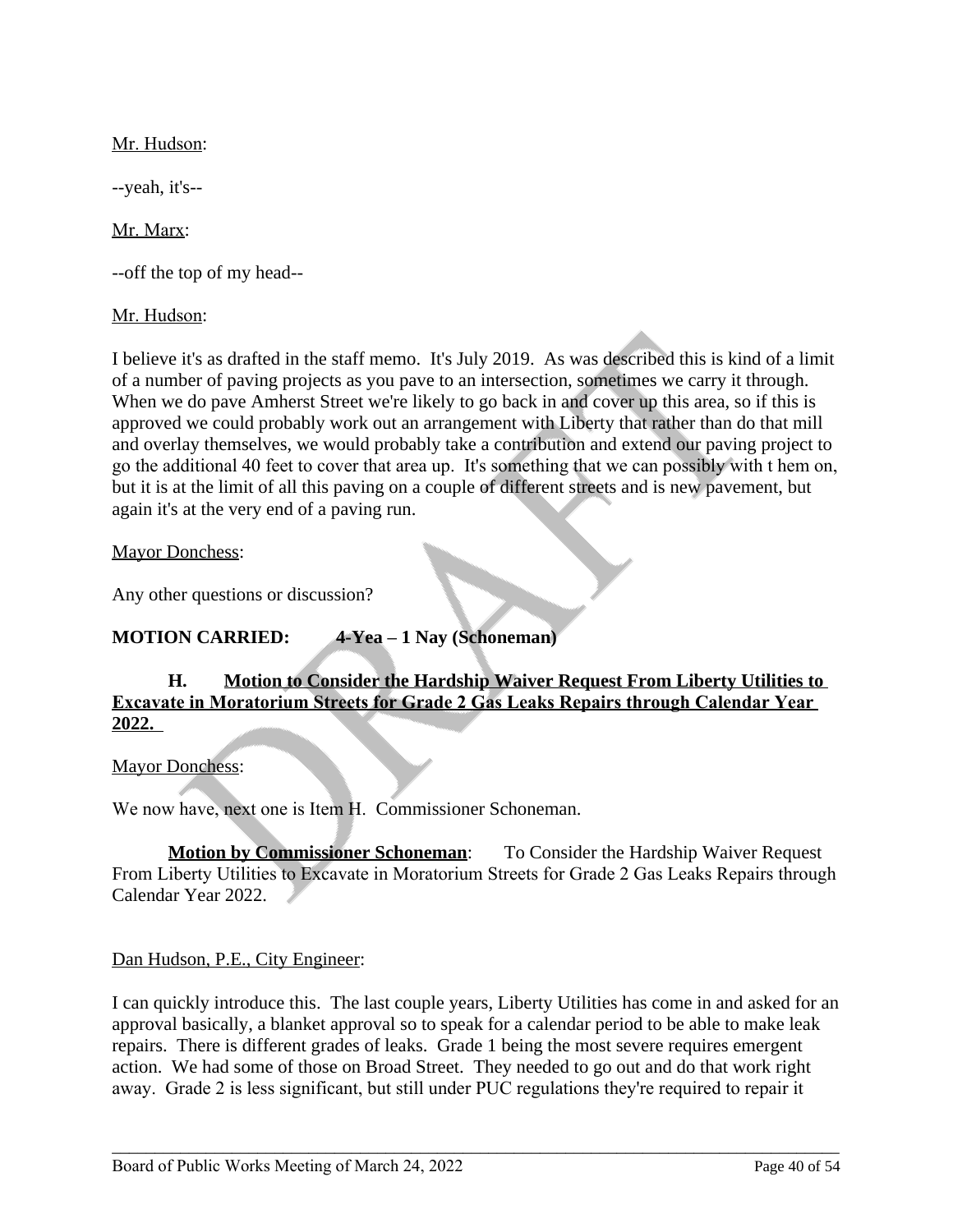within 6 months or within the same calendar year of discovery of the leak. What this request enables them to do is to respond more quickly to making those repairs and that's why they've asked for it. In our agendas we always as an informational one of the final items we always report what permits were issued in moratorium streets so you get the information of the working having been completed, but wouldn't necessarily get the opportunity to review these individually for separate approvals. I don't know if anybody has any questions for the Liberty representative.

# *Discussion:*

Mayor Donchess:

Questions, comments? Commissioner Schoneman.

#### Commissioner Schoneman:

I'd like to comment that this has come up before and in general the Board hasn't really been in favor of a blanket approval for the reasons that we just saw. A case-by-case basis is really the best way to deal with these things and if they have 6 months or within the calendar year to address these leaks which are not emergencies, then I think it is perfectly reasonable to ask them to come and show why they have hardship for the sake of the roads and the paving project, which we have spent so much taxpayer money on to have good streets. So, I am not in favor of this.

#### Mayor Donchess:

Commissioner Shea.

#### Commissioner Shea:

As a decision maker at this body I don't know that I want to be responsible for determining which gas leaks we are approving the repair of, and which ones we are not approving the repair of. For that reason I'll be in favor of this.

Mayor Donchess:

Alderman O'Brien.

### Alderman O'Brien:

I hate to interject, but I have had some minor experience with this. Gas is treated with Mercaptan. It's an odorant because natural gas isn't really, it's odorless. People smell it and they'll call the fire department, and they'll come down to determine and it will get constantly reported, and I've seen that throughout my career. Until the leak is mitigated. You're going to have to decide when you reach that point but when a two turns into a one, and that's the issue at hand.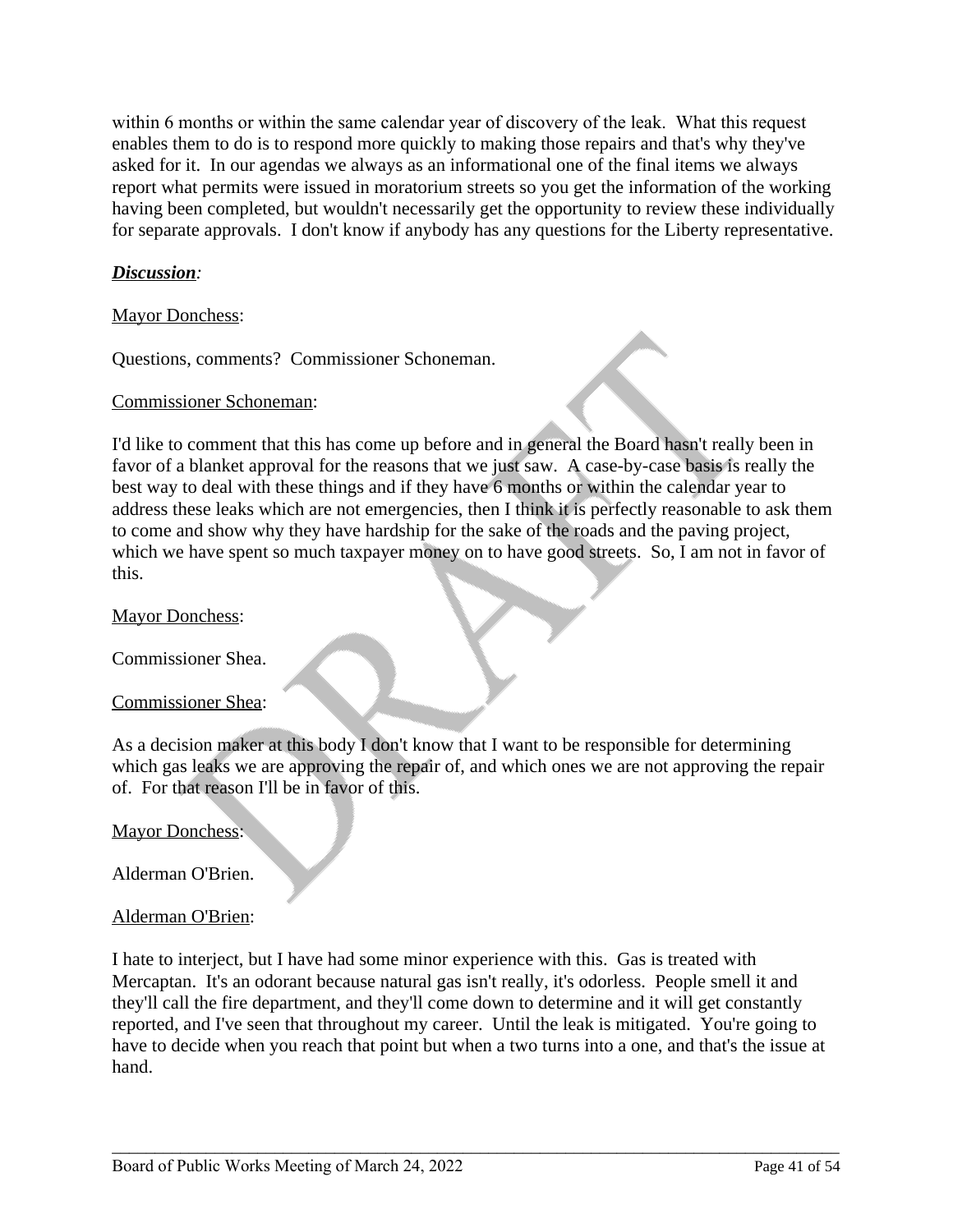## Mayor Donchess:

Any other comments? Commissioner Moriarty. Commissioner Moriarty:

I think we just started doing this last year? This blanket –

### Mr. Hudson:

Maybe I'm wrong, but we definitely did it last year, but I believe we may have done it the year before as well. In both years they came in about this time of a year and asked for approval through the end of the calendar year.

#### Commissioner Moriarty:

Has there been any problems from your standpoint?

#### Mr. Hudson:

No, so I mean, they're still permitted by us. So we go through the same process. It is just the Board doesn't have the advanced notice of it or an opportunity to prove it. As I said these are leaks that they are required to repair. They really have no choice but to repair them. Should you vote null, they're still probably still going to have to repair it. I don't know, I don't know how that would come to be. I think that was the thought process. Since they're going to have to do it might as well let them do it as quickly as they can and then report back to you that it was done.

### Mayor Donchess

Commissioner Schoneman.

### Commissioner Schoneman:

Remind me the Grade 2 leak is something, you said there are 6 months. It is not an emergency, it's 6 month they have or until the end of the calendar year to address the leak. Whereas a Grade 1 is an emergency.

#### Mr. Hudson:

That's my understanding. Liberty representative can probably speak better to it, but yeah so if they find one on December 1 they have to fix it by December 30—

\_\_\_\_\_\_\_\_\_\_\_\_\_\_\_\_\_\_\_\_\_\_\_\_\_\_\_\_\_\_\_\_\_\_\_\_\_\_\_\_\_\_\_\_\_\_\_\_\_\_\_\_\_\_\_\_\_\_\_\_\_\_\_\_\_\_\_\_\_\_\_\_\_\_\_\_\_\_\_\_\_\_\_\_\_

### Mayor Donchess:

--By the end of the--6 months or the end of the year—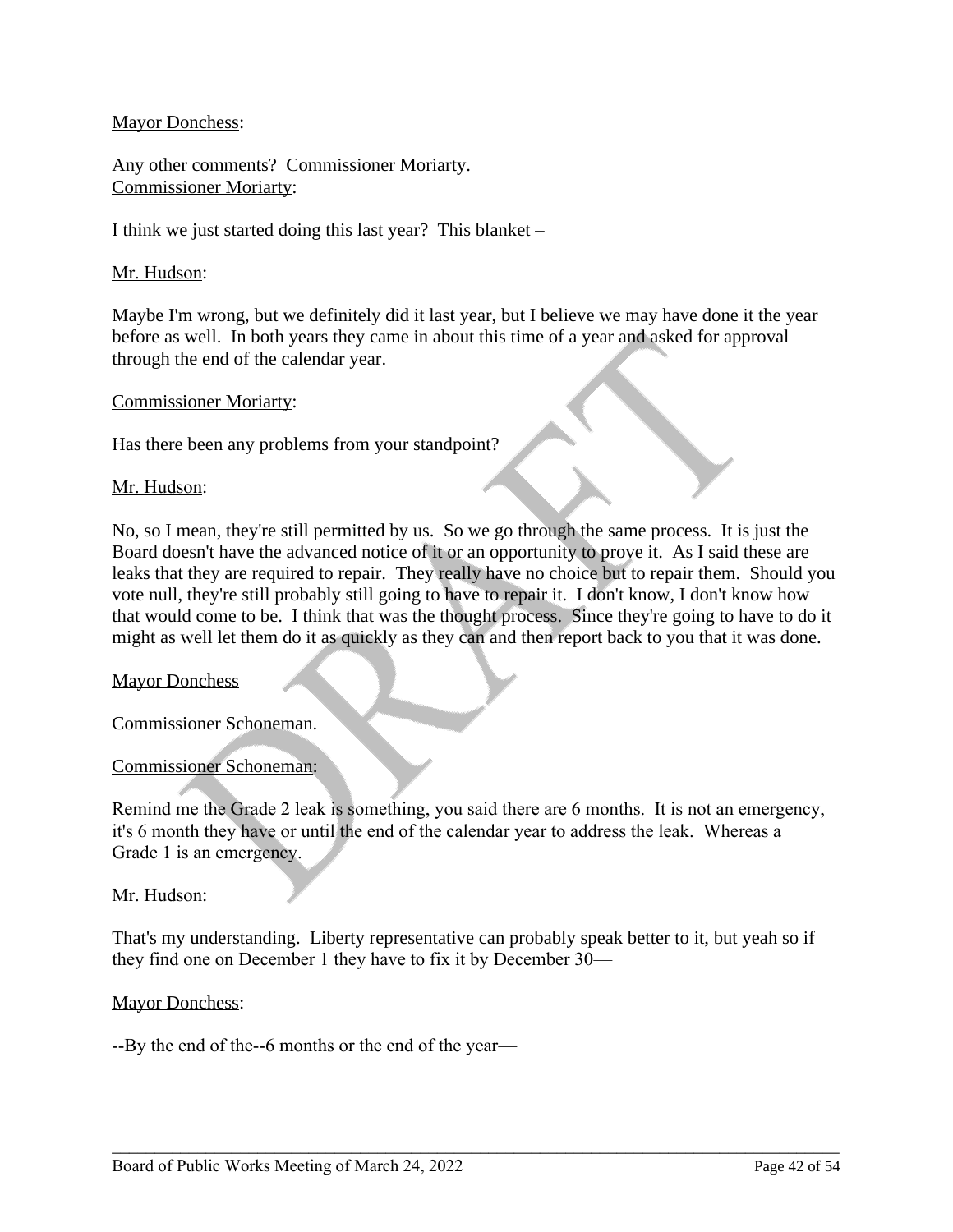## Mr. Hudson:

Yeah, if they find it in June they have until the end of the year. I'm sure they would like to replace them or fix them as quickly as they can. That's my understanding that that is a requirement, it's 6 months, but within the same calendar year regardless of when they find it.

Commissioner Schoneman:

Who determines whether--

Mr. Marx

--and I'll just say Mr. Hudson is correct in his description of the difference between a Grade 1 and a Grade 2.

Mayor Donchess:

Go ahead.

Commissioner Schoneman:

Who determines the severity of the leak? The grade of a leak?

Mr. Hudson:

I defer to Liberty on that because I know they have sensing equipment. I don't know, I don't know how they determine—

#### Mr. Marx

--yeah, what we do, what Liberty Utilities does based on regulations and standards. There's certain criteria that would make a leak a Grade 1 versus a Grade 2.

Mayor Donchess:

Commissioner Shea.

#### Commissioner Shea:

I, I'd just like to further add that the time it would take to come before our schedule, you know, to get on the agenda and come and see us is time where these leaks could be repaired and with natural gas the primary constituent is methane, which is a green house gas that goes straight to atmosphere. If I understand correctly it is like ten times more potent than, I'm sorry, trying to think of what the other, but in any case. It's ten times more powerful than C02 in terms of retaining heat as a greenhouse gas, and so for that reason, that's another motivator in terms of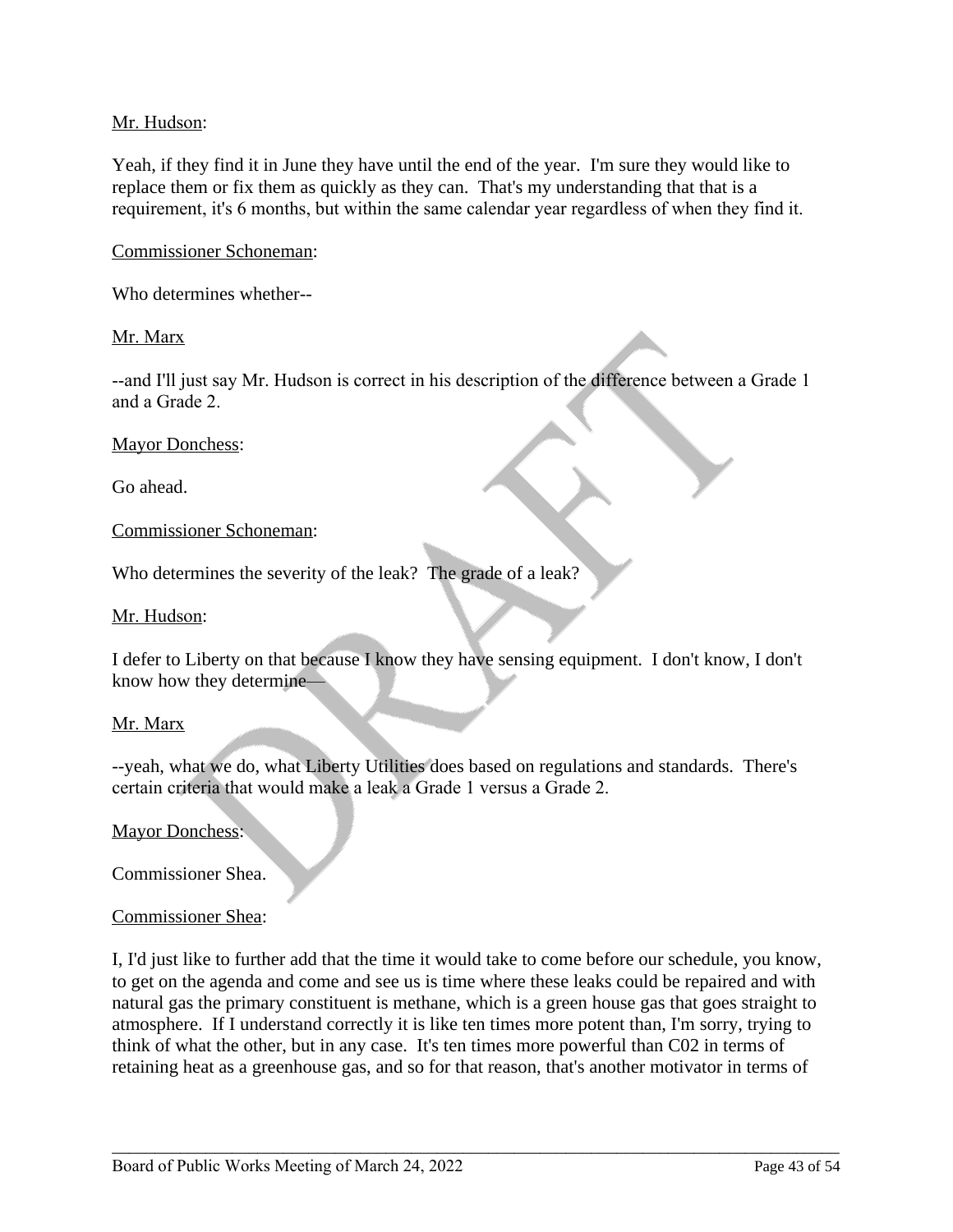why I think there is some urgency and it is not just like a technical and safety standpoint on the ground, but on a global level.

### Mayor Donchess

All right. Anyone else?

# **MOTION CARRIED: 4-Yea – 1 Nay (Schoneman)**

Mayor Donchess:

Thank you.

Mr. Marx:

Thank you.

# **I. To Approve the Award of the Construction Contract for the 2022 Sewer Replacement Project to SUR Construction West, Inc. of Winchester, NH in the Amount of \$2,135,950.00, Contingent Upon Bond Approval. Funding Will be Through: Department: 169 Wastewater; Fund: Bond; Activity: Sewer Rehab.**

Mayor Donchess:

Now we're onto I. Commissioner Moriarty.

**Motion by Commissioner Moriarty:** To Approve the Award of the Construction Contract for the 2022 Sewer Replacement Project to SUR Construction West, Inc. of Winchester, NH in the Amount of \$2,135,950.00, Contingent Upon Bond Approval. Funding Will be Through: Department: 169 Wastewater; Fund: Bond; Activity: Sewer Rehab.

# Dan Hudson, P.E., City Engineer:

Thank you, Mr. Mayor. So this is our annual sewer dig contract. It is intended to replace about 4,000 lineal feet of sewer mains this year. The memo lists the streets, I won't read them in the interest of time, so it would include that work in addition to including other work that we may find through that CCTV work. We could use the unit prices in this contract to go do that work. As noted four bids were received on February 10. The lower bidder was Jennings Excavation. We reviewed their bid. They are a good local contractor, but there are a couple bid items that we had questions on. We met with them. After discussing with they requested to withdraw their bid, which we agreed to do, both in the best interests of the City and them. So we are proposing the award here to the second lower bidder, SUR Construction West who did our work, the list last year and has done a good job. I'd be happy to address any questions.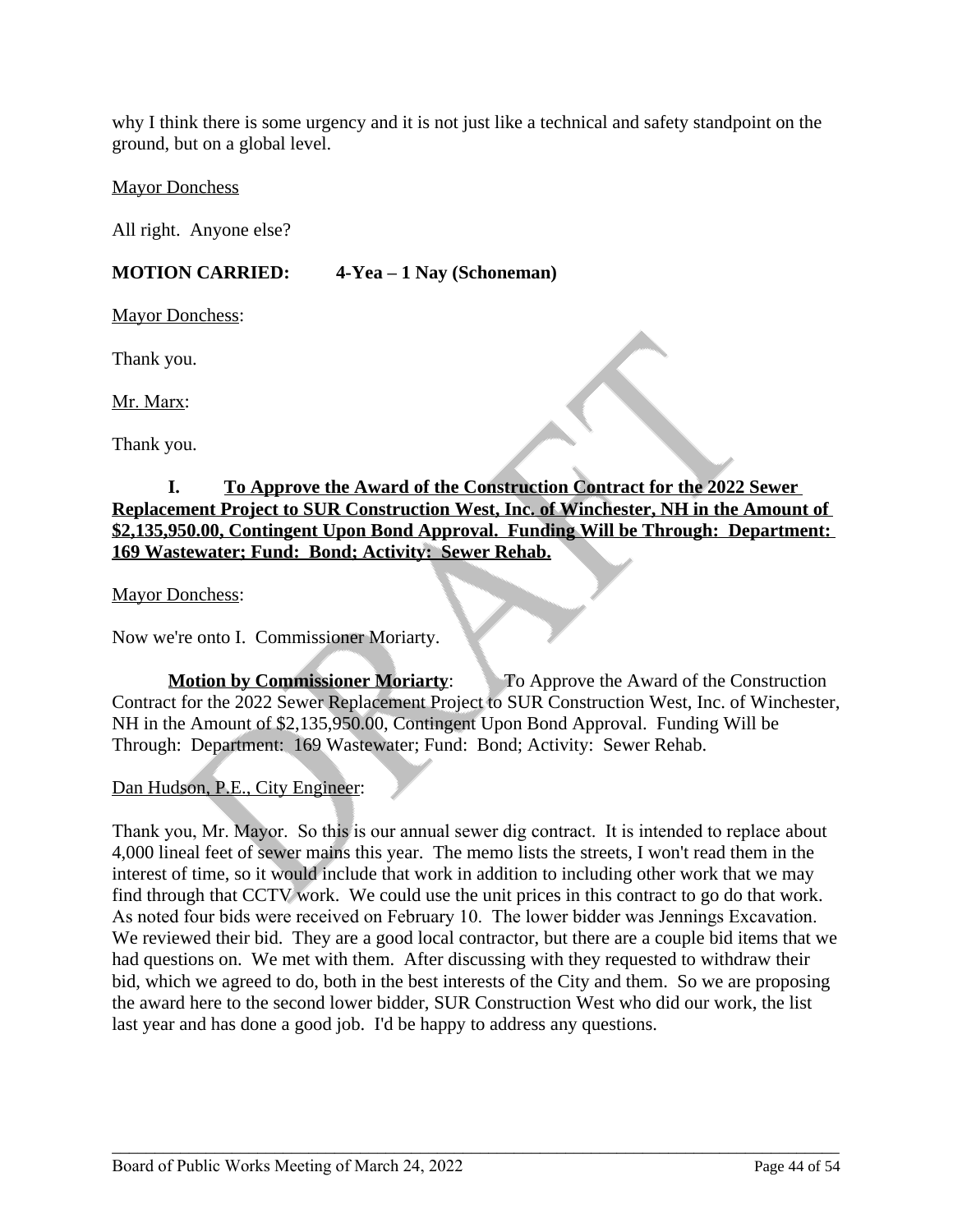# *Discussion*:

### Mayor Donchess:

Commissioner Shea.

#### Commissioner Shea:

So, do I understand correctly that some of like the relining is part of this project here, is that right?

#### Mr. Hudson:

This is just digging and replacing pipe and structures. It is actually the physical replacement. The lining is a separate contract.

#### Commissioner Shea:

Thank you.

#### Mr. Hudson:

But, but if we find a section of collapsed pipe we would call SUR in, they replace that section and then we can line the rest of the pipe, that's what happens sometimes. Sometimes the whole pipe is bad enough that you have to dig up and replacement the whole pipe.

#### Commissioner Shea:

Thank you, it's not necessarily germane because I understand that the relining is kind of like a separate thing, but while I'm thinking about it, I'm just curious if you know much in terms of the off-gassing that happens with the relining? And forgive me if I've asked this before, I think about it all the time whenever I drive by one of those operations. It seems to be a particularly noxious fume, like it chokes you up as you're going by. I can't image that it is good, and I wonder if there is anything that could be done to kind of mitigate that going up into the air, and if you know more about that processes.

### Mr. Hudson:

It's a question that has come up many times from the pubic and/or members. We actually created a page on our website which describes in better detail exactly what the particulates are. It's primarily steam, but then there are some chemicals that you can smell because the liner is a chemical material, basically a plastic type material. So, I would encourage you to visit that, or I can come back and bring that detail. I don't have that tonight, but we did prepare that document to try to help anybody learn more about the process. It has been studied and continues to be studied. It has been determined it is not a health hazard until you are exposed for a period of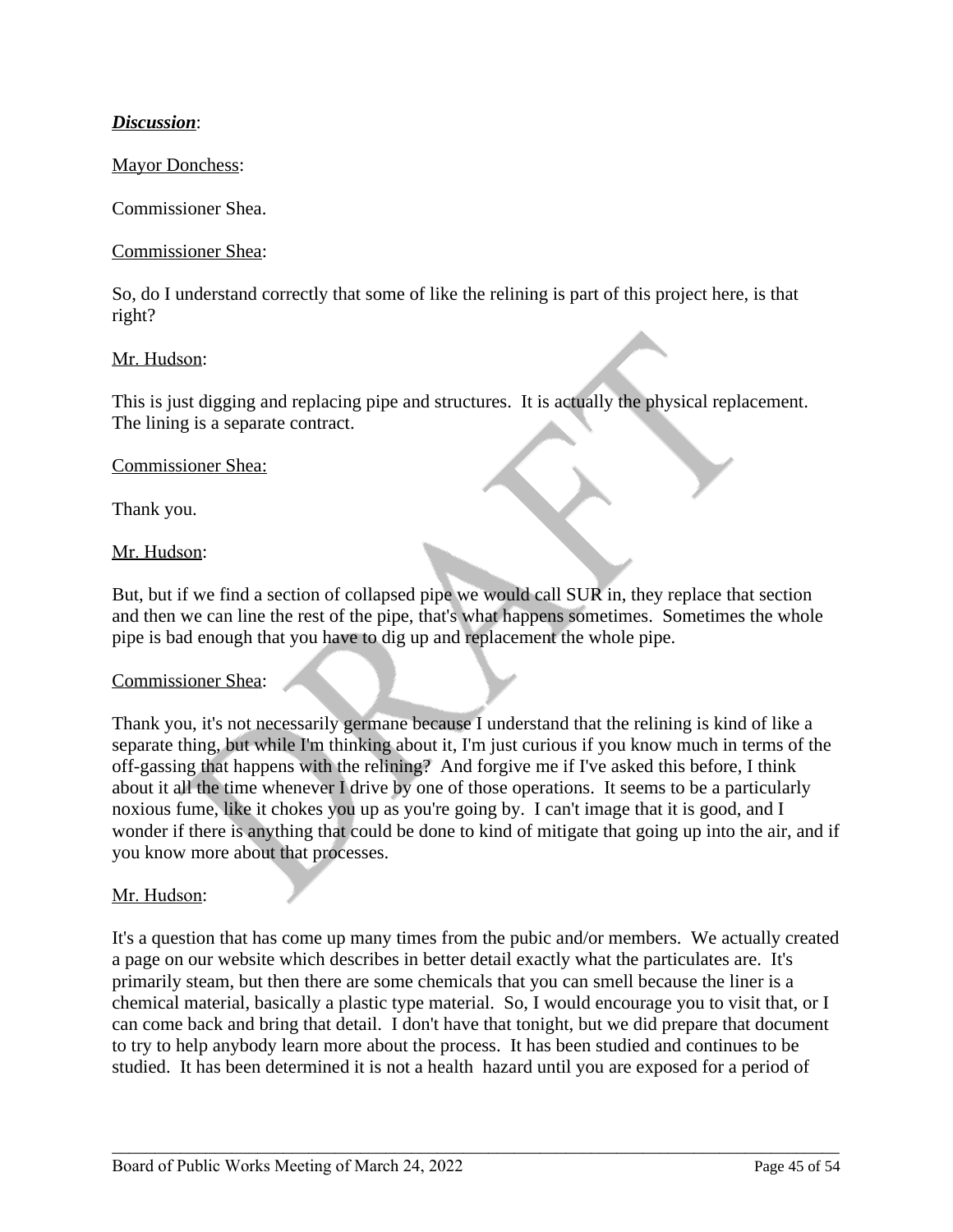time up close type of thing. Just driving by quickly you are not going to, you may smell it but it is not a hazardous condition.

### Commissioner Shea:

Okay, thank you. If you could email that to the Board that would be appreciated. I don't need you to come and spend a lot of time with us.

Mr. Hudson:

Yeah, sure.

Commissioner Lemen:

I just have a general question. When you're--

Mayor Donchess:

Commissioner Lemen—

Commissioner Lemen:

--thank you. When you're going through the sewer stuff do you like approach the City as a grid? I mean I'm sure you get all kinds of problem reports, but you know where things are, but then do you just go section by section of the city when you determine to redo pipe?

### Mr. Hudson:

No. The downtown is the oldest section of sewer. A lot of them are brick and actually the brick has faired fairly well. So, no it kind of has tended to be more central part of the city out, kind of mirror how development occurred over time. In our GIS systems we are able to see the pipes and the hazardous material type and age, and we go through a screening process. Of course, we're doing a paving program so we're also looking at pipes that are under streets that are going to be paved, just like all the other utilities. It's quite an extensive process that we go through to screen which pipes are going to be looked at first.

\_\_\_\_\_\_\_\_\_\_\_\_\_\_\_\_\_\_\_\_\_\_\_\_\_\_\_\_\_\_\_\_\_\_\_\_\_\_\_\_\_\_\_\_\_\_\_\_\_\_\_\_\_\_\_\_\_\_\_\_\_\_\_\_\_\_\_\_\_\_\_\_\_\_\_\_\_\_\_\_\_\_\_\_\_

Commissioner Lemen:

Thank you.

Mr. Hudson:

You're welcome.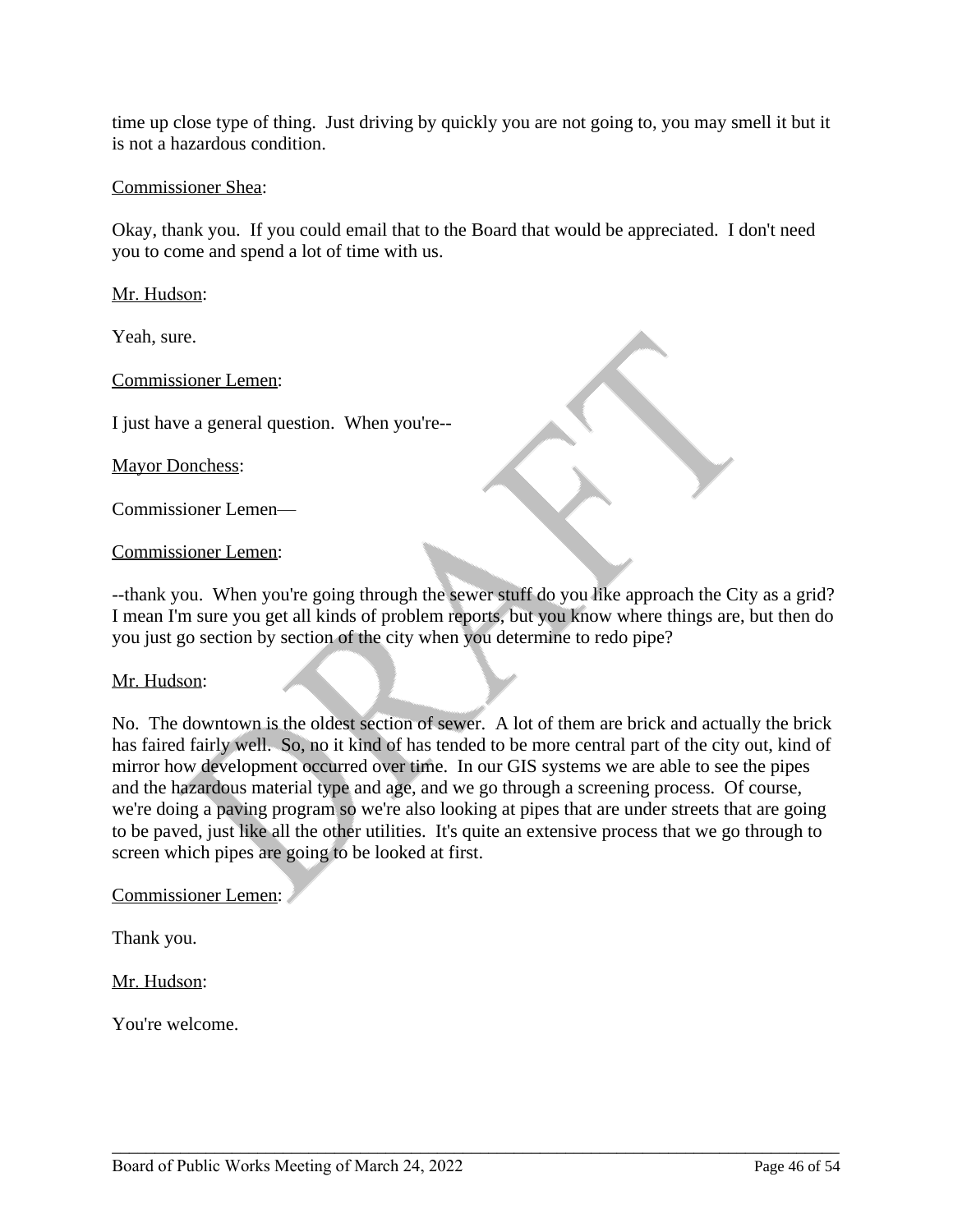### Mayor Donchess:

All right, anyone else?

# **MOTION CARRIED: Unanimously.**

**J. Motion to Approve the Engineering Services Contract Amendment with Hayner/Swanson, Inc. of Nashua, NH in the amount of \$227,300.00, For the Management and Construction Administration of the Paving Program. Department: 160 Admit/Engineering; Fund: Bond; Activity: Paving.** 

#### Mayor Donchess:

Next, we have Item J. Commissioner Shea:

**Motion by Commissioner Shea:** To Approve the Engineering Services Contract Amendment with Hayner/Swanson, Inc. of Nashua, NH in the amount of \$227,300.00, For the Management and Construction Administration of the Paving Program. Department: 160 Admit/Engineering; Fund: Bond; Activity: Paving.

### Dan Hudson, P.E., City Engineer:

This is a support services for the paving program. We have a fairly extensive paving program. This year we are doing 14 miles of roadway. Hayner/Swanson is a local engineering company they provide engineering support, field inspection report to us, kind of as an extension of our staff. That's what this is. The paving program it was previously approved, so this is some of the support services to support that. Next month we'll be bringing in I think a testing contract to do the asphalt testing work as that is part of that too. I'd be happy to address any questions.

### *Discussion:*

Mayor Donchess:

Anyone?

# **MOTION CARRIED: Unanimously.**

### **K. Informational: Street Opening Permits Issue for Streets in Moratorium.**

Mayor Donchess:

We have an information Item K. Any comments there?

### **L. Informational: Outdoor Dining Draft Ordinance (O-22-008).**

\_\_\_\_\_\_\_\_\_\_\_\_\_\_\_\_\_\_\_\_\_\_\_\_\_\_\_\_\_\_\_\_\_\_\_\_\_\_\_\_\_\_\_\_\_\_\_\_\_\_\_\_\_\_\_\_\_\_\_\_\_\_\_\_\_\_\_\_\_\_\_\_\_\_\_\_\_\_\_\_\_\_\_\_\_

Informational Item L. Any comments there? Commissioner Schoneman.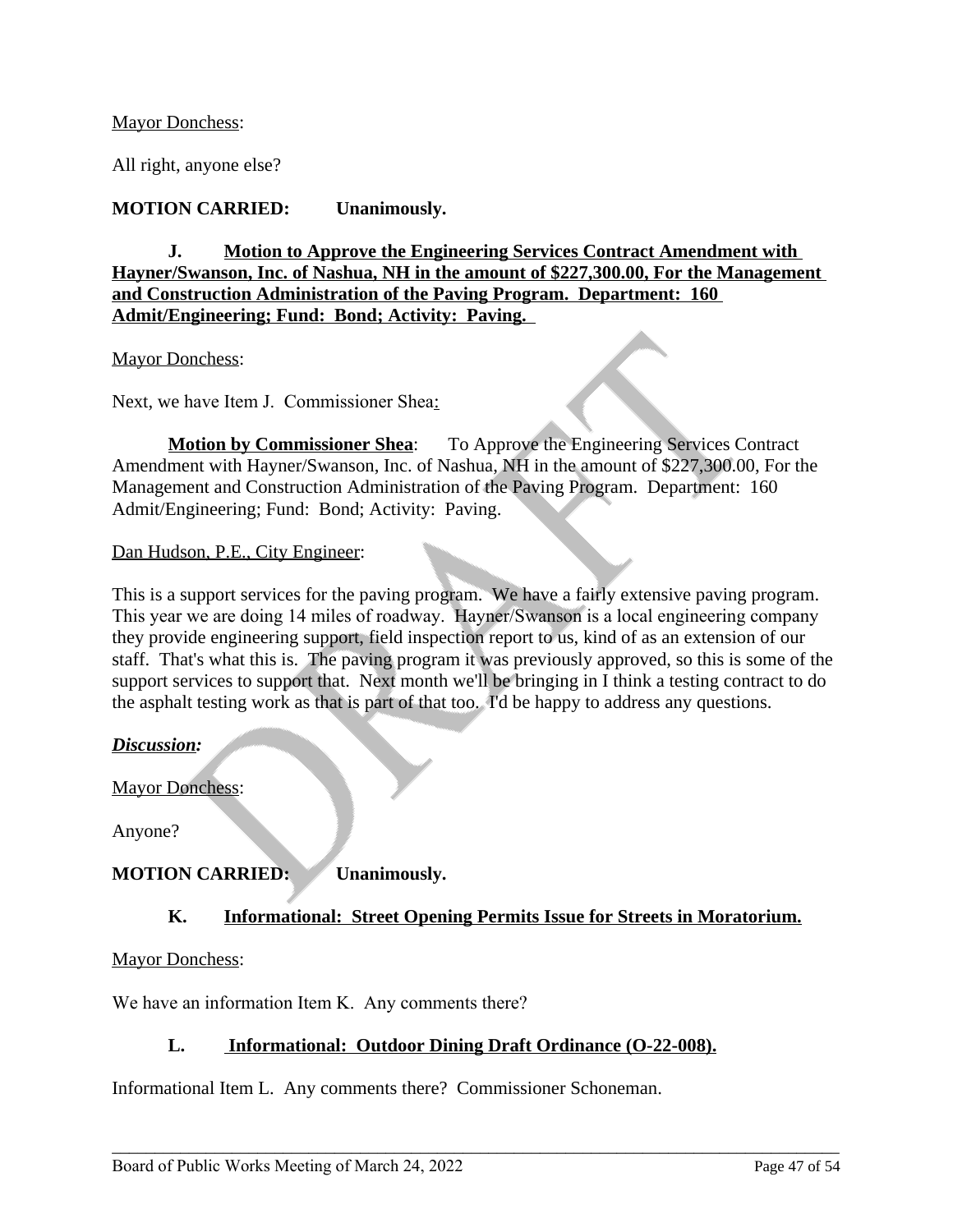## Commissioner Schoneman:

So, this is the information item outdoor dining draft ordinance. Had a lot of discussion about the placement of the barriers, and we don't as a Board don't really have a lot of say in approval or disapproval of this ordinance. Is it more appropriate to speak about it in the Commissioner Comments, or may I speak my mind?

### **Mayor Donchess**

Well, I'm about to say go ahead. Now, once you're through I think we've got to think about suspending the rest of the agenda because we have a meeting at 6:00 at Riverside, and there we should do the non-public session because it involves a couple personnel decisions, which need to be made hopefully. Not delayed a month. So, I would suggest that we entertain Commissioner Schoneman, and then if it is okay with the Board we suspend the rest of the agenda and come back to that next time.

## Dan Hudson, P.E., City Engineer:

Mr. Mayor?

## Mayor Donchess:

Yes.

### Mr. Hudson:

If I could be so bold as to ask if you could just do Item M, which was the additional one we snuck in there. It is a pole petition—

### Mayor Donchess:

--All right, (inaudible). Anyway, why doesn't Commissioner Schoneman go ahead, or we can, go head, so go ahead.

### Commissioner Schoneman:

I'll be very brief. I fail to see why when the intent is to bring revenue from people utilizing the downtown. The plan is to snarl traffic, uglify the city, and alienate many businesses for the sake of extending outdoor dining, which didn't exist before COVID. The businesses that are saying that they need the extended outdoor dining to survive, they survived before COVID, they survived during the winter. I fail to see why we need to spend \$80,000.00 a year to create a mess, and not a very pretty one in the downtown area for the sake of extending, outdoor dining is going to exist. It's great, people love it, but why do we need to do something like to the downtown area? That just, it's not attractive at all. I don't believe. I've never seen the numbers that it really brings in extra revenue. I would be interested in seeing the numbers. By why do it, and why do it for 3 years? I'd like to know the rationale, but for the sake of brevity, I would just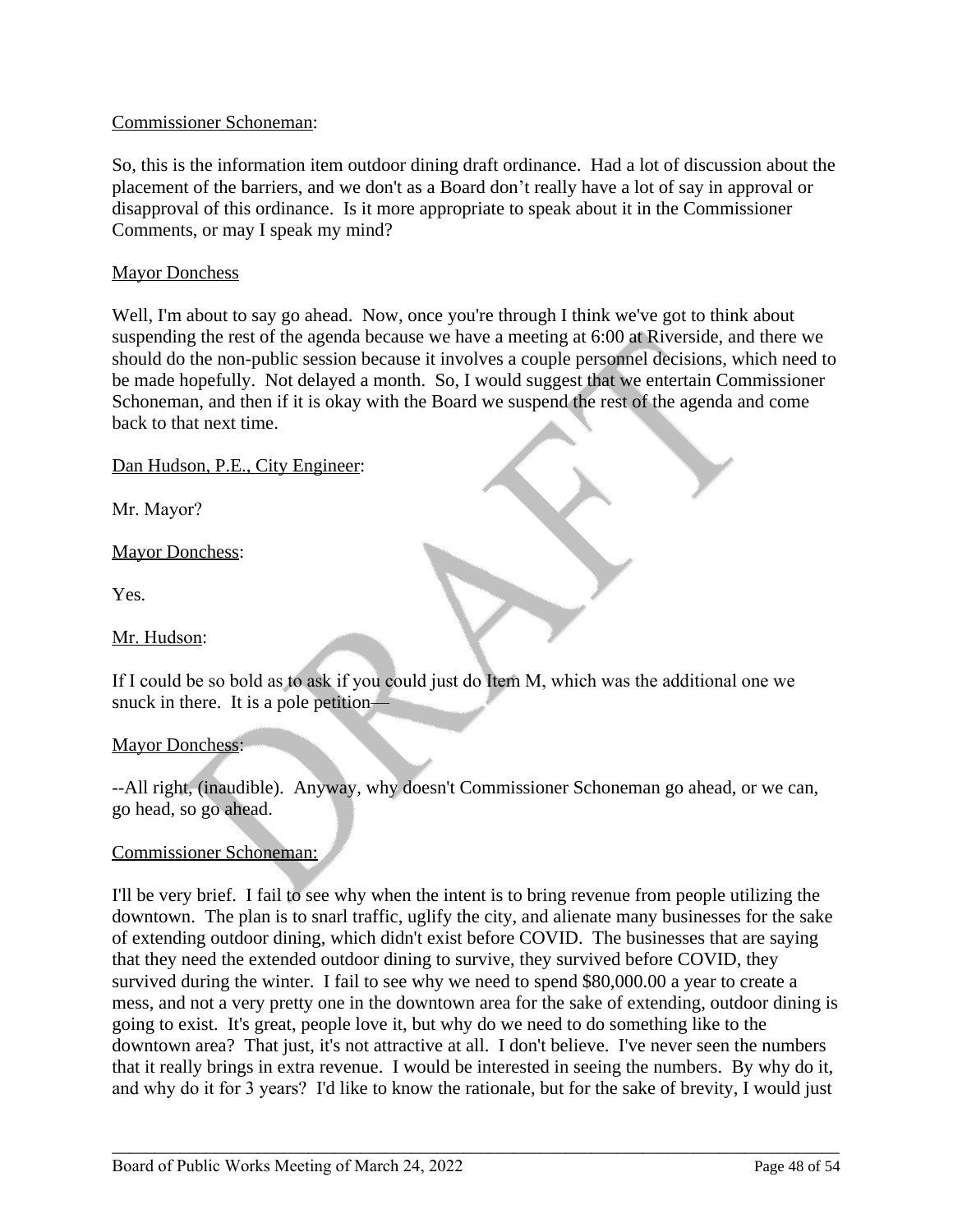like to express that it is a, this ordinance is not, it's a joke. It's not whatever the motivation behind it is, it is not bringing a lot of revenue. The motivation can't be. It doesn't make sense that the motivation can be to bring a lot of revenue to the downtown area. That's all.

### Mayor Donchess:

Well, now that's a longer discussion.

### Commissioner Schoneman:

This is the only time I have--

### Mayor Donchess

Yes, I understand that, and I think we'd be glad to discuss it if we didn't have this other thing pending. But, I think there is, briefly, even briefer than you, I think there's a lot of evidence that it brings in additional revenue, but you should look at some of the public comment from restaurants and other businesses that have been given at various times before infrastructure, now this task force, and the presentations that have been done. I mean there is more information there. But, I don't think we should debate what the Aldermen have been debating for hours right now. Thank you though for the comments. Could we go to Item M, which Mr. Hudson was just asking about.

# **M. Informational: To Approve Pole License Petition PSNH No. 21-16143**.

No. 21-1613.

**Motion by Commissioner Moriarty:** To Approve Pole License Petition PSNH

# **MOTION CARRIED**: **Unanimously.**

Mayor Donchess:

Now I would like, if you don't mind we will suspend, without objection, we suspend the rest of the agenda and come back to it next time so that we can make the 6:00 p.m. meeting. We need a few minutes to do the personnel items, the rest of the agenda except for the non-public personnel items, which we really need to –

\_\_\_\_\_\_\_\_\_\_\_\_\_\_\_\_\_\_\_\_\_\_\_\_\_\_\_\_\_\_\_\_\_\_\_\_\_\_\_\_\_\_\_\_\_\_\_\_\_\_\_\_\_\_\_\_\_\_\_\_\_\_\_\_\_\_\_\_\_\_\_\_\_\_\_\_\_\_\_\_\_\_\_\_\_

Director Fauteux:

It's pretty self-explanatory.

Mayor Donchess:

Which we need to address--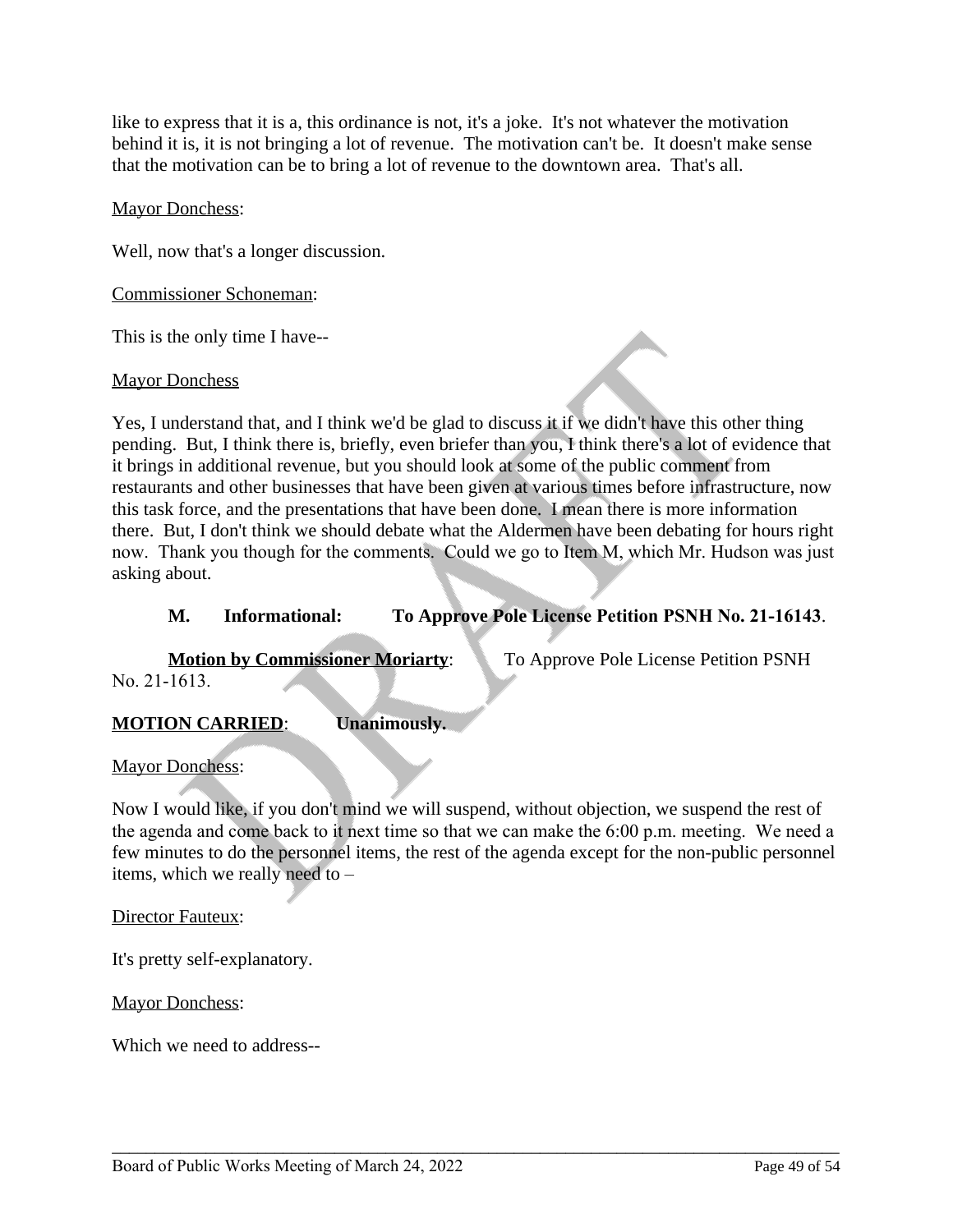## Director Fauteux:

--want it back, just bring it back.

Mayor Donchess:

What?

Director Fauteux:

Do you want to bring it to the next meeting? It's pretty self-explanatory, and I will email you my Director's Report for comment, and this is also on Channel 16, and on Facebook.

Mayor Donchess:

But, we'll have like the snow plowing budget on the agenda if people have questions or whatever. Okay, so now why don't we go to the Non-Public Session.

### **XI. Personnel**

# **A. Motion: To Accept The Resignation of Mr. Shawn Denehy of Chelmsford, MA, Collection System Operator at the Wastewater Treatment Facility, effective March 29, 2022**.

Mayor Donchess

And, I believe Commissioner Moriarty--

Alderman O'Brien:

Mr. Mayor, I'll peg off and I'll hold a seat for everybody up there.

Mayor Donchess:

Alderman O'Brien needs to be there as well.

Director Fauteux:

We probably need to unseal the non-public minutes for the two personnel, we may need to just do that quickly, Mayor.

\_\_\_\_\_\_\_\_\_\_\_\_\_\_\_\_\_\_\_\_\_\_\_\_\_\_\_\_\_\_\_\_\_\_\_\_\_\_\_\_\_\_\_\_\_\_\_\_\_\_\_\_\_\_\_\_\_\_\_\_\_\_\_\_\_\_\_\_\_\_\_\_\_\_\_\_\_\_\_\_\_\_\_\_\_

Mayor Donchess:

All right, so let's go to the motion under Personnel B.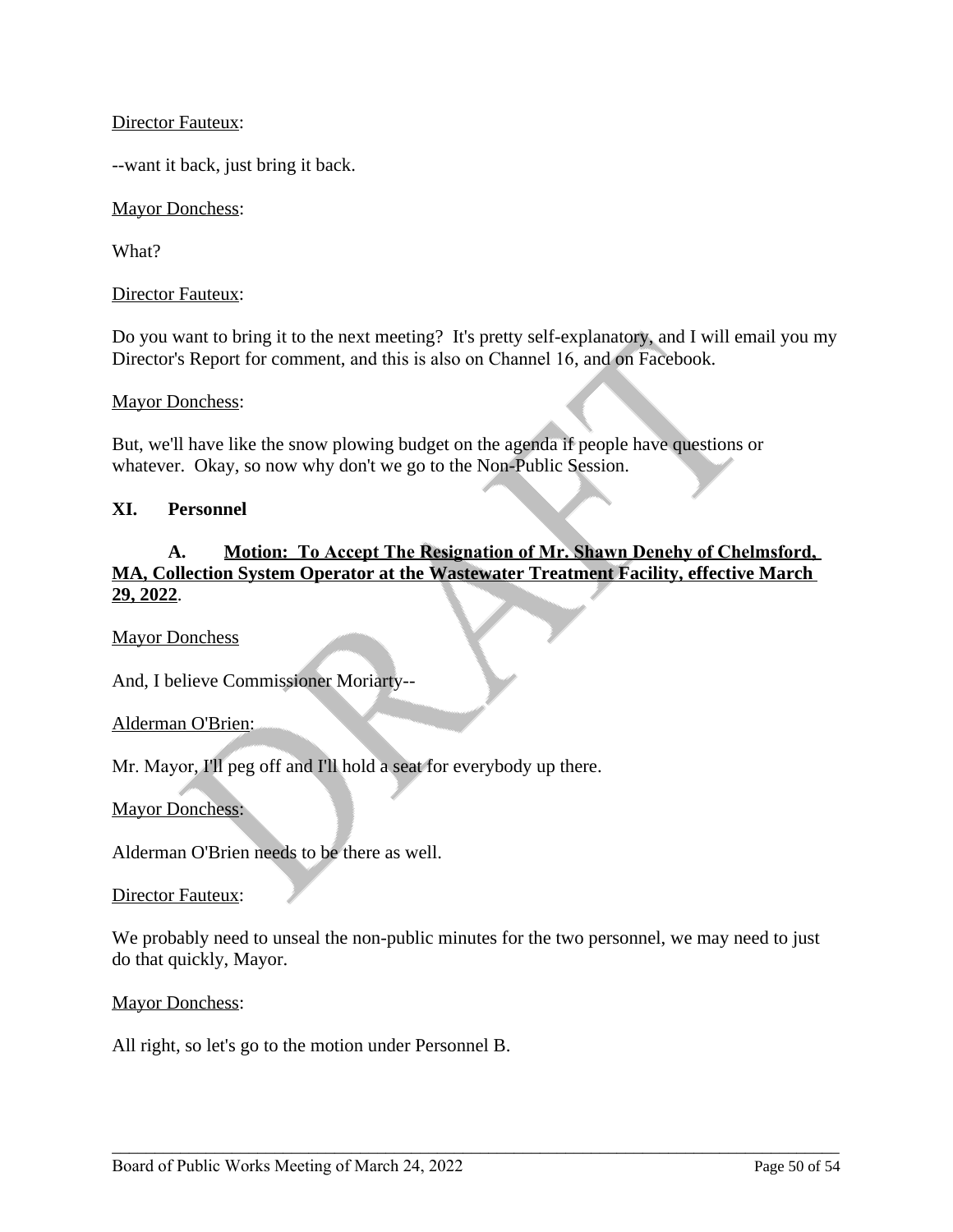# **B. Motion: To Approve and Unseal The non-public Minutes for 2 Personnel Non-public Meetings From the Board of Public Works Meetings of February 24, 2022.**

# Mayor Donchess:

So there's a motion to unseal the minutes. Commissioner Moriarty.

Commissioner Moriarty:

I don't know if I have that portion, I'm sorry.

**Director Fauteux:** 

It's on the goldenrod agenda. It's the last page Motion B.

**Motion by Commissioner Moriarty:** To Approve and Unseal The non-public Minutes for 2 Personnel Non-public Meetings From the Board of Public Works Meetings of February 24, 2022.

### *Discussion:*

Mayor Donchess:

Any discussion?

### **MOTION CARRIED: Unanimously.**

# **XII. NON-PUBLIC SESSION**

Mayor Donchess:

We now will go into non-public, excuse me we have a motion on non-public session. Commissioner Moriarty.

**Motion by Commissioner Moriarty:** I move by Roll Call that the Board go into Non-Public Session Pursuant to R.S.A. 91-A:3, II(b), the Hiring of any Persona As A Public Employee.

\_\_\_\_\_\_\_\_\_\_\_\_\_\_\_\_\_\_\_\_\_\_\_\_\_\_\_\_\_\_\_\_\_\_\_\_\_\_\_\_\_\_\_\_\_\_\_\_\_\_\_\_\_\_\_\_\_\_\_\_\_\_\_\_\_\_\_\_\_\_\_\_\_\_\_\_\_\_\_\_\_\_\_\_\_

Mayor Donchess:

And, I believe we need to do that by roll call, correct?

Commissioner Moriarty:

Yes.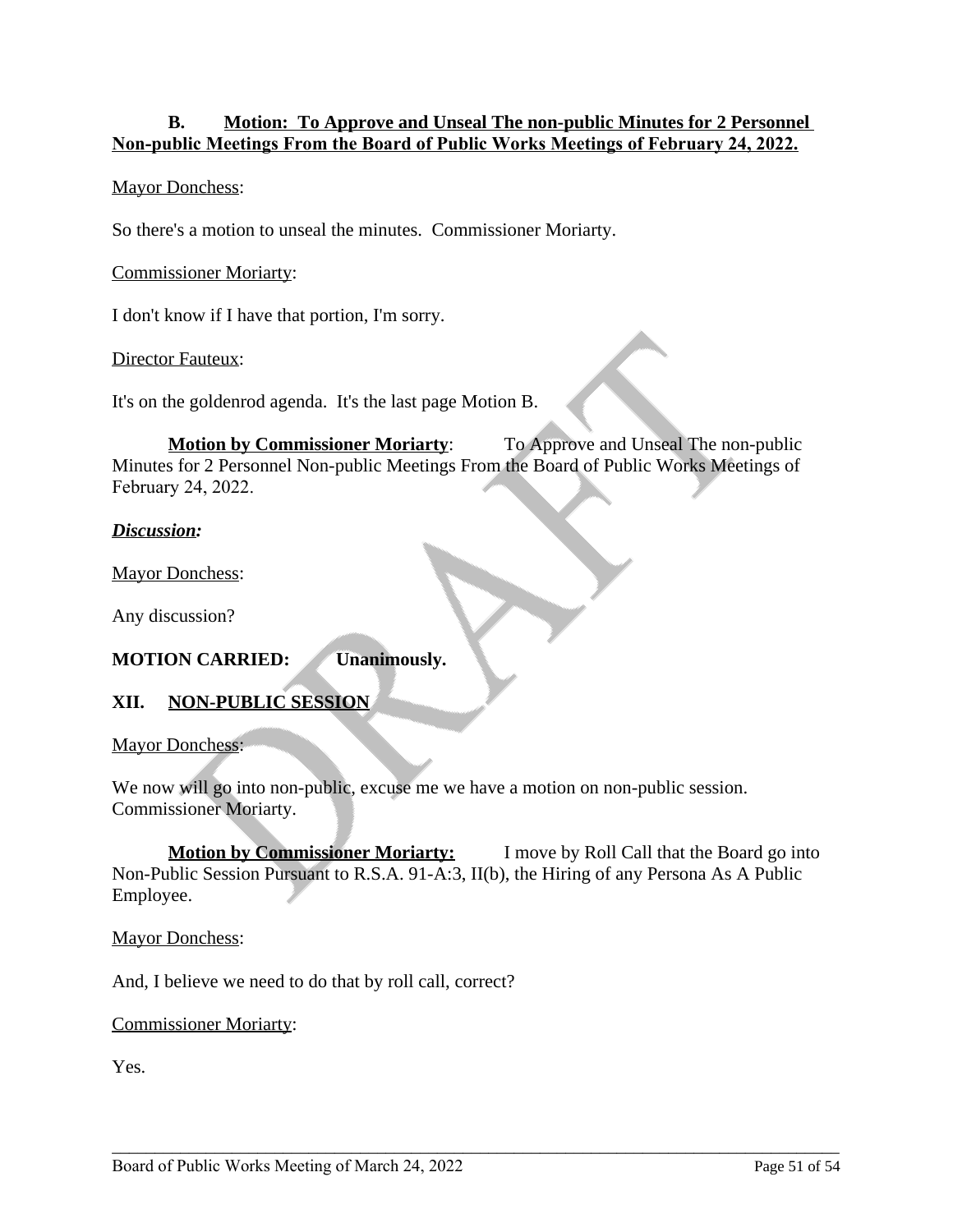# *Discussion*:

# Mayor Donchess

Any discussion? Could you please call the roll.

Ms. Fauteux:

Commissioner Moriarty

Yes.

Commissioner Schoneman

Yes.

Commissioner Lemen

Yes.

Commissioner Shea

Yes.

Mayor Donchess

Yes.

Mayor Donchess

So we will go into non-public and please turn off the video.

**Mayor Donchess** 

And there is no need for a motion to seal in this case, right?

**Director Fauteux:** 

Correct.

### **Board of Public Works**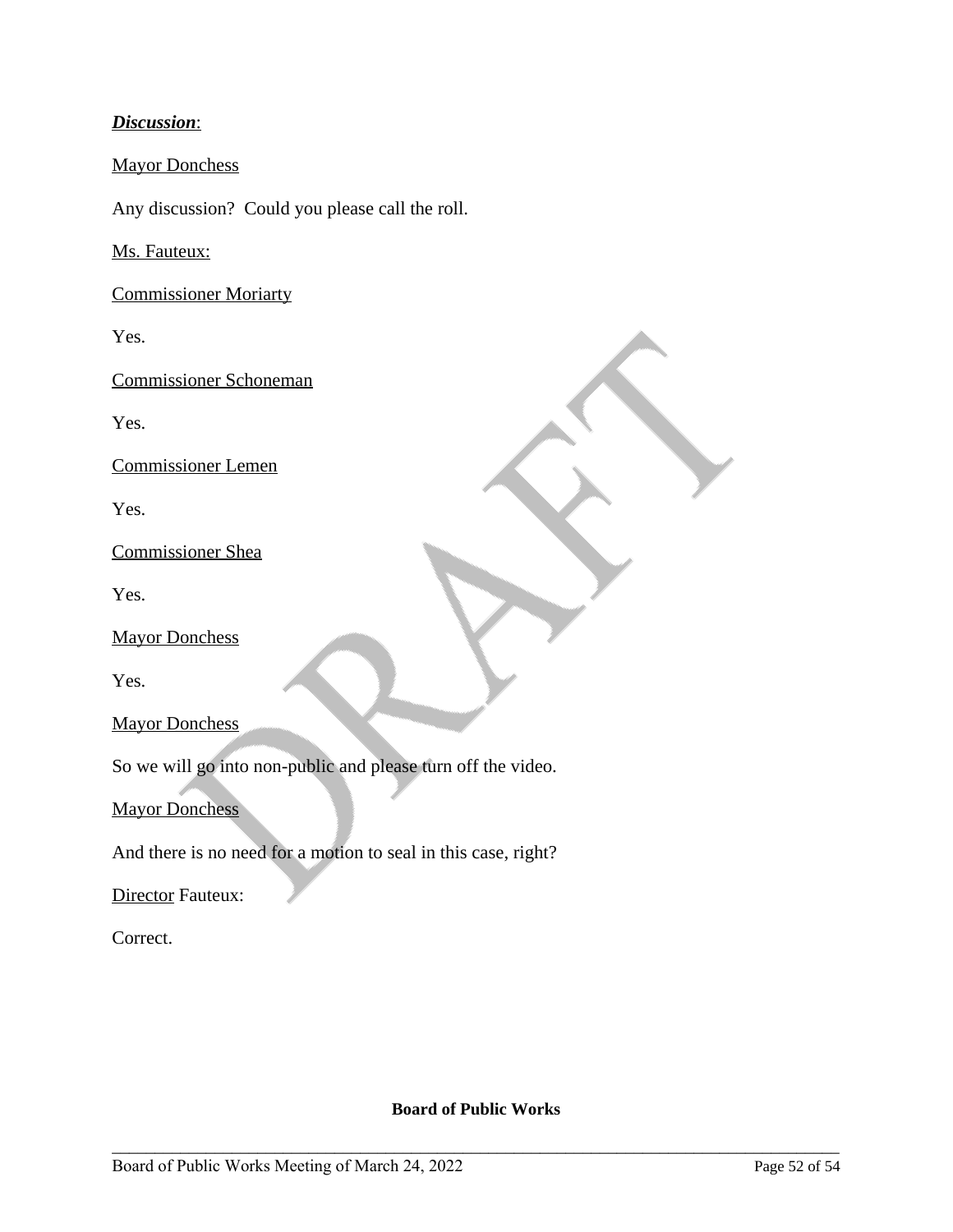#### **Non Public Personnel Meeting Minutes**

**March 24, 2022**

Members Present:

Mayor James Donchess, Chair

Commissioner Kevin S. Moriarty, Vice Chair

Commissioner Shannon Schoneman

Commissioner June Lemen

Commissioner Paul Shea

Also Present:

Lisa Fauteux, Director of Public Works

**A. Motion:** Commissioner Moriarty to approve the selection of Mr. Jeffrey DiSalvo of North Chelmsford, MA to the position of Recreation Program Manager at the Parks and Recreation Department. Salary will \$65,541.29 per year. Funding will be through Department: 177 Parks and Recreation; Fund: General; Account Classification: 51 Salary & Wages.

Last month when the Recreation reorganization was presented, the salary for this position was set to NTE the salary of the former Recreation Program Manager of \$63,607.44. We are requesting this step increase because it came to our attention that he wouldn't receive an increase in July since he was promoted after January 1<sup>st</sup>. This salary is still lower than that of other surrounding communities for this position.

#### **MOTION CARRIED:** Unanimously

**B. Motion:** Commissioner Shea to approve the change in the rate of pay for Lauren Byers, Communications and Recreation Administrator, from \$74,280.12 to \$77,254.42. Funding is through Departments: 160 Admin/Engineering (53%), Wastewater (17%), Parks & Recreation (17%), Solid Waste (5%); Funds: General, Solid Waste and Wastewater; Account Classification; 51-Salary & Wages.

This is the same exact scenario. We are requesting an increase to the pay that was approved last month because Ms. Byers won't get an increase in July since she was promoted after January 1<sup>st</sup>. The agreement for her to take the position was with the understanding that she would receive an increase in July. She is undertaking the work of two people in this position for not a whole lot more money and is one of the best employees in the division.

**Motion:** Commissioner Moriarty moved that the Board of Public Works come out of non-public session.

\_\_\_\_\_\_\_\_\_\_\_\_\_\_\_\_\_\_\_\_\_\_\_\_\_\_\_\_\_\_\_\_\_\_\_\_\_\_\_\_\_\_\_\_\_\_\_\_\_\_\_\_\_\_\_\_\_\_\_\_\_\_\_\_\_\_\_\_\_\_\_\_\_\_\_\_\_\_\_\_\_\_\_\_\_

#### **MOTION CARRIED:** Unanimously